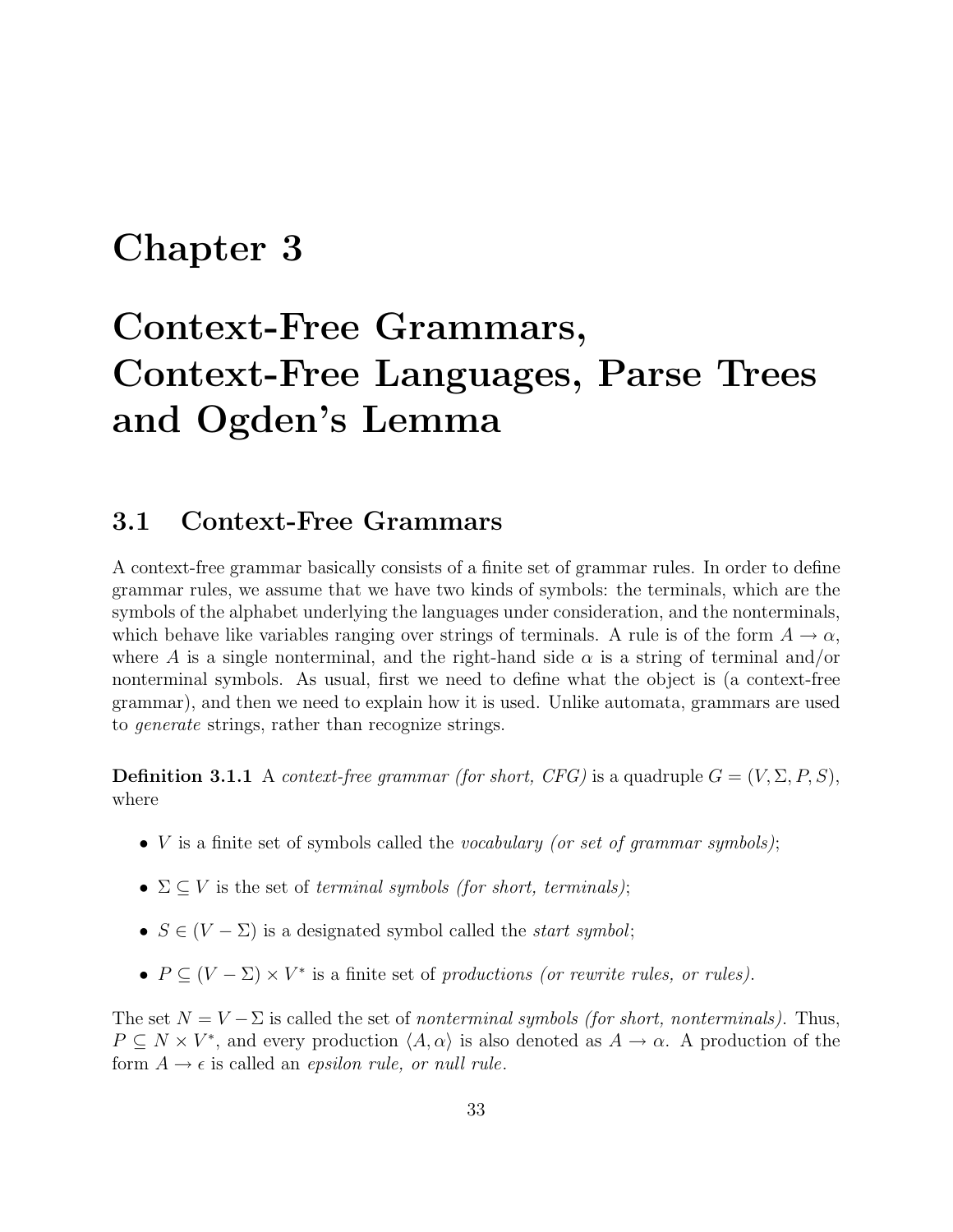Remark: Context-free grammars are sometimes defined as  $G = (V_N, V_T, P, S)$ . The correspondence with our definition is that  $\Sigma = V_T$  and  $N = V_N$ , so that  $V = V_N \cup V_T$ . Thus, in this other definition, it is necessary to assume that  $V_T \cap V_N = \emptyset$ .

Example 1.  $G_1 = (\{E, a, b\}, \{a, b\}, P, E)$ , where P is the set of rules

$$
E \longrightarrow aEb,
$$
  

$$
E \longrightarrow ab.
$$

As we will see shortly, this grammar generates the language  $L_1 = \{a^n b^n \mid n \ge 1\}$ , which is not regular.

Example 2.  $G_2 = (\{E, +, *, (),), a\}, \{+, *, (),), a\}, P, E)$ , where P is the set of rules

$$
E \longrightarrow E + E,
$$
  
\n
$$
E \longrightarrow E * E,
$$
  
\n
$$
E \longrightarrow (E),
$$
  
\n
$$
E \longrightarrow a.
$$

This grammar generates a set of arithmetic expressions.

#### **3.2 Derivations and Context-Free Languages**

The productions of a grammar are used to derive strings. In this process, the productions are used as rewrite rules. Formally, we define the derivation relation associated with a context-free grammar. First, let us review the concepts of transitive closure and reflexive and transitive closure of a binary relation.

Given a set A, a binary relation R on A is any set of ordered pairs, i.e.  $R \subseteq A \times A$ . For short, instead of binary relation, we often simply say relation. Given any two relations  $R, S$ on A, their *composition*  $R \circ S$  is defined as

$$
R \circ S = \{(x, y) \in A \times A \mid \exists z \in A, (x, z) \in R \text{ and } (z, y) \in S\}.
$$

The *identity relation*  $I_A$  on A is the relation  $I_A$  defined such that

$$
I_A = \{(x, x) \mid x \in A\}.
$$

For short, we often denote  $I_A$  as I. Note that

$$
R \circ I = I \circ R = R
$$

for every relation R on A. Given a relation R on A, for any  $n \geq 0$  we define  $R^n$  as follows:

$$
R^0 = I,
$$
  

$$
R^{n+1} = R^n \circ R.
$$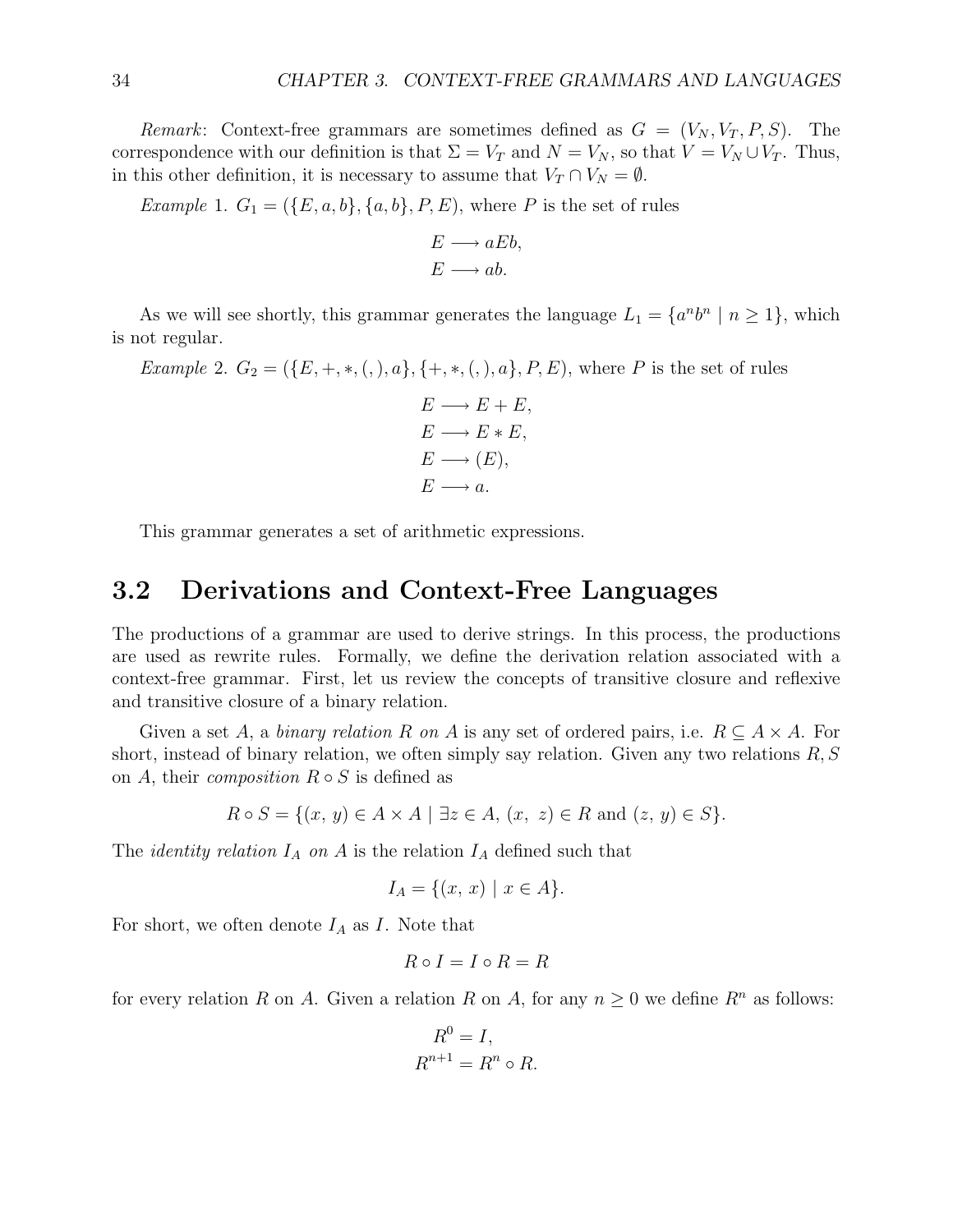It is obvious that  $R^1 = R$ . It is also easily verified by induction that  $R^n \circ R = R \circ R^n$ . The transitive closure  $R^+$  of the relation R is defined as

$$
R^+ = \bigcup_{n \ge 1} R^n.
$$

It is easily verified that  $R^+$  is the smallest transitive relation containing R, and that  $(x, y) \in R^+$  iff there is some  $n \ge 1$  and some  $x_0, x_1, \ldots, x_n \in A$  such that  $x_0 = x, x_n = y$ , and  $(x_i, x_{i+1}) \in R$  for all  $i, 0 \le i \le n-1$ . The transitive and reflexive closure  $R^*$  of the relation R is defined as

$$
R^* = \bigcup_{n \ge 0} R^n.
$$

Clearly,  $R^* = R^+ \cup I$ . It is easily verified that  $R^*$  is the smallest transitive and reflexive relation containing R.

**Definition 3.2.1** Given a context-free grammar  $G = (V, \Sigma, P, S)$ , the (one-step) derivation relation  $\Longrightarrow_G$  associated with G is the binary relation  $\Longrightarrow_G \subseteq V^* \times V^*$  defined as follows: for all  $\alpha, \beta \in V^*$ , we have

$$
\alpha \Longrightarrow_G \beta
$$

iff there exist  $\lambda, \rho \in V^*$ , and some production  $(A \to \gamma) \in P$ , such that

$$
\alpha = \lambda A \rho
$$
 and  $\beta = \lambda \gamma \rho$ .

The transitive closure of  $\Longrightarrow_G$  is denoted as  $\Longrightarrow_G$  and the reflexive and transitive closure of  $\Longrightarrow_G$  is denoted as  $\Longrightarrow_G$ .

When the grammar G is clear from the context, we usually omit the subscript G in  $\Longrightarrow_G$ ,  $\Rightarrow_G$ , and  $\Rightarrow_G$ .

A string  $\alpha \in V^*$  such that  $S \stackrel{*}{\Longrightarrow} \alpha$  is called a *sentential form*, and a string  $w \in \Sigma^*$  such that  $S \stackrel{*}{\Longrightarrow} w$  is called a *sentence*. A derivation  $\alpha \stackrel{*}{\Longrightarrow} \beta$  involving n steps is denoted as  $\alpha \Longrightarrow \beta$ .

Note that a derivation step

$$
\alpha \Longrightarrow_G \beta
$$

is rather nondeterministic. Indeed, one can choose among various occurrences of nonterminals A in  $\alpha$ , and also among various productions  $A \rightarrow \gamma$  with left-hand side A.

For example, using the grammar  $G_1 = (\{E, a, b\}, \{a, b\}, P, E)$ , where P is the set of rules

$$
E \longrightarrow aEb,
$$
  

$$
E \longrightarrow ab,
$$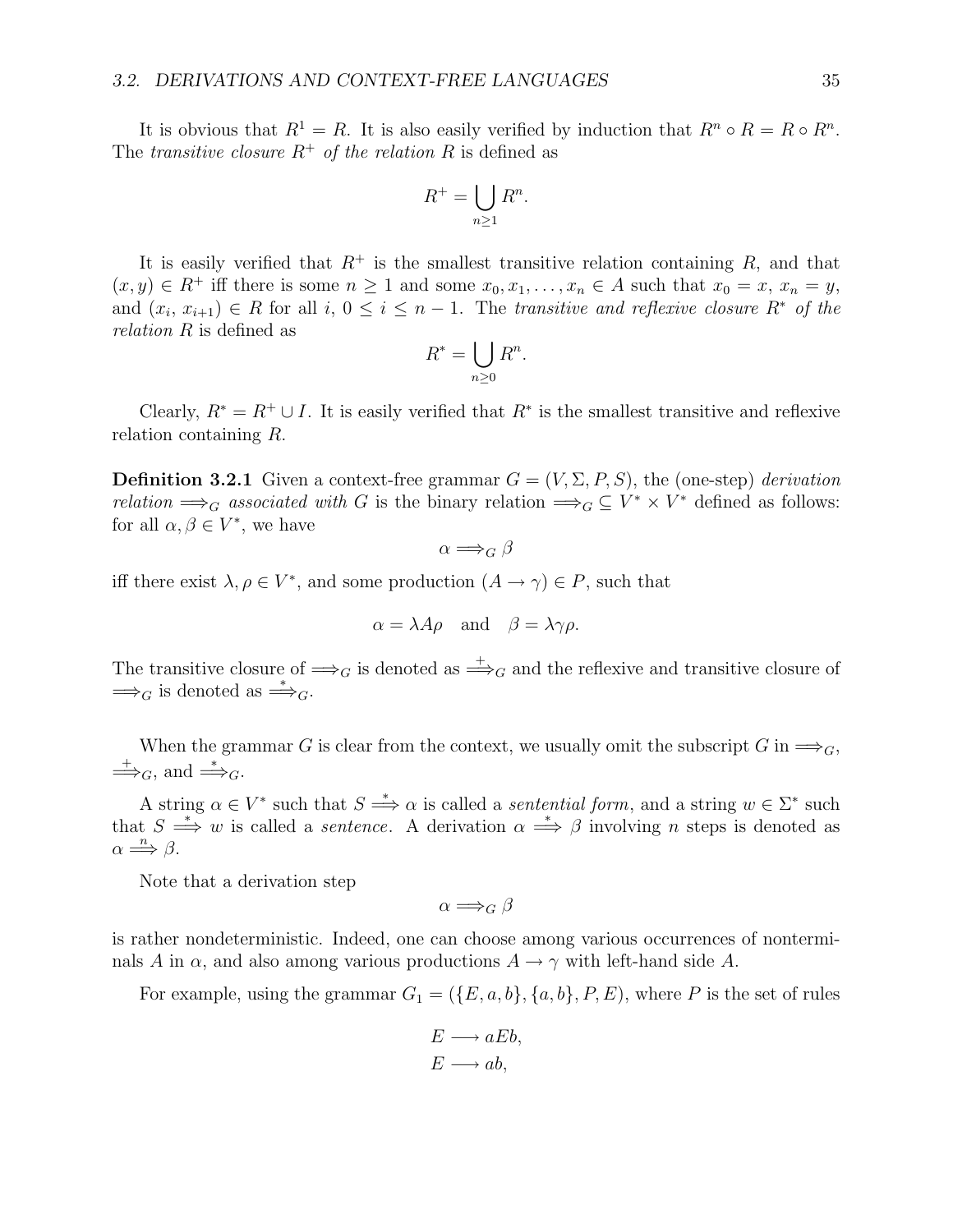every derivation from  $E$  is of the form

$$
E \stackrel{*}{\Longrightarrow} a^n E b^n \Longrightarrow a^n ab b^n = a^{n+1} b^{n+1},
$$

or

$$
E \stackrel{*}{\Longrightarrow} a^n E b^n \Longrightarrow a^n a E b b^n = a^{n+1} E b^{n+1},
$$

where  $n \geq 0$ .

Grammar  $G_1$  is very simple: every string  $a^n b^n$  has a unique derivation. This is usually not the case. For example, using the grammar  $G_2 = (\{E, +, *, (,), a\}, \{+, *, (,), a\}, P, E),$ where  $P$  is the set of rules

$$
E \longrightarrow E + E,
$$
  
\n
$$
E \longrightarrow E * E,
$$
  
\n
$$
E \longrightarrow (E),
$$
  
\n
$$
E \longrightarrow a,
$$

the string  $a + a * a$  has the following distinct derivations, where the boldface indicates which occurrence of  $E$  is rewritten:

$$
\mathbf{E} \Longrightarrow \mathbf{E} * E \Longrightarrow \mathbf{E} + E * E
$$
  

$$
\Longrightarrow a + \mathbf{E} * E \Longrightarrow a + a * \mathbf{E} \Longrightarrow a + a * a,
$$

and

$$
\mathbf{E} \Longrightarrow \mathbf{E} + E \Longrightarrow a + \mathbf{E}
$$
  

$$
\Longrightarrow a + \mathbf{E} * E \Longrightarrow a + a * \mathbf{E} \Longrightarrow a + a * a.
$$

In the above derivations, the leftmost occurrence of a nonterminal is chosen at each step. Such derivations are called *leftmost derivations*. We could systematically rewrite the rightmost occurrence of a nonterminal, getting rightmost derivations. The string  $a + a * a$  also has the following two rightmost derivations, where the boldface indicates which occurrence of  $E$  is rewritten:

$$
\mathbf{E} \Longrightarrow E + \mathbf{E} \Longrightarrow E + E * \mathbf{E}
$$
  

$$
\Longrightarrow E + \mathbf{E} * a \Longrightarrow \mathbf{E} + a * a \Longrightarrow a + a * a,
$$

and

$$
\mathbf{E} \Longrightarrow E * \mathbf{E} \Longrightarrow \mathbf{E} * a
$$
  

$$
\Longrightarrow E + \mathbf{E} * a \Longrightarrow \mathbf{E} + a * a \Longrightarrow a + a * a.
$$

The language generated by a context-free grammar is defined as follows.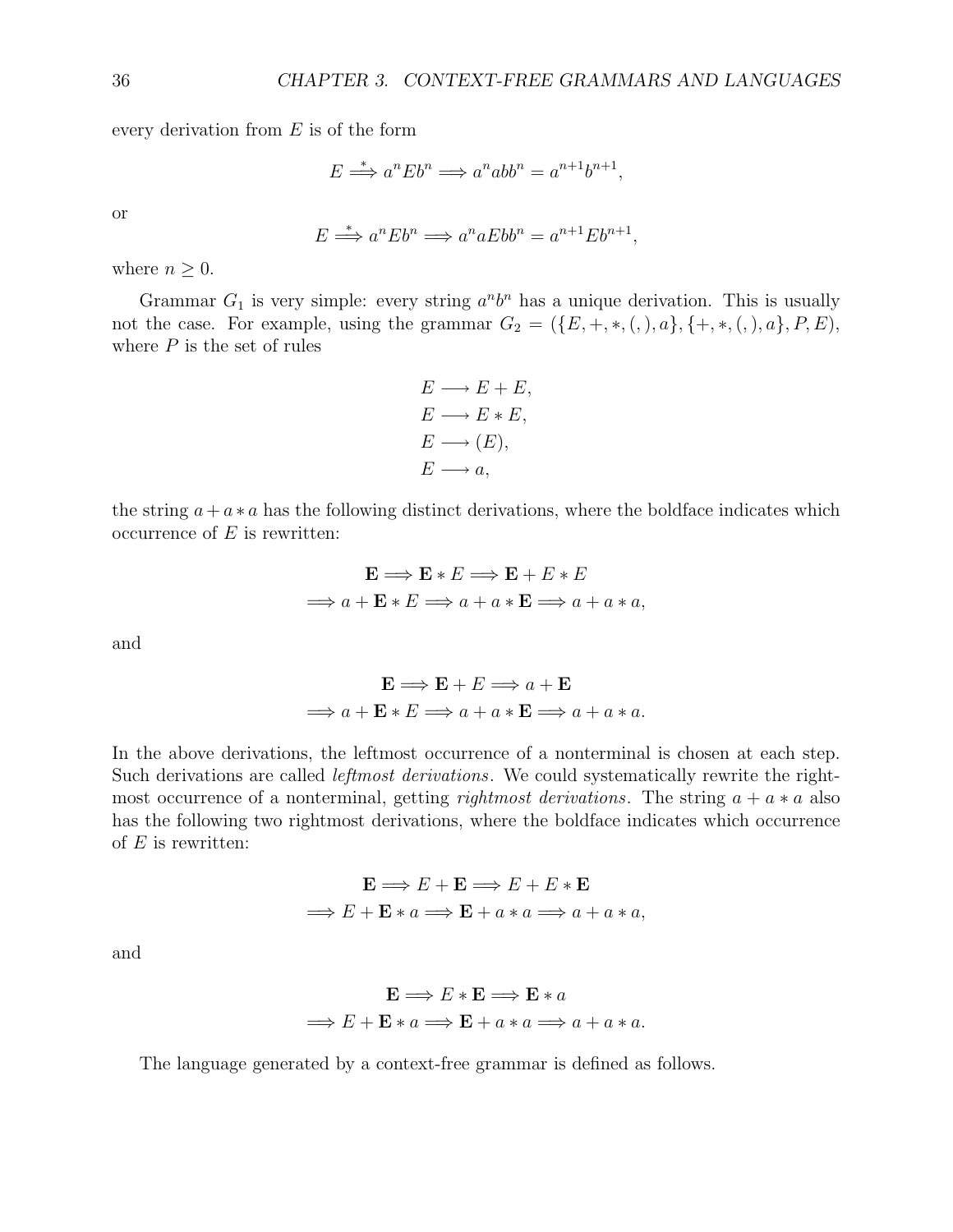**Definition 3.2.2** Given a context-free grammar  $G = (V, \Sigma, P, S)$ , the language generated by  $G$  is the set

$$
L(G) = \{ w \in \Sigma^* \mid S \stackrel{+}{\implies} w \}.
$$

A language  $L \subseteq \Sigma^*$  is a context-free language (for short, CFL) iff  $L = L(G)$  for some context-free grammar G.

It is technically very useful to consider derivations in which the leftmost nonterminal is always selected for rewriting, and dually, derivations in which the rightmost nonterminal is always selected for rewriting.

**Definition 3.2.3** Given a context-free grammar  $G = (V, \Sigma, P, S)$ , the (one-step) leftmost derivation relation  $\implies$  associated with G is the binary relation  $\implies \subseteq V^* \times V^*$  defined as follows: for all  $\alpha, \beta \in V^*$ , we have

$$
\alpha \implies \beta
$$

iff there exist  $u \in \Sigma^*, \rho \in V^*$ , and some production  $(A \to \gamma) \in P$ , such that

$$
\alpha = uA\rho
$$
 and  $\beta = u\gamma\rho$ .

The transitive closure of  $\Rightarrow$  is denoted as  $\frac{+}{lm}$  and the reflexive and transitive closure of  $\Rightarrow$  is denoted as  $\Rightarrow$ . The (one-step) rightmost derivation relation  $\Rightarrow$  associated with G is the binary relation  $\Rightarrow \subseteq V^* \times V^*$  defined as follows: for all  $\alpha, \beta \in V^*$ , we have

$$
\alpha \implies \beta
$$

iff there exist  $\lambda \in V^*$ ,  $v \in \Sigma^*$ , and some production  $(A \to \gamma) \in P$ , such that

$$
\alpha = \lambda Av
$$
 and  $\beta = \lambda \gamma v$ .

The transitive closure of  $\implies$  is denoted as  $\frac{+}{rm}$  and the reflexive and transitive closure of  $\Rightarrow$  is denoted as  $\Rightarrow$ .

Remarks: It is customary to use the symbols  $a, b, c, d, e$  for terminal symbols, and the symbols  $A, B, C, D, E$  for nonterminal symbols. The symbols  $u, v, w, x, y, z$  denote terminal strings, and the symbols  $\alpha, \beta, \gamma, \lambda, \rho, \mu$  denote strings in  $V^*$ . The symbols X, Y, Z usually denote symbols in  $V$ .

Given a context-free grammar  $G = (V, \Sigma, P, S)$ , parsing a string w consists in finding out whether  $w \in L(G)$ , and if so, in producing a derivation for w. The following lemma is technically very important. It shows that leftmost and rightmost derivations are "universal". This has some important practical implications for the complexity of parsing algorithms.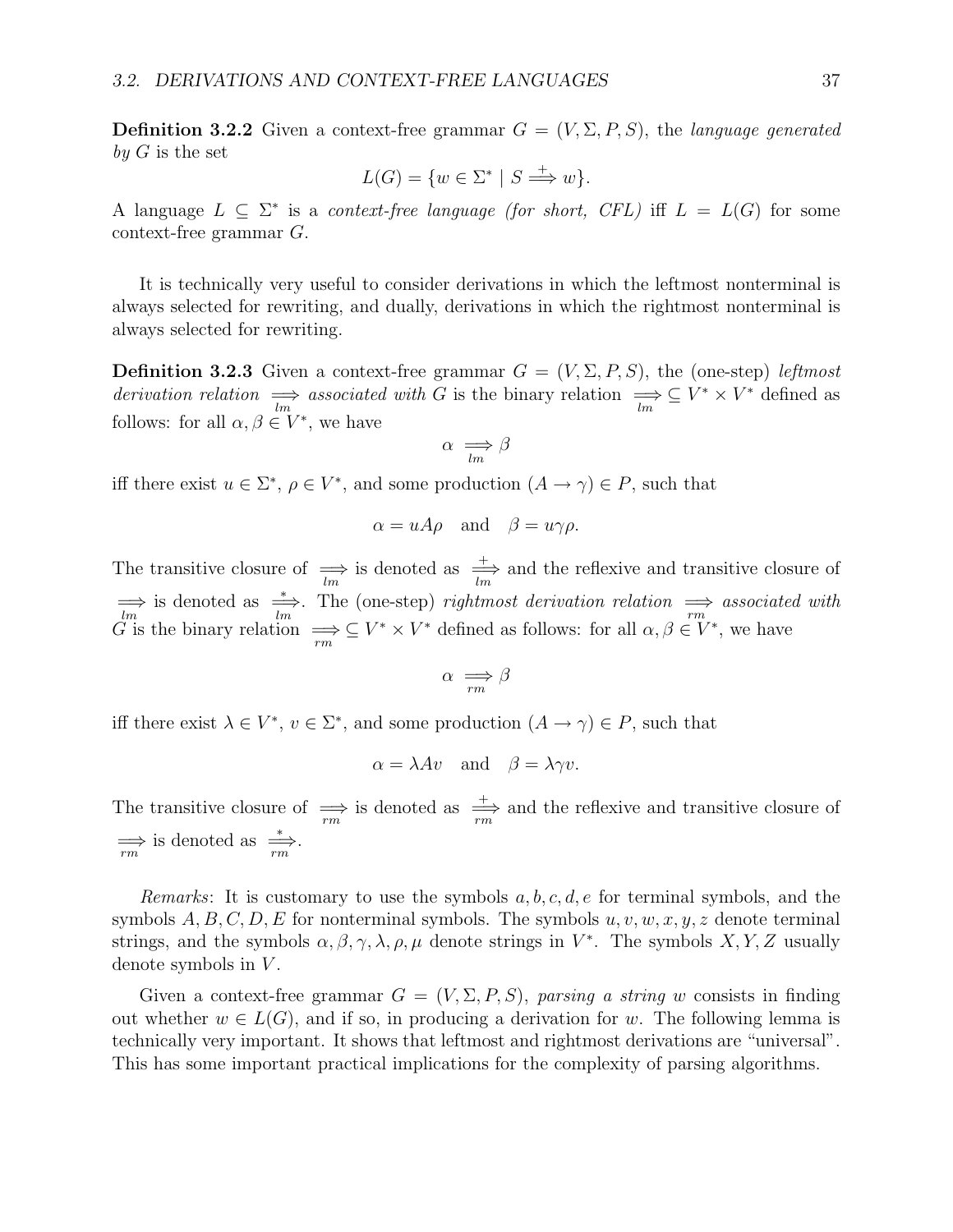**Lemma 3.2.4** Let  $G = (V, \Sigma, P, S)$  be a context-free grammar. For every  $w \in \Sigma^*$ , for every derivation  $S \stackrel{+}{\Longrightarrow} w$ , there is a leftmost derivation  $S \stackrel{+}{\Longrightarrow} w$ , and there is a rightmost derivation  $S \implies w$ .

Proof. Of course, we have to somehow use induction on derivations, but this is a little tricky, and it is necessary to prove a stronger fact. We treat leftmost derivations, rightmost derivations being handled in a similar way.

*Claim*: For every  $w \in \Sigma^*$ , for every  $\alpha \in V^+$ , for every  $n \geq 1$ , if  $\alpha \Longrightarrow w$ , then there is a leftmost derivation  $\alpha \stackrel{n}{\Longrightarrow} w$ .

The claim is proved by induction on  $n$ .

For  $n = 1$ , there exist some  $\lambda, \rho \in V^*$  and some production  $A \to \gamma$ , such that  $\alpha = \lambda A \rho$ and  $w = \lambda \gamma \rho$ . Since w is a terminal string,  $\lambda$ ,  $\rho$ , and  $\gamma$ , are terminal strings. Thus, A is the only nonterminal in  $\alpha$ , and the derivation step  $\alpha \stackrel{1}{\Longrightarrow} w$  is a leftmost step (and a rightmost step!).

If  $n > 1$ , then the derivation  $\alpha \stackrel{n}{\Longrightarrow} w$  is of the form

$$
\alpha \Longrightarrow \alpha_1 \stackrel{n-1}{\Longrightarrow} w.
$$

There are two subcases.

Case 1. If the derivation step  $\alpha \implies \alpha_1$  is a leftmost step  $\alpha \implies \alpha_1$ , by the induction hypothesis, there is a leftmost derivation  $\alpha_1 \stackrel{n-1}{\Longrightarrow} w$ , and we get the leftmost derivation

$$
\alpha \implies \alpha_1 \stackrel{n-1}{\longrightarrow} w.
$$

Case 2. The derivation step  $\alpha \Longrightarrow \alpha_1$  is a not a leftmost step. In this case, there must be some  $u \in \Sigma^*$ ,  $\mu, \rho \in V^*$ , some nonterminals A and B, and some production  $B \to \delta$ , such that

$$
\alpha = uA\mu B\rho
$$
 and  $\alpha_1 = uA\mu\delta\rho$ ,

where A is the leftmost nonterminal in  $\alpha$ . Since we have a derivation  $\alpha_1 \stackrel{n-1}{\Longrightarrow} w$  of length  $n-1$ , by the induction hypothesis, there is a leftmost derivation

$$
\alpha_1 \stackrel{n-1}{\underset{lm}{\longrightarrow}} w.
$$

Since  $\alpha_1 = uA\mu\delta\rho$  where A is the leftmost terminal in  $\alpha_1$ , the first step in the leftmost derivation  $\alpha_1 \stackrel{n-1}{\longrightarrow} w$  is of the form

$$
uA\mu\delta\rho \implies u\gamma\mu\delta\rho,
$$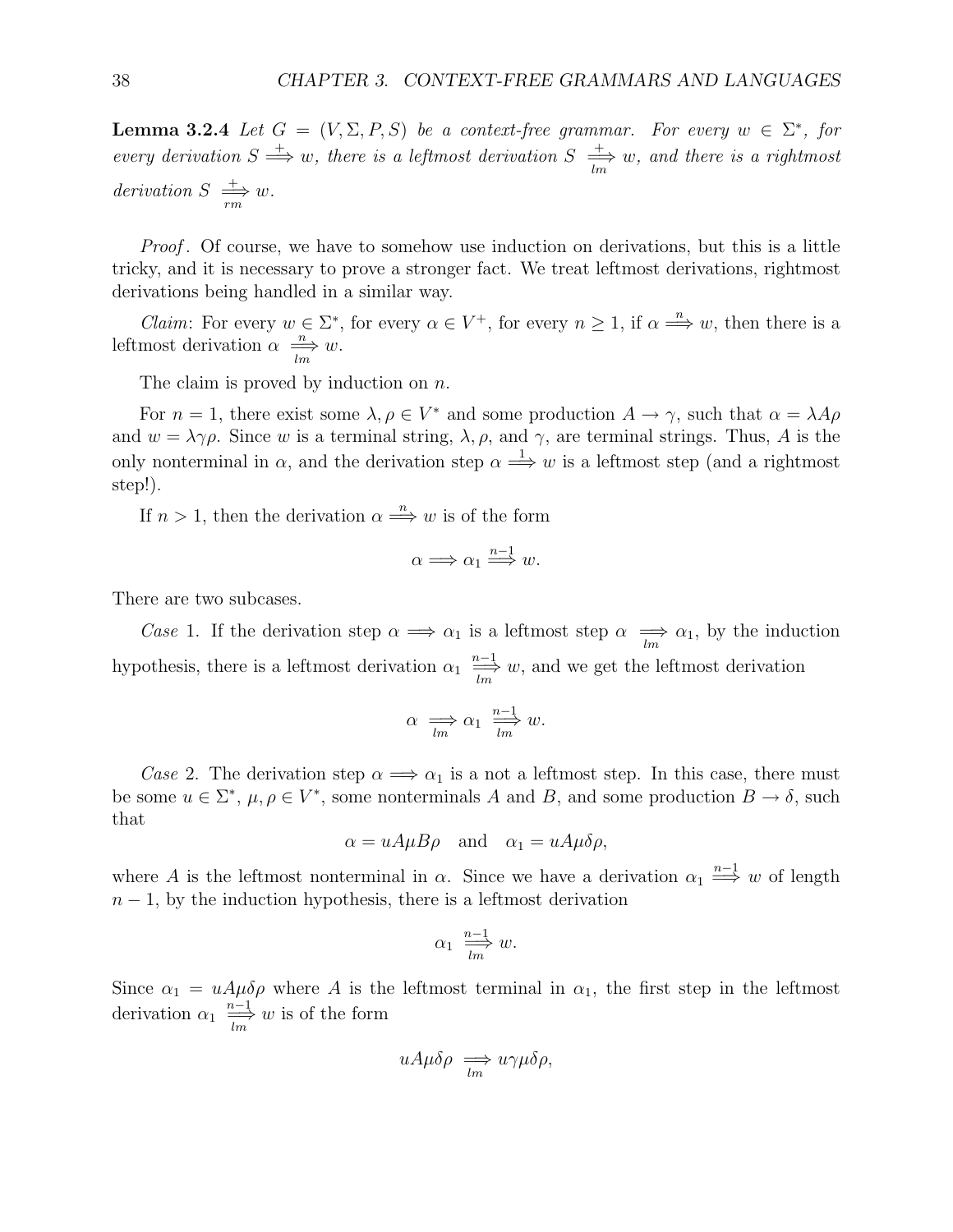for some production  $A \rightarrow \gamma$ . Thus, we have a derivation of the form

$$
\alpha = uA\mu B\rho \Longrightarrow uA\mu \delta\rho \Longrightarrow u\gamma\mu \delta\rho \Longrightarrow u\gamma\mu \delta\rho \Longrightarrow u.
$$

We can commute the first two steps involving the productions  $B \to \delta$  and  $A \to \gamma$ , and we get the derivation

$$
\alpha = uA\mu B\rho \implies u\gamma\mu B\rho \implies u\gamma\mu\delta\rho \stackrel{n-2}{\longrightarrow} w.
$$

This may no longer be a leftmost derivation, but the first step is leftmost, and we are back in case 1. Thus, we conclude by applying the induction hypothesis to the derivation  $u\gamma\mu B\rho \stackrel{n-1}{\Longrightarrow} w$ , as in case 1.  $\Box$ 

Lemma 3.2.4 implies that

$$
L(G) = \{ w \in \Sigma^* \mid S \xrightarrow[m]{+} w \} = \{ w \in \Sigma^* \mid S \xrightarrow[m]{+} w \}.
$$

We observed that if we consider the grammar  $G_2 = (\{E, +, *, (,), a\}, \{+, *, (,), a\}, P, E),$ where  $P$  is the set of rules

$$
E \longrightarrow E + E,
$$
  
\n
$$
E \longrightarrow E * E,
$$
  
\n
$$
E \longrightarrow (E),
$$
  
\n
$$
E \longrightarrow a,
$$

the string  $a + a * a$  has the following two distinct leftmost derivations, where the boldface indicates which occurrence of  $E$  is rewritten:

$$
\mathbf{E} \Longrightarrow \mathbf{E} * E \Longrightarrow \mathbf{E} + E * E
$$

$$
\Longrightarrow a + \mathbf{E} * E \Longrightarrow a + a * \mathbf{E} \Longrightarrow a + a * a,
$$

and

$$
\mathbf{E} \Longrightarrow \mathbf{E} + E \Longrightarrow a + \mathbf{E}
$$
  

$$
\Longrightarrow a + \mathbf{E} * E \Longrightarrow a + a * \mathbf{E} \Longrightarrow a + a * a.
$$

When this happens, we say that we have an ambiguous grammars. In some cases, it is possible to modify a grammar to make it unambiguous. For example, the grammar  $G_2$  can be modified as follows.

Let 
$$
G_3 = (\{E, T, F, +, *, (,), a\}, \{+, *, (,), a\}, P, E), \text{ where } P \text{ is the set of rules})
$$

$$
E \longrightarrow E + T,
$$
  
\n
$$
E \longrightarrow T,
$$
  
\n
$$
T \longrightarrow T * F,
$$
  
\n
$$
T \longrightarrow F,
$$
  
\n
$$
F \longrightarrow (E),
$$
  
\n
$$
F \longrightarrow a.
$$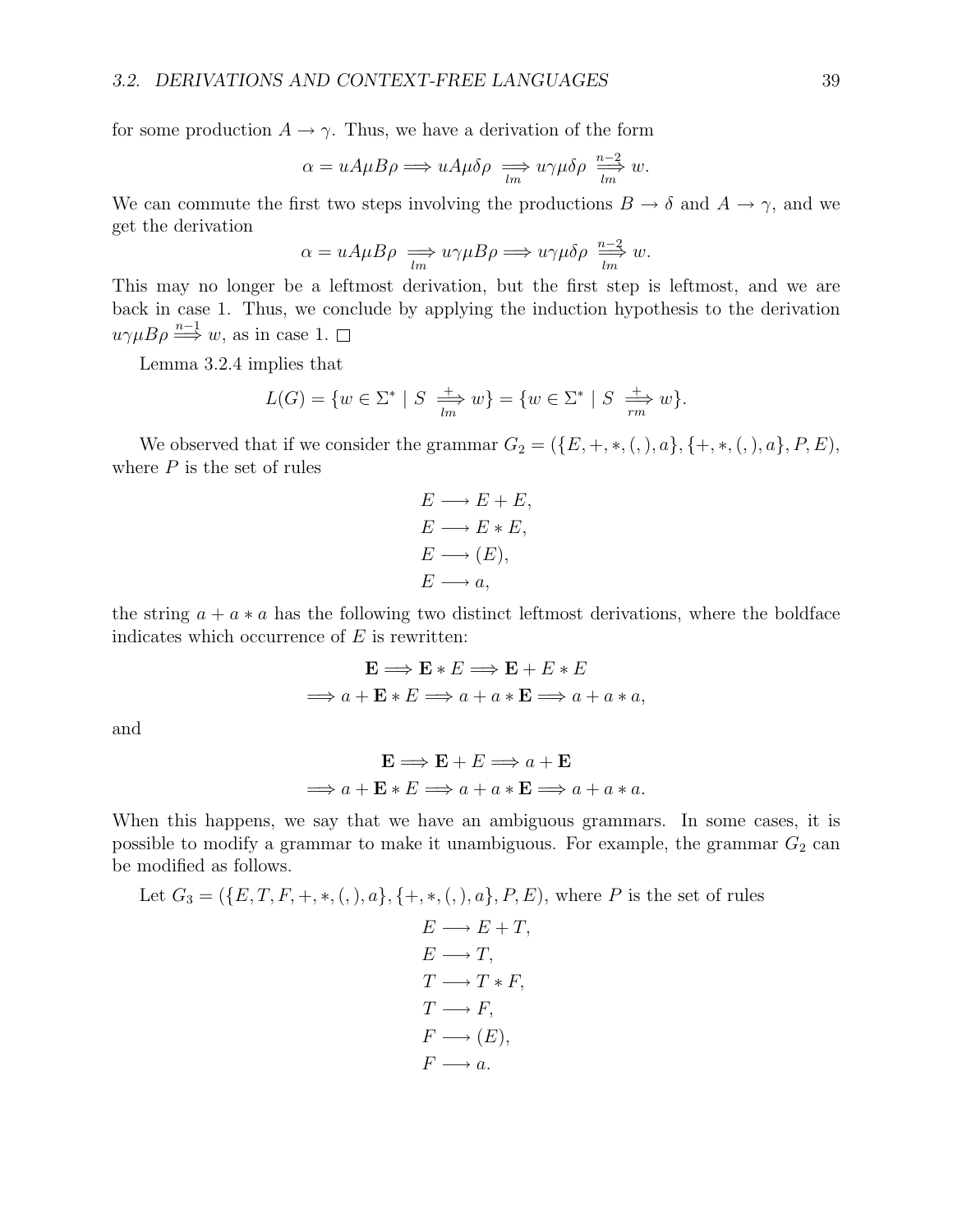We leave as an exercise to show that  $L(G_3) = L(G_2)$ , and that every string in  $L(G_3)$  has a unique leftmost derivation. Unfortunately, it is not always possible to modify a contextfree grammar to make it unambiguous. There exist context-free languages that have no unambiguous context-free grammars. For example, the language

$$
L_3 = \{a^m b^m c^n \mid m, n \ge 1\} \cup \{a^m b^n c^n \mid m, n \ge 1\}
$$

is context-free, since it is generated by the following context-free grammar:

 $S \to S_1$ ,  $S \rightarrow S_2$ ,  $S_1 \rightarrow XC$  $S_2 \rightarrow AY$ ,  $X \rightarrow a X b$ ,  $X \rightarrow ab$ .  $Y \rightarrow bYc$ ,  $Y \rightarrow bc$ ,  $A \rightarrow aA$ .  $A \rightarrow a$ ,  $C \rightarrow cC$ .  $C \rightarrow c$ .

However, it can be shown that  $L_3$  has no unambiguous grammars. All this motivates the following definition.

**Definition 3.2.5** A context-free grammar  $G = (V, \Sigma, P, S)$  is ambiguous if there is some string  $w \in L(G)$  that has two distinct leftmost derivations (or two distinct rightmost derivations). Thus, a grammar G is unambiguous if every string  $w \in L(G)$  has a unique leftmost derivation (or a unique rightmost derivation). A context-free language  $L$  is *inherently am*biguous if every CFG G for L is ambiguous.

Whether or not a grammar is ambiguous affects the complexity of parsing. Parsing algorithms for unambiguous grammars are more efficient than parsing algorithms for ambiguous grammars.

We now consider various normal forms for context-free grammars.

## **3.3 Normal Forms for Context-Free Grammars, Chomsky Normal Form**

One of the main goals of this section is to show that every CFG G can be converted to an equivalent grammar in Chomsky Normal Form (for short, CNF). A context-free grammar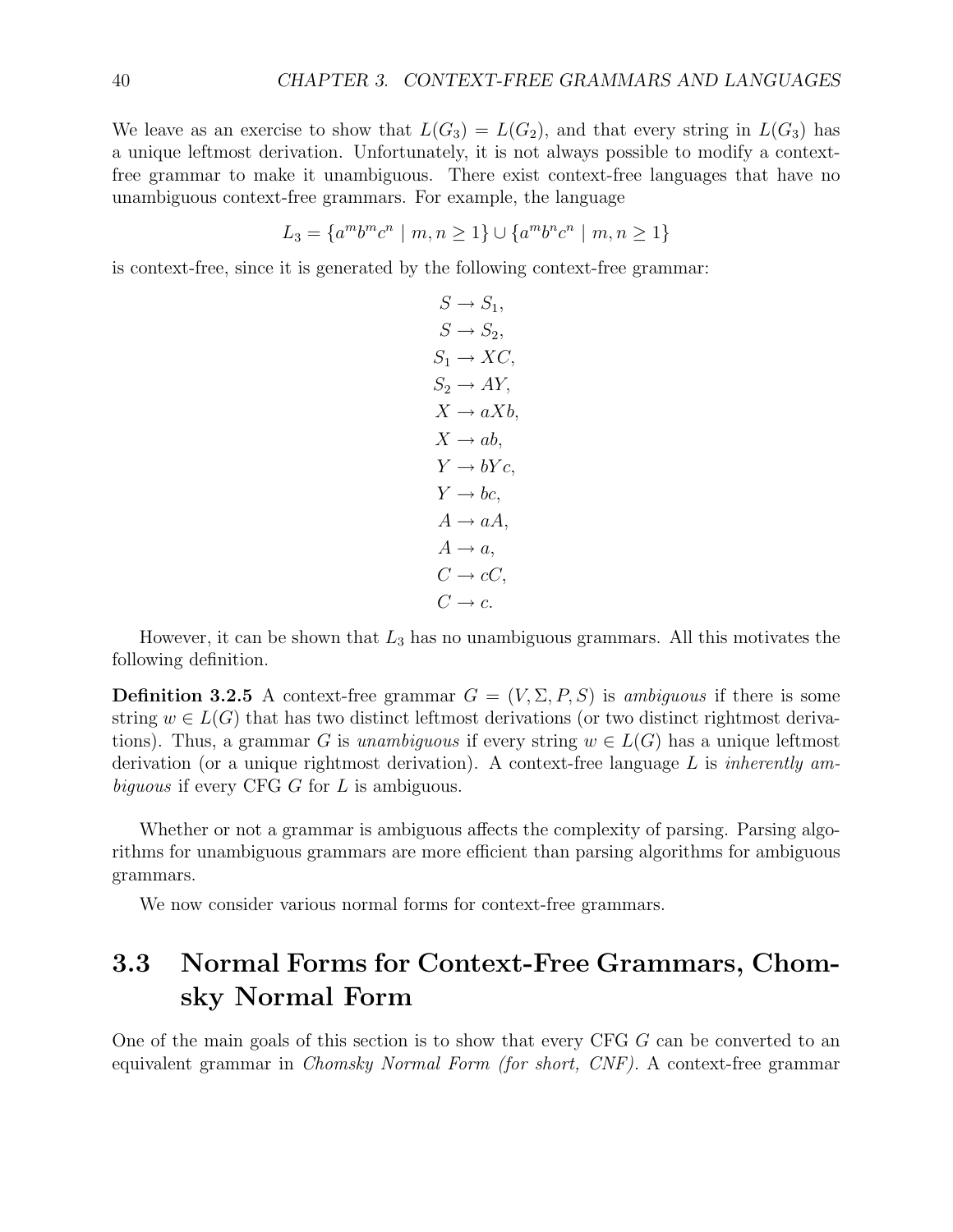$G = (V, \Sigma, P, S)$  is in Chomsky Normal Form iff its productions are of the form

$$
A \to BC,
$$
  
\n
$$
A \to a, \text{ or}
$$
  
\n
$$
S \to \epsilon,
$$

where  $A, B, C \in N$ ,  $a \in \Sigma$ ,  $S \to \epsilon$  is in P iff  $\epsilon \in L(G)$ , and S does not occur on the right-hand side of any production.

Note that a grammar in Chomsky Normal Form does not have  $\epsilon$ -rules, i.e., rules of the form  $A \to \epsilon$ , except when  $\epsilon \in L(G)$ , in which case  $S \to \epsilon$  is the only  $\epsilon$ -rule. It also does not have *chain rules*, i.e., rules of the form  $A \to B$ , where  $A, B \in N$ . Thus, in order to convert a grammar to Chomsky Normal Form, we need to show how to eliminate  $\epsilon$ -rules and chain rules. This is not the end of the story, since we may still have rules of the form  $A \to \alpha$  where either  $|\alpha| \geq 3$  or  $|\alpha| \geq 2$  and  $\alpha$  contains terminals. However, dealing with such rules is a simple recoding matter, and we first focus on the elimination of  $\epsilon$ -rules and chain rules. It turns out that  $\epsilon$ -rules must be eliminated first.

The first step to eliminate  $\epsilon$ -rules is to compute the set  $E(G)$  of erasable (or nullable) nonterminals

$$
E(G) = \{ A \in N \mid A \Longrightarrow^{\pm} \epsilon \}.
$$

The set  $E(G)$  is computed using a sequence of approximations  $E_i$  defined as follows:

$$
E_0 = \{ A \in N \mid (A \to \epsilon) \in P \},
$$
  
\n
$$
E_{i+1} = E_i \cup \{ A \mid \exists (A \to B_1 \dots B_j \dots B_k) \in P, B_j \in E_i, 1 \le j \le k \}.
$$

Clearly, the  $E_i$  form an ascending chain

$$
E_0 \subseteq E_1 \subseteq \cdots \subseteq E_i \subseteq E_{i+1} \subseteq \cdots \subseteq N,
$$

and since N is finite, there is a least i, say  $i_0$ , such that  $E_{i_0} = E_{i_0+1}$ . We claim that  $E(G) = E_{i_0}$ . Actually, we prove the following lemma.

**Lemma 3.3.1** Given a context-free grammar  $G = (V, \Sigma, P, S)$ , one can construct a contextfree grammar  $G' = (V', \Sigma, P', S')$  such that:

- (1)  $L(G') = L(G);$
- (2) P' contains no  $\epsilon$ -rules other than  $S' \to \epsilon$ , and  $S' \to \epsilon \in P'$  iff  $\epsilon \in L(G)$ ;
- $(3)$  S' does not occur on the right-hand side of any production in P'.

*Proof.* We begin by proving that  $E(G) = E_{i_0}$ . For this, we prove that  $E(G) \subseteq E_{i_0}$  and  $E_{i_0} \subseteq E(G)$ .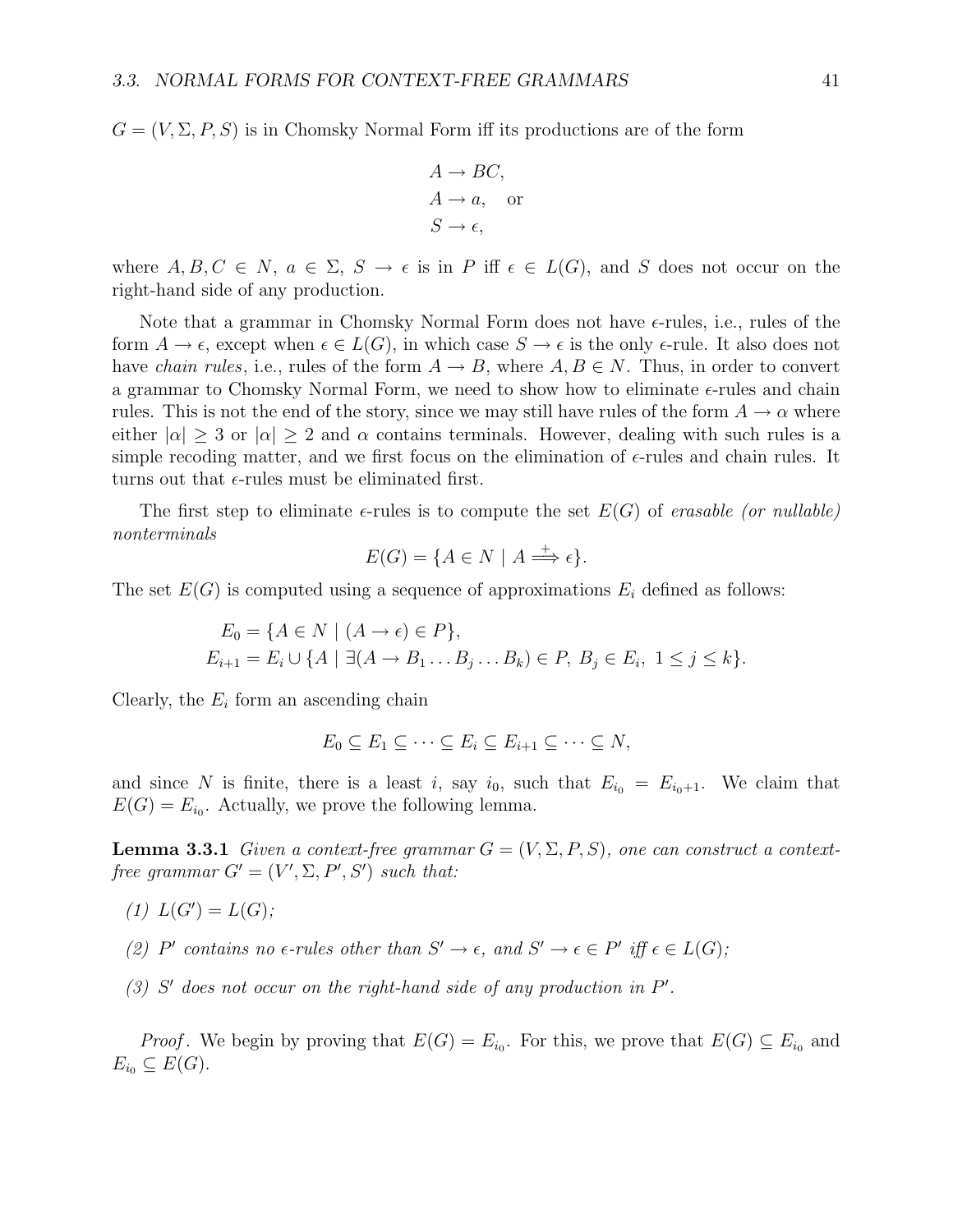To prove that  $E_{i_0} \subseteq E(G)$ , we proceed by induction on i. Since  $E_0 = \{A \in N \mid (A \rightarrow$  $\{\epsilon\} \in P\}$ , we have  $A \stackrel{1}{\Longrightarrow} \epsilon$ , and thus  $A \in E(G)$ . By the induction hypothesis,  $E_i \subseteq$  $E(G)$ . If  $A \in E_{i+1}$ , either  $A \in E_i$  and then  $A \in E(G)$ , or there is some production  $(A \to B_1 \dots B_j \dots B_k) \in P$ , such that  $B_j \in E_i$  for all  $j, 1 \le j \le k$ . By the induction hypothesis,  $B_j \stackrel{+}{\Longrightarrow} \epsilon$  for each  $j, 1 \leq j \leq k$ , and thus

$$
A \Longrightarrow B_1 \dots B_j \dots B_k \stackrel{+}{\Longrightarrow} B_2 \dots B_j \dots B_k \stackrel{+}{\Longrightarrow} B_j \dots B_k \stackrel{+}{\Longrightarrow} \epsilon,
$$

which shows that  $A \in E(G)$ .

To prove that  $E(G) \subseteq E_{i_0}$ , we also proceed by induction, but on the length of a derivation  $A \stackrel{+}{\Longrightarrow} \epsilon$ . If  $A \stackrel{1}{\Longrightarrow} \epsilon$ , then  $A \to \epsilon \in P$ , and thus  $A \in E_0$  since  $E_0 = \{A \in N \mid (A \to \epsilon) \in P\}$ . If  $A \stackrel{n+1}{\Longrightarrow} \epsilon$ , then

$$
A \Longrightarrow \alpha \stackrel{n}{\Longrightarrow} \epsilon,
$$

for some production  $A \to \alpha \in P$ . If  $\alpha$  contains terminals of nonterminals not in  $E(G)$ , it is impossible to derive  $\epsilon$  from  $\alpha$ , and thus, we must have  $\alpha = B_1 \dots B_j \dots B_k$ , with  $B_j \in E(G)$ , for all  $j, 1 \leq j \leq k$ . However,  $B_j \stackrel{n_j}{\Longrightarrow} \epsilon$  where  $n_j \leq n$ , and by the induction hypothesis,  $B_j \in E_{i_0}$ . But then, we get  $A \in E_{i_0+1} = E_{i_0}$ , as desired.  $\Box$ 

Having shown that  $E(G) = E_{i_0}$ , we construct the grammar G'. Its set of production P' is defined as follows. First, we create the production  $S' \to S$  where  $S' \notin V$ , to make sure that  $S'$  does not occur on the right-hand side of any rule in  $P'$ . Let

$$
P_1 = \{ A \to \alpha \in P \mid \alpha \in V^+ \} \cup \{ S' \to S \},
$$

and let  $P_2$  be the set of productions

$$
P_2 = \{A \to \alpha_1 \alpha_2 \dots \alpha_k \alpha_{k+1} \mid \exists \alpha_1 \in V^*, \dots, \exists \alpha_{k+1} \in V^*, \exists B_1 \in E(G), \dots, \exists B_k \in E(G) A \to \alpha_1 B_1 \alpha_2 \dots \alpha_k B_k \alpha_{k+1} \in P, k \ge 1, \alpha_1 \dots \alpha_{k+1} \ne \epsilon\}.
$$

Note that  $\epsilon \in L(G)$  iff  $S \in E(G)$ . If  $S \notin E(G)$ , then let  $P' = P_1 \cup P_2$ , and if  $S \in E(G)$ , then let  $P' = P_1 \cup P_2 \cup \{S' \to \epsilon\}$ . We claim that  $L(G') = L(G)$ , which is proved by showing that every derivation using  $G$  can be simulated by a derivation using  $G'$ , and vice-versa. All the conditions of the lemma are now met.  $\square$ 

From a practical point of view, the construction or lemma 3.3.1 is very costly. For example, given a grammar containing the productions

$$
S \rightarrow ABCDEF,
$$
  
\n
$$
A \rightarrow \epsilon,
$$
  
\n
$$
B \rightarrow \epsilon,
$$
  
\n
$$
C \rightarrow \epsilon,
$$
  
\n
$$
D \rightarrow \epsilon,
$$
  
\n
$$
E \rightarrow \epsilon,
$$
  
\n
$$
F \rightarrow \epsilon,
$$
  
\n...
$$
\rightarrow \ldots,
$$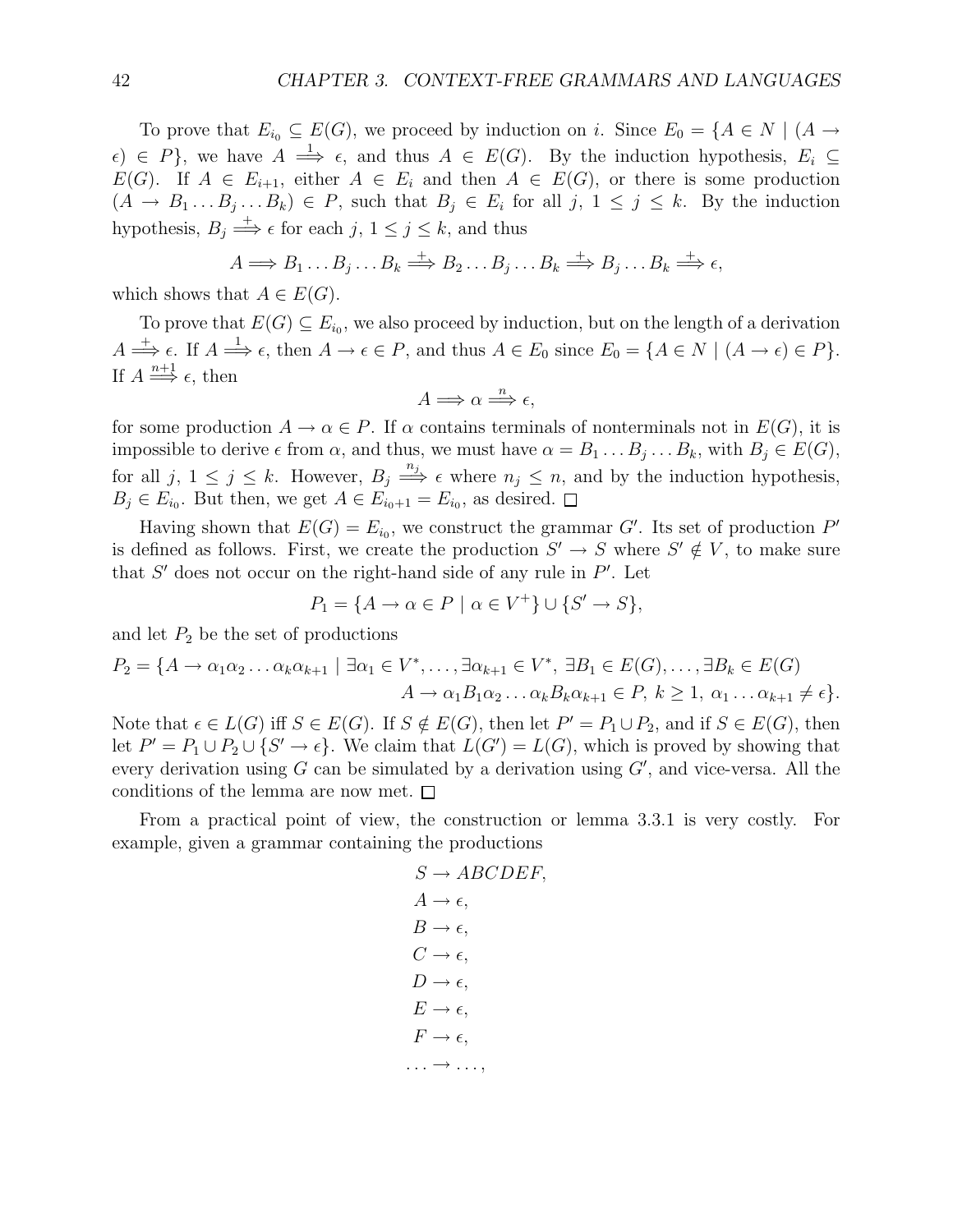eliminating  $\epsilon$ -rules will create  $2^6 - 1 = 63$  new rules corresponding to the 63 nonempty subsets of the set  $\{A, B, C, D, E, F\}$ . We now turn to the elimination of chain rules.

It turns out that matters are greatly simplified if we first apply lemma 3.3.1 to the input grammar G, and we explain the construction assuming that  $G = (V, \Sigma, P, S)$  satisfies the conditions of lemma 3.3.1. For every nonterminal  $A \in N$ , we define the set

$$
I_A = \{ B \in N \mid A \stackrel{+}{\Longrightarrow} B \}.
$$

The sets  $I_A$  are computed using approximations  $I_{A,i}$  defined as follows:

$$
I_{A,0} = \{ B \in N \mid (A \to B) \in P \},
$$
  
\n
$$
I_{A,i+1} = I_{A,i} \cup \{ C \in N \mid \exists (B \to C) \in P, \text{ and } B \in I_{A,i} \}.
$$

Clearly, for every  $A \in N$ , the  $I_{A,i}$  form an ascending chain

$$
I_{A,0} \subseteq I_{A,1} \subseteq \cdots \subseteq I_{A,i} \subseteq I_{A,i+1} \subseteq \cdots \subseteq N,
$$

and since N is finite, there is a least i, say  $i_0$ , such that  $I_{A,i_0} = I_{A,i_0+1}$ . We claim that  $I_A = I_{A,i_0}$ . Actually, we prove the following lemma.

**Lemma 3.3.2** Given a context-free grammar  $G = (V, \Sigma, P, S)$ , one can construct a contextfree grammar  $G' = (V', \Sigma, P', S')$  such that:

- (1)  $L(G') = L(G);$
- (2) Every rule in P' is of the form  $A \to \alpha$  where  $|\alpha| \geq 2$ , or  $A \to \alpha$  where  $a \in \Sigma$ , or  $S' \to \epsilon \text{ iff } \epsilon \in L(G);$
- $(3)$  S' does not occur on the right-hand side of any production in  $P'$ .

*Proof.* First, we apply lemma 3.3.1 to the grammar  $G$ , obtaining a grammar  $G_1$  =  $(V_1, \Sigma, S_1, P_1)$ . The proof that  $I_A = I_{A,i_0}$  is similar to the proof that  $E(G) = E_{i_0}$ . First, we prove that  $I_{A,i} \subseteq I_A$  by induction on i. This is staightforward. Next, we prove that  $I_A \subseteq I_{A,i_0}$  by induction on derivations of the form  $A \stackrel{+}{\Longrightarrow} B$ . In this part of the proof, we use the fact that  $G_1$  has no  $\epsilon$ -rules except perhaps  $S_1 \to \epsilon$ , and that  $S_1$  does not occur on the right-hand side of any rule. This implies that a derivation  $A \stackrel{n+1}{\Longrightarrow} C$  is necessarily of the form  $A \stackrel{n}{\Longrightarrow} B \Longrightarrow C$  for some  $B \in N$ . Then, in the induction step, we have  $B \in I_{A,i_0}$ , and thus  $C \in I_{A,i_0+1} = I_{A,i_0}$ .

We now define the following sets of rules. Let

$$
P_2 = P_1 - \{A \to B \mid A \to B \in P_1\},\
$$

and let

$$
P_3 = \{A \to \alpha \mid B \to \alpha \in P_1, \ \alpha \notin N_1, \ B \in I_A\}.
$$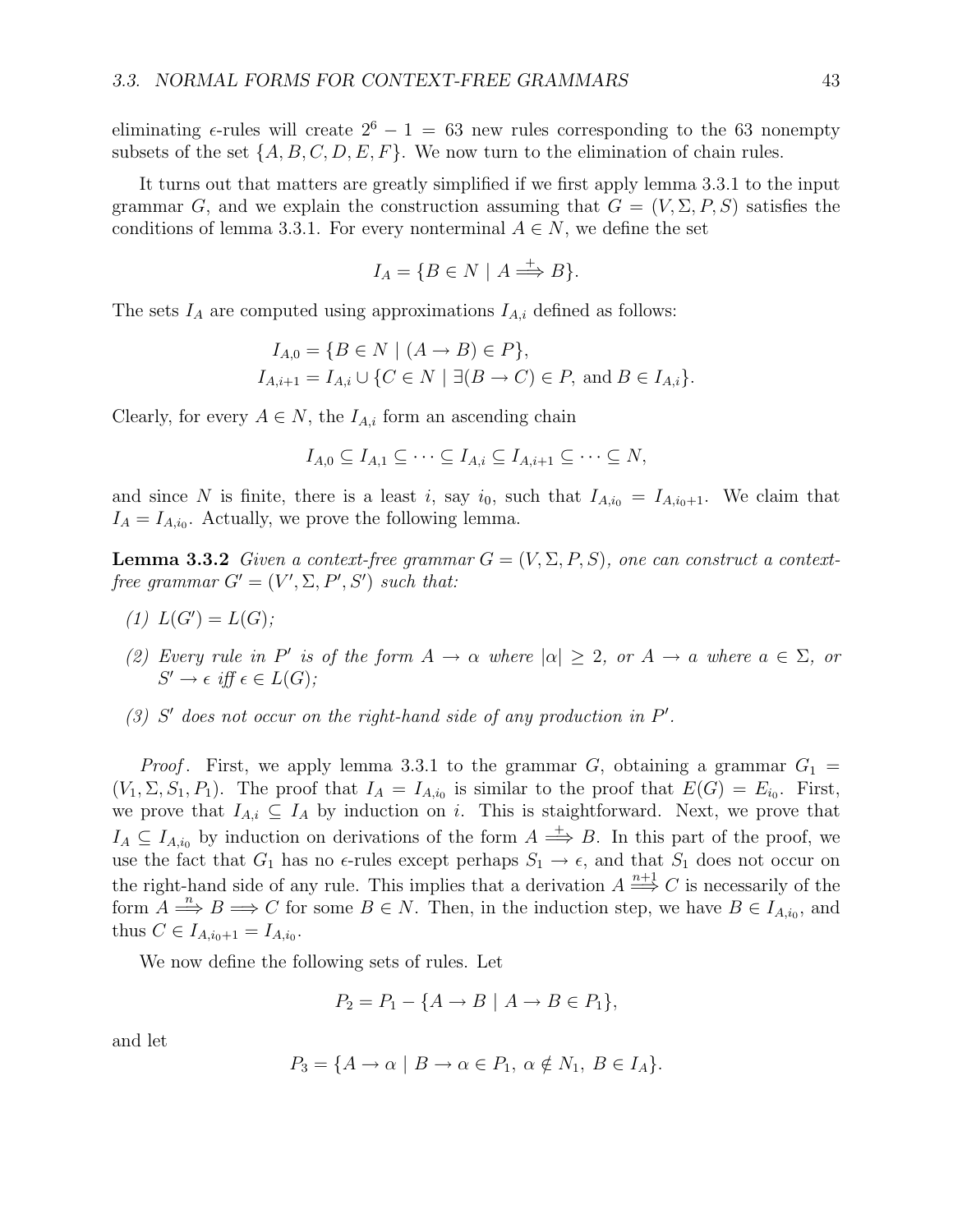We claim that  $G' = (V_1, \Sigma, P_2 \cup P_3, S_1)$  satisfies the conditions of the lemma. For example,  $S_1$  does not appear on the right-hand side of any production, since the productions in  $P_3$ have right-hand sides from  $P_1$ , and  $S_1$  does not appear on the right-hand side in  $P_1$ . It is also easily shown that  $L(G') = L(G_1) = L(G)$ .

Let us apply the method of lemma 3.3.2 to the grammar

$$
G_3 = (\{E, T, F, +, *, (,), a\}, \{+, *, (,), a\}, P, E),
$$

where  $P$  is the set of rules

$$
E \longrightarrow E + T,
$$
  
\n
$$
E \longrightarrow T,
$$
  
\n
$$
T \longrightarrow T * F,
$$
  
\n
$$
T \longrightarrow F,
$$
  
\n
$$
F \longrightarrow (E),
$$
  
\n
$$
F \longrightarrow a.
$$

We get  $I_E = \{T, F\}$ ,  $I_T = \{F\}$ , and  $I_F = \emptyset$ . The new grammar  $G'_3$  has the set of rules

$$
E \longrightarrow E + T,
$$
  
\n
$$
E \longrightarrow T * F,
$$
  
\n
$$
E \longrightarrow (E),
$$
  
\n
$$
E \longrightarrow a,
$$
  
\n
$$
T \longrightarrow T * F,
$$
  
\n
$$
T \longrightarrow (E),
$$
  
\n
$$
T \longrightarrow a,
$$
  
\n
$$
F \longrightarrow a.
$$

At this stage, the grammar obtained in lemma 3.3.2 no longer has  $\epsilon$ -rules (except perhaps  $S' \to \epsilon$  iff  $\epsilon \in L(G)$  or chain rules. However, it may contain rules  $A \to \alpha$  with  $|\alpha| \geq 3$ , or with  $|\alpha| \geq 2$  and where  $\alpha$  contains terminals(s). To obtain the Chomsky Normal Form. we need to eliminate such rules. This is not difficult, but notationally a bit messy.

**Lemma 3.3.3** Given a context-free grammar  $G = (V, \Sigma, P, S)$ , one can construct a contextfree grammar  $G' = (V', \Sigma, P', S')$  such that  $L(G') = L(G)$  and  $G'$  is in Chomsky Normal Form, that is, a grammar whose productions are of the form

$$
A \to BC,
$$
  
\n
$$
A \to a, \quad or
$$
  
\n
$$
S' \to \epsilon,
$$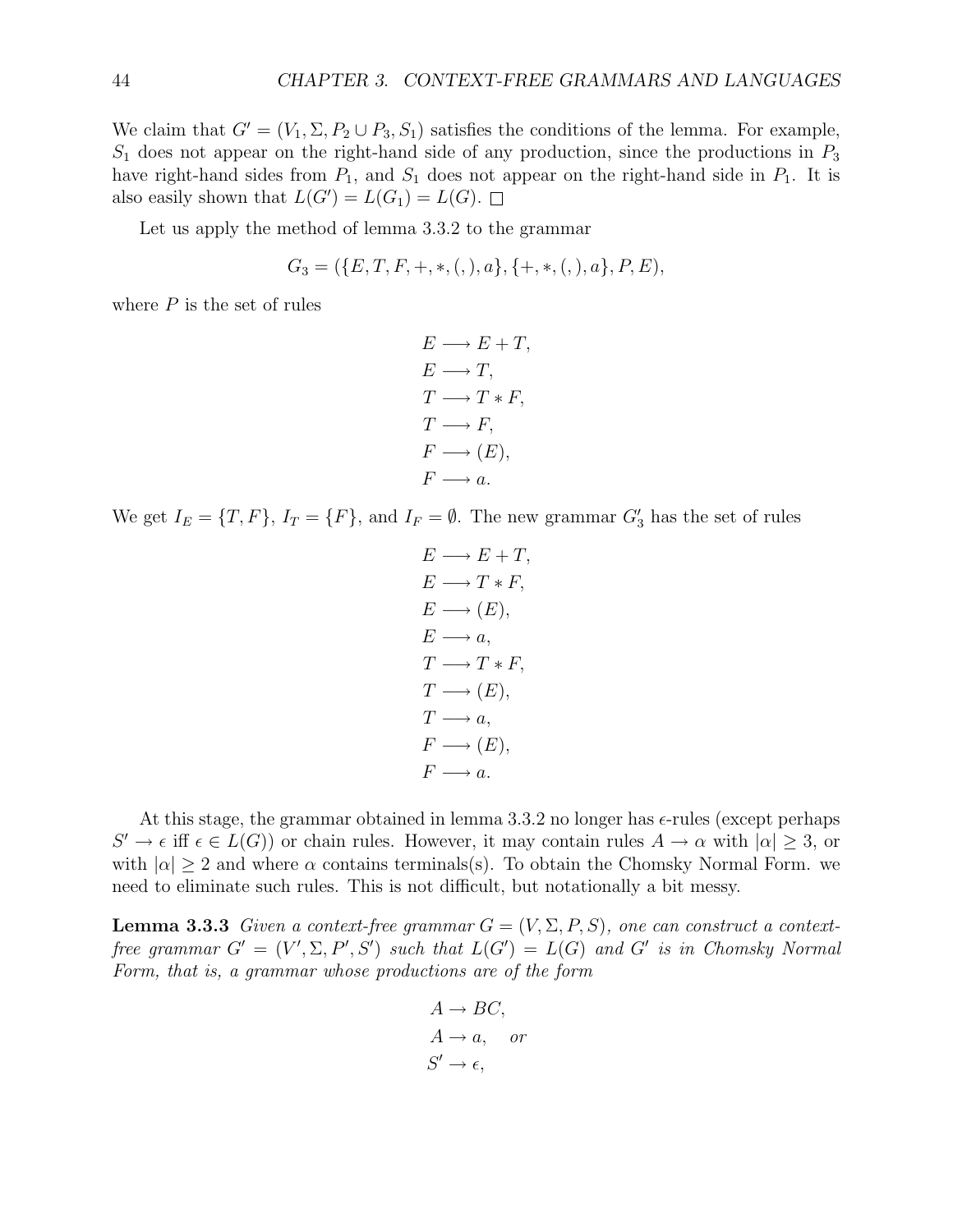where  $A, B, C \in N'$ ,  $a \in \Sigma$ ,  $S' \to \epsilon$  is in  $P'$  iff  $\epsilon \in L(G)$ , and  $S'$  does not occur on the right-hand side of any production in P .

*Proof.* First, we apply lemma 3.3.2, obtaining  $G_1$ . Let  $\Sigma_r$  be the set of terminals occurring on the right-hand side of rules  $A \to \alpha \in P_1$ , with  $|\alpha| \geq 2$ . For every  $a \in \Sigma_r$ , let  $X_a$  be a new nonterminal not in  $V_1$ . Let

$$
P_2 = \{ X_a \to a \mid a \in \Sigma_r \}.
$$

Let  $P_{1,r}$  be the set of productions

 $A \rightarrow \alpha_1 a_1 \alpha_2 \cdots \alpha_k a_k \alpha_{k+1},$ 

where  $a_1, \ldots, a_k \in \Sigma_r$  and  $\alpha_i \in N_1^*$ . For every production

$$
A \to \alpha_1 a_1 \alpha_2 \cdots \alpha_k a_k \alpha_{k+1}
$$

in  $P_{1,r}$ , let

$$
A \to \alpha_1 X_{a_1} \alpha_2 \cdots \alpha_k X_{a_k} \alpha_{k+1}
$$

be a new production, and let  $P_3$  be the set of all such productions. Let  $P_4 = (P_1 - P_{1,r}) \cup$  $P_2 \cup P_3$ . Now, productions  $A \to \alpha$  in  $P_4$  with  $|\alpha| \geq 2$  do not contain terminals. However, we may still have productions  $A \to \alpha \in P_4$  with  $|\alpha| \geq 3$ . We can perform some recoding using some new nonterminals. For every production of the form

$$
A \to B_1 \cdots B_k,
$$

where  $k \geq 3$ , create the new nonterminals

$$
[B_1 \cdots B_{k-1}], [B_1 \cdots B_{k-2}], \cdots, [B_1 B_2 B_3], [B_1 B_2],
$$

and the new productions

$$
A \rightarrow [B_1 \cdots B_{k-1}]B_k,
$$
  
\n
$$
[B_1 \cdots B_{k-1}] \rightarrow [B_1 \cdots B_{k-2}]B_{k-1},
$$
  
\n
$$
\cdots \rightarrow \cdots,
$$
  
\n
$$
[B_1B_2B_3] \rightarrow [B_1B_2]B_3,
$$
  
\n
$$
[B_1B_2] \rightarrow B_1B_2.
$$

All the productions are now in Chomsky Normal Form, and it is clear that the same language is generated.  $\square$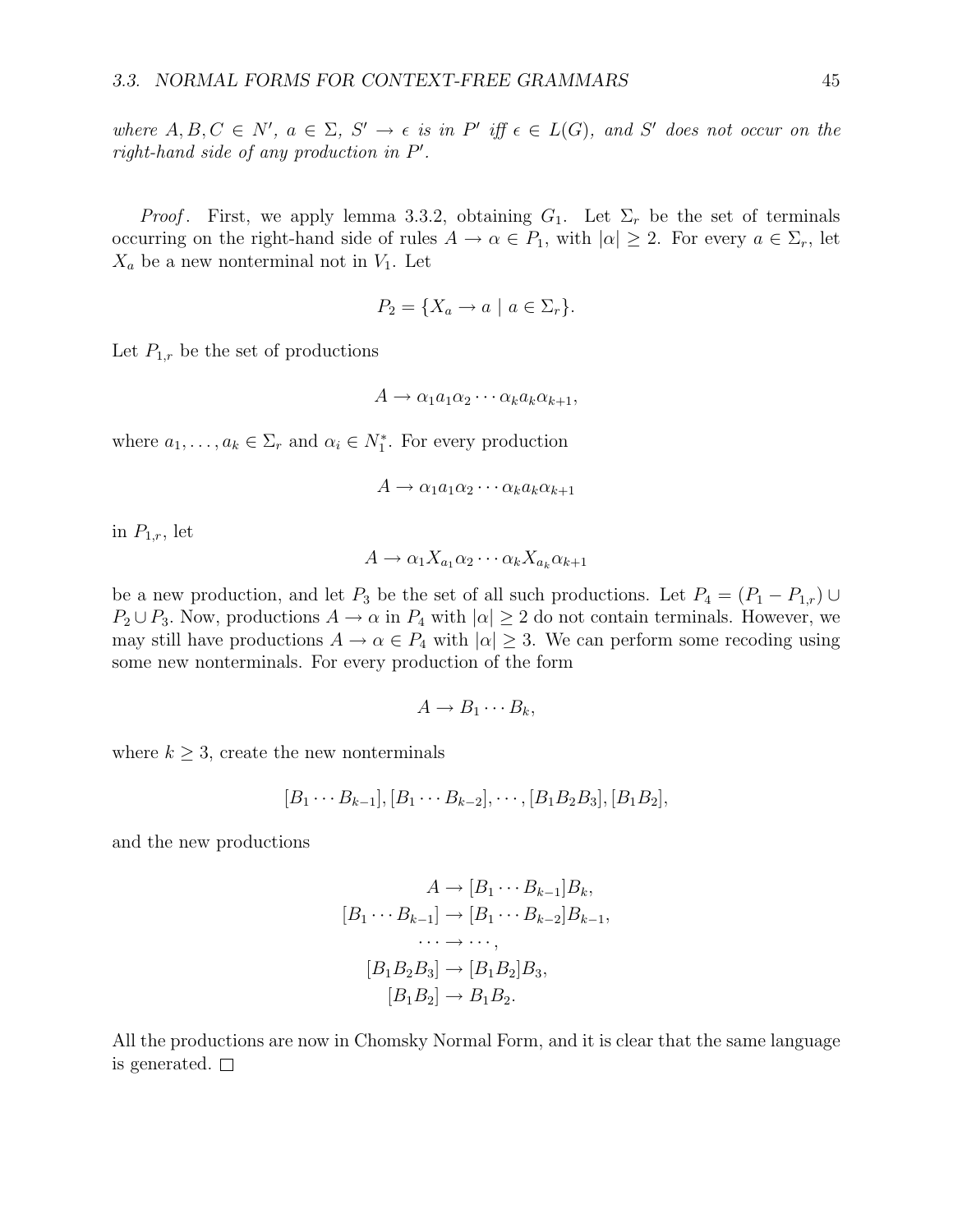Applying the first phase of the method of lemma 3.3.3 to the grammar  $G'_3$ , we get the rules

$$
E \longrightarrow EX_{+}T,
$$
  
\n
$$
E \longrightarrow TX_{*}F,
$$
  
\n
$$
E \longrightarrow X_{\langle}EX_{\rangle},
$$
  
\n
$$
E \longrightarrow a,
$$
  
\n
$$
T \longrightarrow TX_{*}F,
$$
  
\n
$$
T \longrightarrow X_{\langle}EX_{\rangle},
$$
  
\n
$$
T \longrightarrow a,
$$
  
\n
$$
F \longrightarrow X_{\langle}EX_{\rangle},
$$
  
\n
$$
F \longrightarrow a,
$$
  
\n
$$
X_{+} \longrightarrow +,
$$
  
\n
$$
X_{*} \longrightarrow +,
$$
  
\n
$$
X_{*} \longrightarrow +,
$$
  
\n
$$
X_{*} \longrightarrow +,
$$
  
\n
$$
X_{*} \longrightarrow +,
$$
  
\n
$$
X_{*} \longrightarrow +,
$$
  
\n
$$
X_{*} \longrightarrow +,
$$
  
\n
$$
X_{*} \longrightarrow +,
$$
  
\n
$$
X_{*} \longrightarrow +,
$$
  
\n
$$
X_{*} \longrightarrow +,
$$
  
\n
$$
X_{*} \longrightarrow -).
$$

After applying the second phase of the method, we get the following grammar in Chomsky Normal Form:

$$
E \longrightarrow [EX_{+}]T,
$$
  
\n
$$
[EX_{+}] \longrightarrow EX_{+},
$$
  
\n
$$
E \longrightarrow [TX_{*}]F,
$$
  
\n
$$
[TX_{*}] \longrightarrow TX_{*},
$$
  
\n
$$
E \longrightarrow [X_{}(E]X),
$$
  
\n
$$
[X_{(E)}] \longrightarrow X_{(E)},
$$
  
\n
$$
E \longrightarrow a,
$$
  
\n
$$
T \longrightarrow [X_{*}]F,
$$
  
\n
$$
T \longrightarrow a,
$$
  
\n
$$
F \longrightarrow a,
$$
  
\n
$$
X_{+} \longrightarrow +,
$$
  
\n
$$
X_{*} \longrightarrow *,
$$
  
\n
$$
X_{(} \longrightarrow ),
$$
  
\n
$$
X_{(} \longrightarrow ),
$$
  
\n
$$
X_{(} \longrightarrow ),
$$
  
\n
$$
X_{(} \longrightarrow ),
$$

For large grammars, it is often convenient to use the abbreviation which consists in grouping productions having a common left-hand side, and listing the right-hand sides separated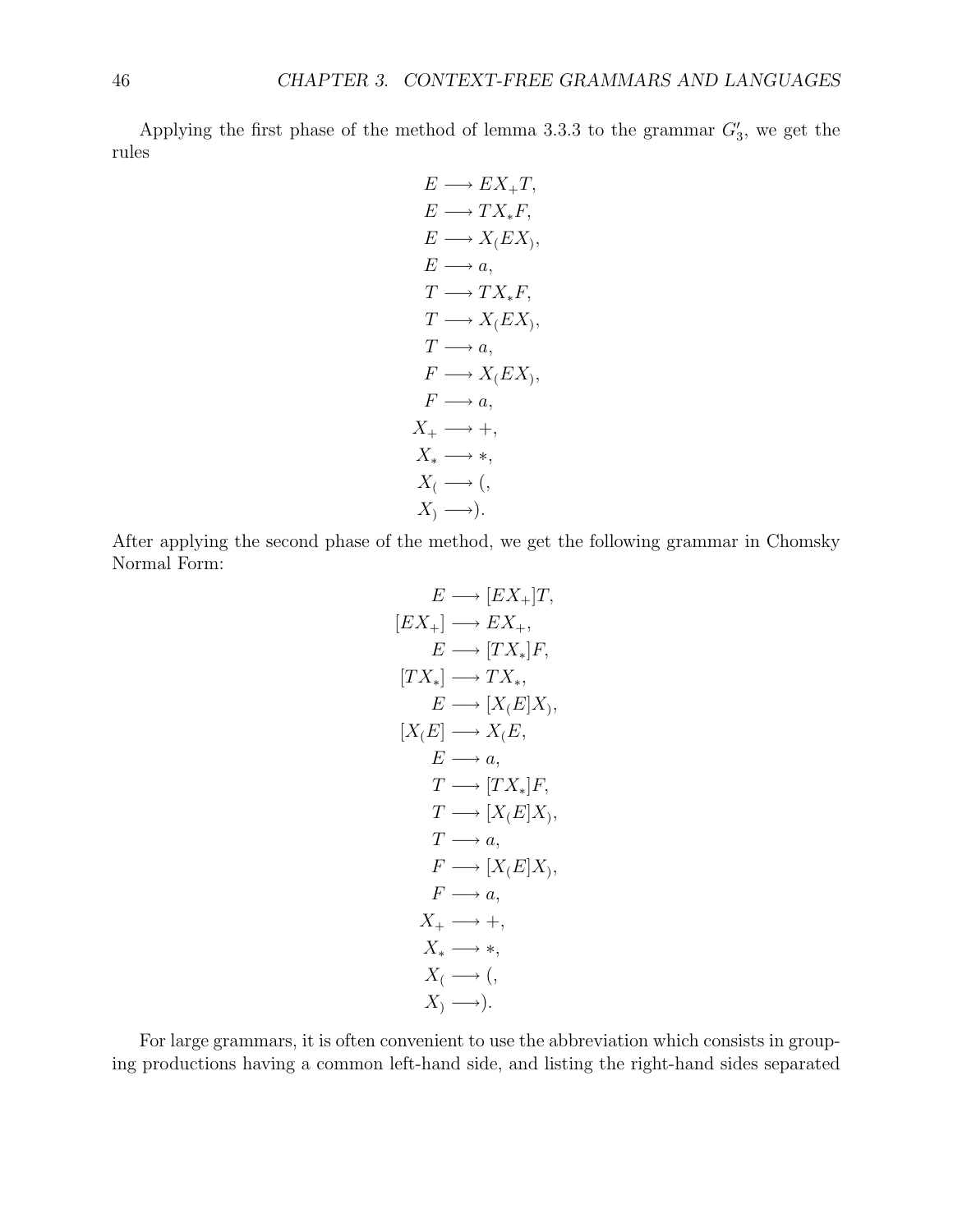by the symbol |. Thus, a group of productions

$$
A \to \alpha_1,
$$
  
\n
$$
A \to \alpha_2,
$$
  
\n... 
$$
\to \cdots,
$$
  
\n
$$
A \to \alpha_k,
$$

may be abbreviated as

$$
A \to \alpha_1 \mid \alpha_2 \mid \cdots \mid \alpha_k.
$$

An interesting corollary of the CNF is the following decidability result. There is an algorithm which, given a context-free grammar G, given any string  $w \in \Sigma^*$ , decides whether  $w \in L(G)$ . Indeed, we first convert G to a grammar G' in Chomsky Normal Form. If  $w = \epsilon$ , we can test whether  $\epsilon \in L(G)$ , since this is the case iff  $S' \to \epsilon \in P'$ . If  $w \neq \epsilon$ , letting  $n = |w|$ , note that since the rules are of the form  $A \to BC$  or  $A \to a$ , where  $a \in \Sigma$ , any derivation for w has  $n-1+n=2n-1$  steps. Thus, we enumerate all (leftmost) derivations of length  $2n - 1$ .

There are much better parsing algorithms than this naive algorithm. We now show that every regular language is context-free.

#### **3.4 Regular Languages are Context-Free**

The regular languages can be characterized in terms of very special kinds of context-free grammars, right-linear (and left-linear) context-free grammars.

**Definition 3.4.1** A context-free grammar  $G = (V, \Sigma, P, S)$  is *left-linear* iff its productions are of the form

$$
A \to Ba,
$$
  

$$
A \to a,
$$
  

$$
A \to \epsilon.
$$

where  $A, B \in N$ , and  $a \in \Sigma$ . A context-free grammar  $G = (V, \Sigma, P, S)$  is right-linear iff its productions are of the form

$$
A \to aB,
$$
  

$$
A \to a,
$$
  

$$
A \to \epsilon.
$$

where  $A, B \in N$ , and  $a \in \Sigma$ .

The following lemma shows the equivalence between NFA's and right-linear grammars.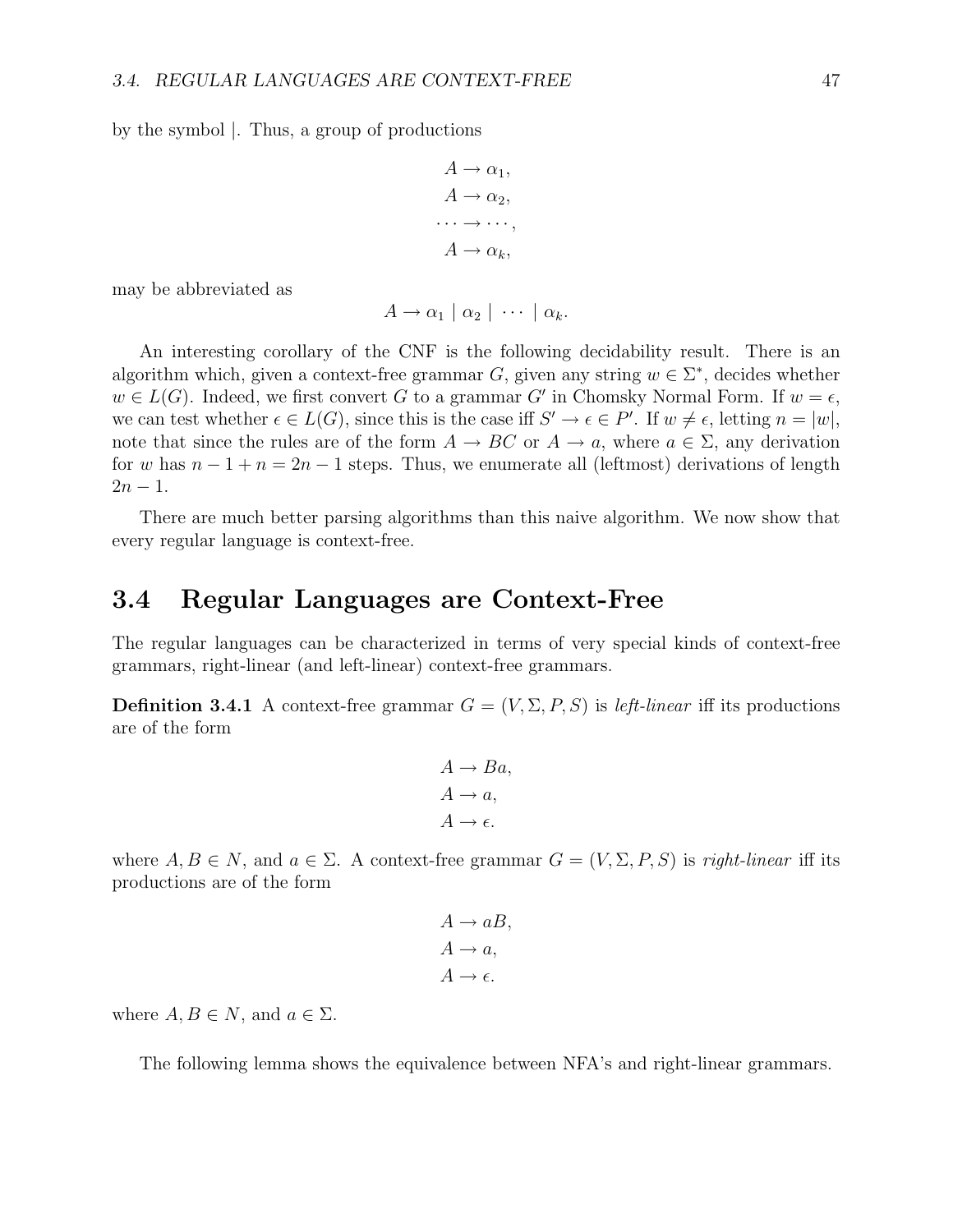**Lemma 3.4.2** A language L is regular if and only if it is generated by some right-linear grammar.

*Proof.* Let  $L = L(D)$  for some DFA  $D = (Q, \Sigma, \delta, q_0, F)$ . We construct a right-linear grammar G as follows. Let  $V = Q \cup \Sigma$ ,  $S = q_0$ , and let P be defined as follows:

$$
P = \{ p \rightarrow aq \mid q = \delta(p, a), \ p, q \in Q, \ a \in \Sigma \} \cup \{ p \rightarrow \epsilon \mid p \in F \}.
$$

It is easily shown by induction on the length of  $w$  that

$$
p \stackrel{*}{\Longrightarrow} wq
$$
 iff  $q = \delta^*(p, w)$ ,

and thus,  $L(D) = L(G)$ .

Conversely, let  $G = (V, \Sigma, P, S)$  be a right-linear grammar. First, let  $G = (V', \Sigma, P', S)$  be the right-linear grammar obtained from  $G$  by adding the new nonterminal  $E$  to  $N$ , replacing every rule in P of the form  $A \to a$  where  $a \in \Sigma$  by the rule  $A \to aE$ , and adding the rule  $E \to \epsilon$ . It is immediately verified that  $L(G') = L(G)$ . Next, we construct the NFA  $M = (Q, \Sigma, \delta, q_0, F)$  as follows:  $Q = N' = N \cup \{E\}$ ,  $q_0 = S$ ,  $F = \{A \in N' \mid A \to \epsilon\}$ , and

$$
\delta(A, a) = \{ B \in N' \mid A \to aB \in P' \},
$$

for all  $A \in N$  and all  $a \in \Sigma$ . It is easily shown by induction on the length of w that

$$
A \stackrel{*}{\Longrightarrow} wB \quad \text{iff} \quad B \in \delta^*(A, w),
$$

and thus,  $L(M) = L(G') = L(G)$ .

A similar lemma holds for left-linear grammars. It is also easily shown that the regular languages are exactly the languages generated by context-free grammars whose rules are of the form

$$
A \to Bu,
$$
  

$$
A \to u,
$$

where  $A, B \in N$ , and  $u \in \Sigma^*$ .

## **3.5 Useless Productions in Context-Free Grammars**

Given a context-free grammar  $G = (V, \Sigma, P, S)$ , it may contain rules that are useless for a number of reasons. For example, consider the grammar  $G_3 = (\{E, A, a, b\}, \{a, b\}, P, E)$ , where  $P$  is the set of rules

$$
E \longrightarrow aEb,
$$
  
\n
$$
E \longrightarrow ab,
$$
  
\n
$$
E \longrightarrow A,
$$
  
\n
$$
A \longrightarrow bAa.
$$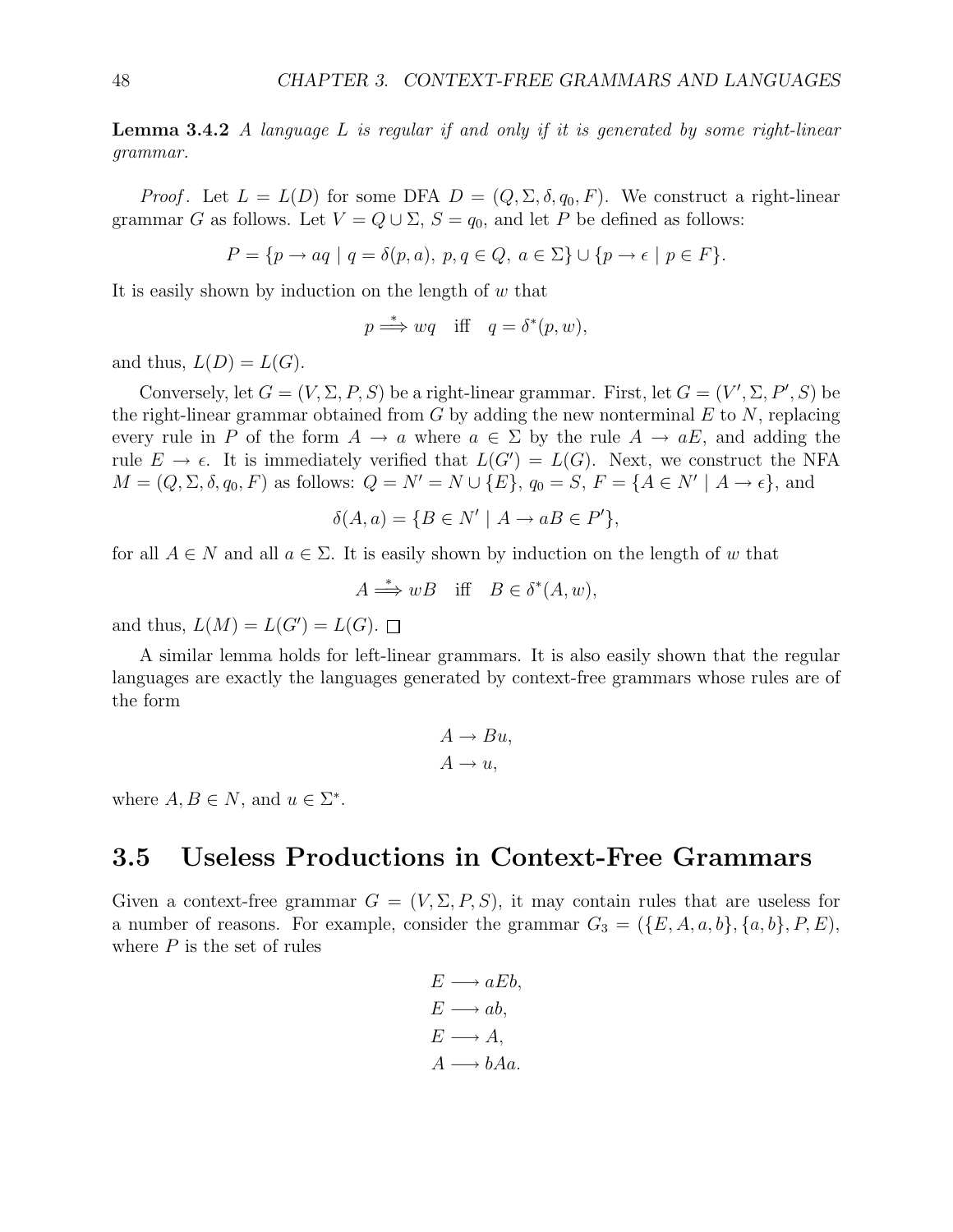The problem is that the nonterminal A does not derive any terminal strings, and thus, it is useless, as well as the last two productions. Let us now consider the grammar  $G_4$  =  $(\{E, A, a, b, c, d\}, \{a, b, c, d\}, P, E)$ , where P is the set of rules

$$
E \longrightarrow aEb,
$$
  
\n
$$
E \longrightarrow ab,
$$
  
\n
$$
A \longrightarrow cAd,
$$
  
\n
$$
A \longrightarrow cd.
$$

This time, the nonterminal A generates strings of the form  $c^n d^n$ , but there is no derivation  $E \stackrel{+}{\Longrightarrow} \alpha$  from E where A occurs in  $\alpha$ . The nonterminal A is not connected to E, and the last two rules are useless. Fortunately, it is possible to find such useless rules, and to eliminate them.

Let  $T(G)$  be the set of nonterminals that actually derive some terminal string, i.e.

$$
T(G) = \{ A \in (V - \Sigma) \mid \exists w \in \Sigma^*, \ A \Longrightarrow^+ w \}.
$$

The set  $T(G)$  can be defined by stages. We define the sets  $T_n$   $(n \geq 1)$  as follows:

$$
T_1 = \{ A \in (V - \Sigma) \mid \exists (A \longrightarrow w) \in P, \text{ with } w \in \Sigma^* \},
$$

and

$$
T_{n+1} = T_n \cup \{ A \in (V - \Sigma) \mid \exists (A \longrightarrow \beta) \in P, \text{ with } \beta \in (T_n \cup \Sigma)^* \}.
$$

It is easy to prove that there is some least n such that  $T_{n+1} = T_n$ , and that for this n,  $T(G) = T_n$ .

If  $S \notin T(G)$ , then  $L(G) = \emptyset$ , and G is equivalent to the trivial grammar

$$
G' = (\{S\}, \Sigma, \emptyset, S).
$$

If  $S \in T(G)$ , then let  $U(G)$  be the set of nonterminals that are actually useful, i.e.,

$$
U(G) = \{ A \in T(G) \mid \exists \alpha, \beta \in (T(G) \cup \Sigma)^*, \ S \Longrightarrow^* \alpha A \beta \}.
$$

The set  $U(G)$  can also be computed by stages. We define the sets  $U_n$   $(n \geq 1)$  as follows:

$$
U_1 = \{ A \in T(G) \mid \exists (S \longrightarrow \alpha A \beta) \in P, \text{ with } \alpha, \beta \in (T(G) \cup \Sigma)^* \},
$$

and

$$
U_{n+1} = U_n \cup \{ B \in T(G) \mid \exists (A \longrightarrow \alpha B \beta) \in P, \text{ with } A \in U_n, \ \alpha, \beta \in (T(G) \cup \Sigma)^* \}.
$$

It is easy to prove that there is some least n such that  $U_{n+1} = U_n$ , and that for this n,  $U(G) = U_n \cup \{S\}$ . Then, we can use  $U(G)$  to transform G into an equivalent CFG in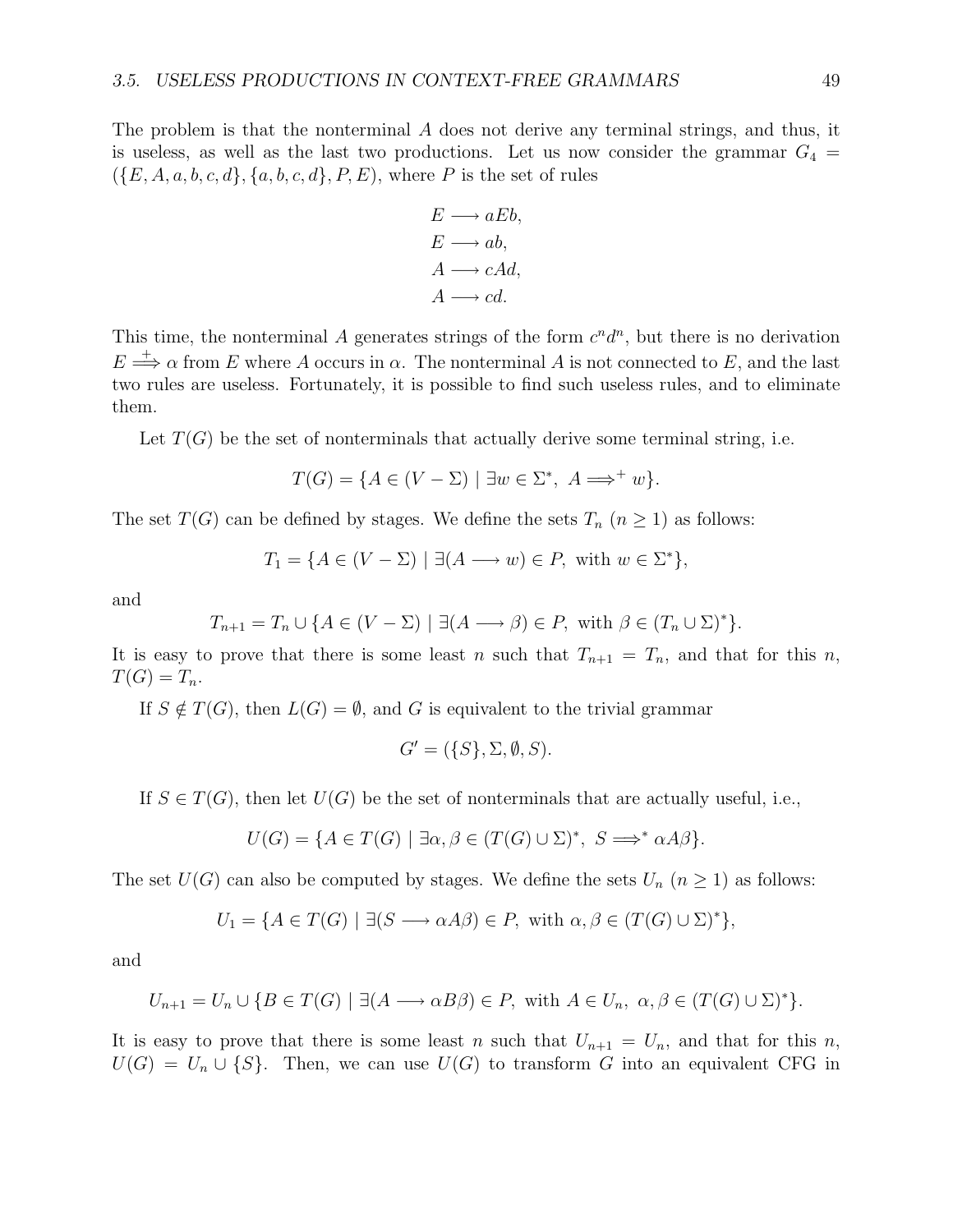which every nonterminal is useful (i.e., for which  $V - \Sigma = U(G)$ ). Indeed, simply delete all rules containing symbols not in  $U(G)$ . The details are left as an exercise. We say that a context-free grammar G is reduced if all its nonterminals are useful, i.e.,  $N = U(G)$ .

It should be noted than although dull, the above considerations are important in practice. Certain algorithms for constructing parsers, for example, LR-parsers, may loop if useless rules are not eliminated!

We now consider another normal form for context-free grammars, the Greibach Normal Form.

#### **3.6 The Greibach Normal Form**

Every CFG G can also be converted to an equivalent grammar in Greibach Normal Form (for short, GNF). A context-free grammar  $G = (V, \Sigma, P, S)$  is in Greibach Normal Form iff its productions are of the form

$$
A \to aBC,
$$
  
\n
$$
A \to aB,
$$
  
\n
$$
A \to a,
$$
 or  
\n
$$
S \to \epsilon,
$$

where  $A, B, C \in N$ ,  $a \in \Sigma$ ,  $S \to \epsilon$  is in P iff  $\epsilon \in L(G)$ , and S does not occur on the right-hand side of any production.

Note that a grammar in Greibach Normal Form does not have  $\epsilon$ -rules other than possibly  $S \to \epsilon$ . More importantly, except for the special rule  $S \to \epsilon$ , every rule produces some terminal symbol.

An important consequence of the Greibach Normal Form is that every nonterminal is not left recursive. A nonterminal A is *left recursive* iff  $A \stackrel{+}{\Longrightarrow} A\alpha$  for some  $\alpha \in V^*$ . Left recursive nonterminals cause top-down determinitic parsers to loop. The Greibach Normal Form provides a way of avoiding this problem.

There are no easy proofs that every CFG can be converted to a Greibach Normal Form. A particularly elegant method due to Rosenkrantz using least fixed-points and matrices will be given in section 3.9.

**Lemma 3.6.1** Given a context-free grammar  $G = (V, \Sigma, P, S)$ , one can construct a contextfree grammar  $G' = (V', \Sigma, P', S')$  such that  $L(G') = L(G)$  and  $G'$  is in Greibach Normal Form, that is, a grammar whose productions are of the form

$$
A \to aBC,
$$
  
\n
$$
A \to aB,
$$
  
\n
$$
A \to a, \quad or
$$
  
\n
$$
S' \to \epsilon,
$$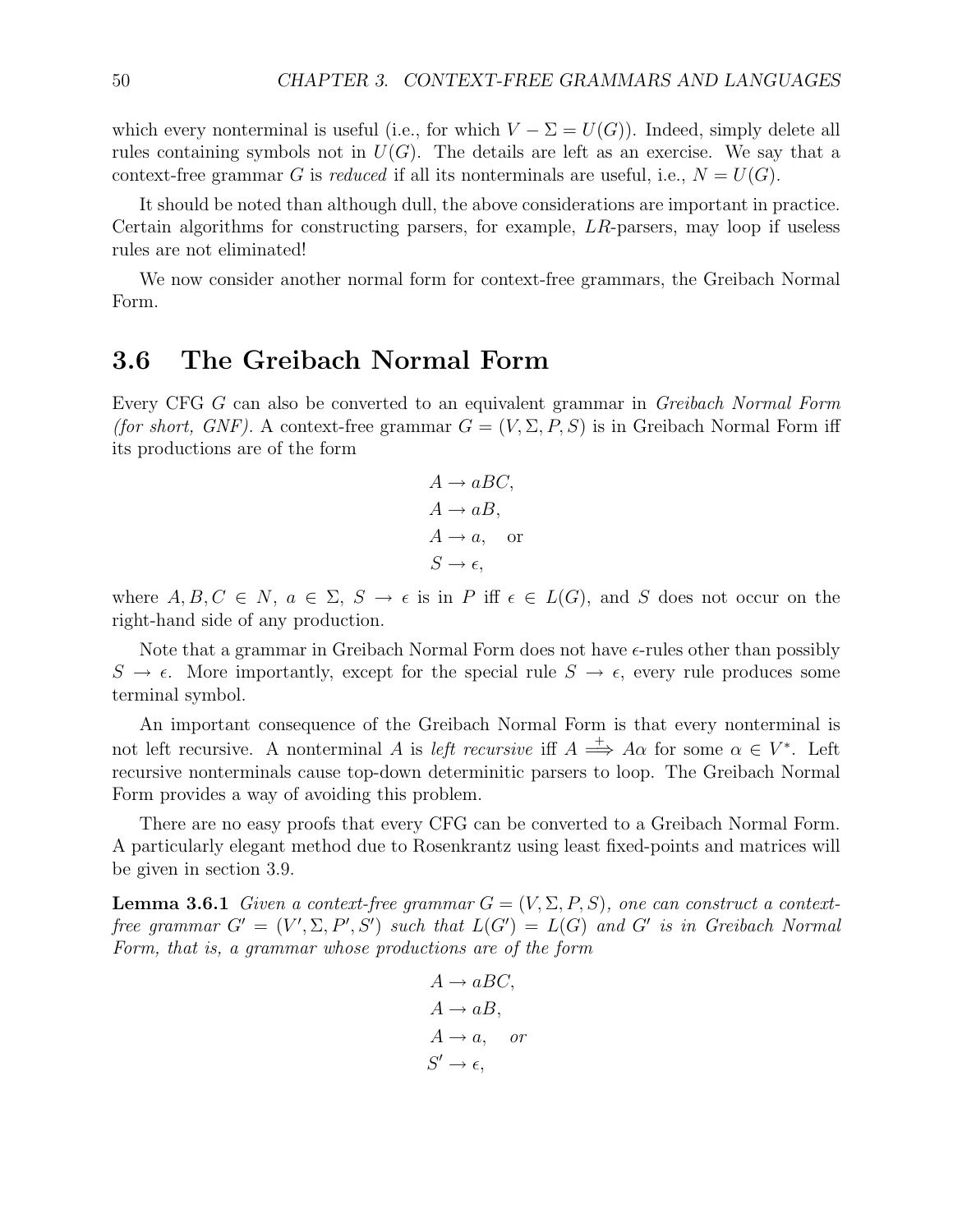where  $A, B, C \in N'$ ,  $a \in \Sigma$ ,  $S' \to \epsilon$  is in  $P'$  iff  $\epsilon \in L(G)$ , and  $S'$  does not occur on the right-hand side of any production in P .

### **3.7 Least Fixed-Points**

Context-free languages can also be characterized as least fixed-points of certain functions induced by grammars. This characterization yields a rather quick proof that every contextfree grammar can be converted to Greibach Normal Form. This characterization also reveals very clearly the recursive nature of the context-free languages.

We begin by reviewing what we need from the theory of partially ordered sets.

**Definition 3.7.1** Given a partially ordered set  $\langle A, \leq \rangle$ , an  $\omega$ -chain  $(a_n)_{n\geq 0}$  is a sequence such that  $a_n \le a_{n+1}$  for all  $n \ge 0$ . The *least-upper bound* of an  $\omega$ -chain  $(a_n)$  is an element  $a \in A$  such that:

- (1)  $a_n \leq a$ , for all  $n \geq 0$ ;
- (2) For any  $b \in A$ , if  $a_n \leq b$ , for all  $n \geq 0$ , then  $a \leq b$ .

A partially ordered set  $\langle A, \leq \rangle$  is an  $\omega$ -chain complete poset iff it has a least element  $\perp$ , and iff every  $\omega$ -chain has a least upper bound denoted as  $\bigsqcup a_n$ .

Remark: The  $\omega$  in  $\omega$ -chain means that we are considering countable chains ( $\omega$  is the ordinal associated with the order-type of the set of natural numbers). This notation may seem arcane, but is standard in denotational semantics.

For example, given any set X, the power set  $2^X$  ordered by inclusion is an  $\omega$ -chain complete poset with least element  $\emptyset$ . The Cartesian product  $2^{\tilde{X}} \times \cdots \times 2^X$  $\overbrace{\hspace{2.5cm}}^{n}$ ordered such

that

$$
(A_1,\ldots,A_n)\leq (B_1,\ldots,B_n)
$$

iff  $A_i \subseteq B_i$  (where  $A_i, B_i \in 2^X$ ) is an  $\omega$ -chain complete poset with least element  $(\emptyset, \ldots, \emptyset)$ .

We are interested in functions between partially ordered sets.

**Definition 3.7.2** Given any two partially ordered sets  $\langle A_1, \leq_1 \rangle$  and  $\langle A_2, \leq_2 \rangle$ , a function  $f: A_1 \to A_2$  is monotonic iff for all  $x, y \in A_1$ ,

$$
x \leq_1 y
$$
 implies that  $f(x) \leq_2 f(y)$ .

If  $\langle A_1, \leq_1 \rangle$  and  $\langle A_2, \leq_2 \rangle$  are  $\omega$ -chain complete posets, a function  $f: A_1 \to A_2$  is  $\omega$ -continuous iff it is monotonic, and for every  $\omega$ -chain  $(a_n)$ ,

$$
f(\bigsqcup a_n) = \bigsqcup f(a_n).
$$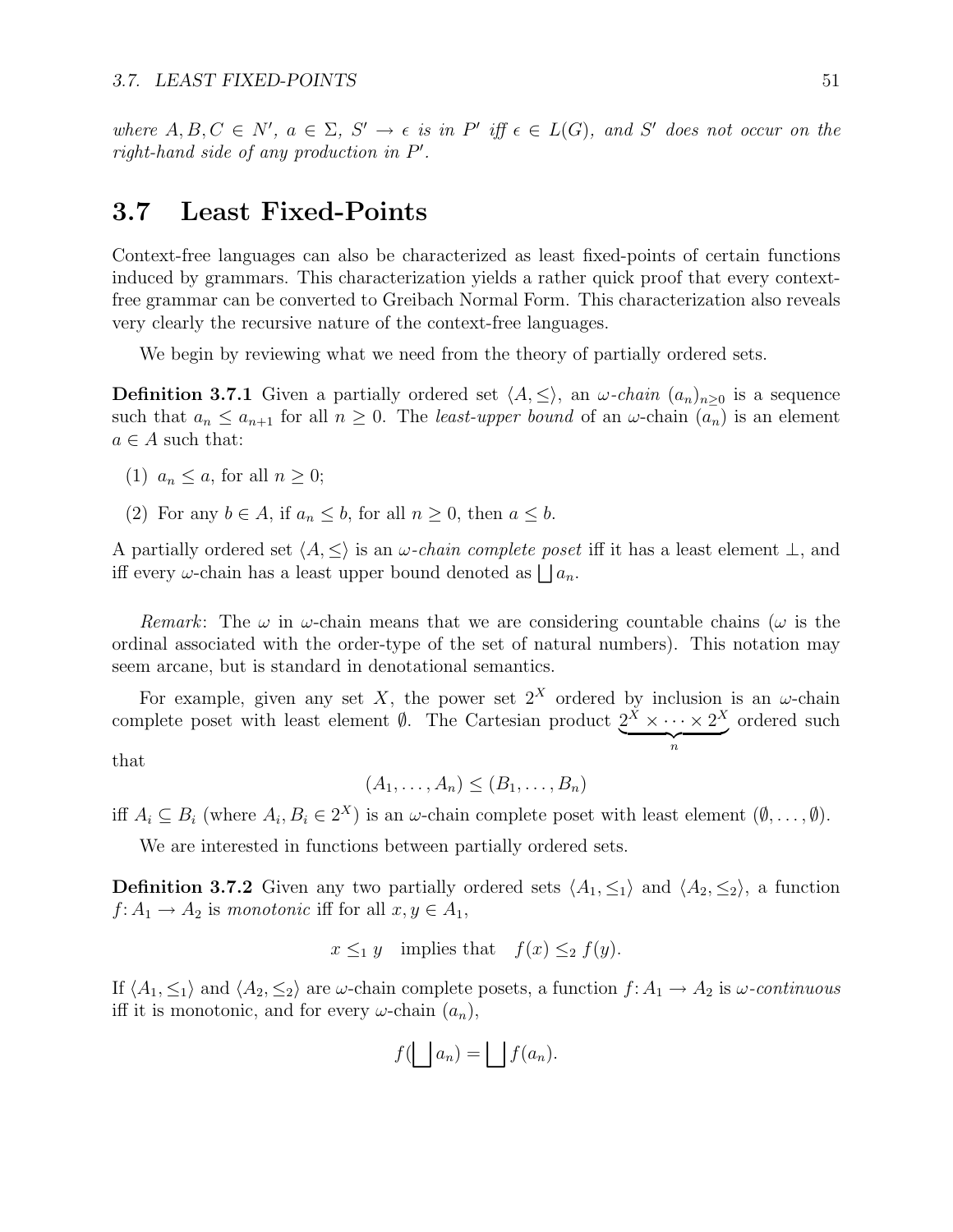Remark: Note that we are not requiring that an  $\omega$ -continuous function  $f: A_1 \to A_2$ preserve least elements, i.e., it is possible that  $f(\perp_1) \neq \perp_2$ .

We now define the crucial concept of a least fixed-point.

**Definition 3.7.3** Let  $\langle A, \leq \rangle$  be a partially ordered set, and let  $f: A \to A$  be a function. A fixed-point of f is an element  $a \in A$  such that  $f(a) = a$ . The least fixed-point of f is an element  $a \in A$  such that  $f(a) = a$ , and for every  $b \in A$  such that  $f(b) = b$ , then  $a \leq b$ .

The following lemma gives sufficient conditions for the existence of least fixed-points. It is one of the key lemmas in denotational semantics.

**Lemma 3.7.4** Let  $\langle A, \leq \rangle$  be an  $\omega$ -chain complete poset with least element  $\perp$ . Every  $\omega$ continuous function  $f: A \to A$  has a unique least fixed-point  $x_0$  given by

$$
x_0 = \bigsqcup f^n(\bot).
$$

Furthermore, for any  $b \in A$  such that  $f(b) \leq b$ , then  $x_0 \leq b$ .

*Proof*. First, we prove that the sequence

$$
\perp
$$
,  $f(\perp)$ ,  $f^2(\perp)$ , ...,  $f^n(\perp)$ , ...

is an  $\omega$ -chain. This is shown by induction on n. Since  $\perp$  is the least element of A, we have  $\perp \leq f(\perp)$ . Assuming by induction that  $f^{n}(\perp) \leq f^{n+1}(\perp)$ , since f is  $\omega$ -continuous, it is monotonic, and thus we get  $f^{n+1}(\perp) \leq f^{n+2}(\perp)$ , as desired.

Since A is an  $\omega$ -chain complete poset, the  $\omega$ -chain  $(f^{n}(\perp))$  has a least upper bound

$$
x_0 = \bigsqcup f^n(\bot).
$$

Since f is  $\omega$ -continuous, we have

$$
f(x_0) = f(\bigsqcup f^n(\bot)) = \bigsqcup f(f^n(\bot)) = \bigsqcup f^{n+1}(\bot) = x_0,
$$

and  $x_0$  is indeed a fixed-point of f.

Clearly, if  $f(b) \leq b$  implies that  $x_0 \leq b$ , then  $f(b) = b$  implies that  $x_0 \leq b$ . Thus, assume that  $f(b) \leq b$  for some  $b \in A$ . We prove by induction of n that  $f^{n}(\perp) \leq b$ . Indeed,  $\perp \leq b$ , since  $\bot$  is the least element of A. Assuming by induction that  $f^{n}(\bot) \leq b$ , by monotonicity of  $f$ , we get

$$
f(f^n(\bot)) \le f(b),
$$

and since  $f(b) \leq b$ , this yields

 $f^{n+1}(\perp) \leq b.$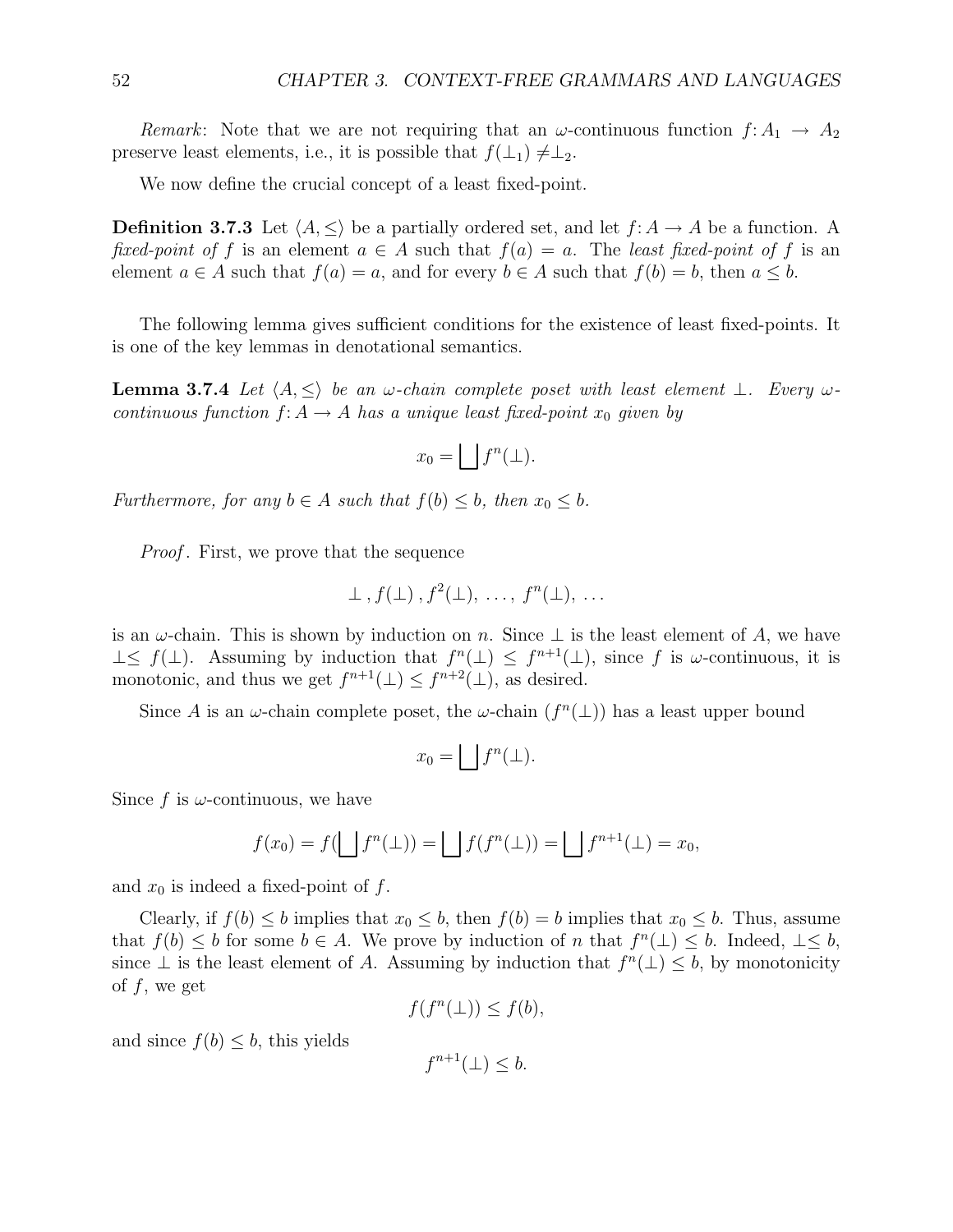Since  $f^{n}(\perp) \leq b$  for all  $n \geq 0$ , we have

$$
x_0 = \bigsqcup f^n(\bot) \le b.
$$

 $\Box$ 

The second part of lemma 3.7.4 is very useful to prove that functions have the same least fixed-point. For example, under the conditions of lemma 3.7.4, if  $g: A \to A$  is another  $ω$ -chain continuous function, letting  $x_0$  be the least fixed-point of f and  $y_0$  be the least fixed-point of g, if  $f(y_0) \leq y_0$  and  $g(x_0) \leq x_0$ , we can deduce that  $x_0 = y_0$ . Indeed, since  $f(y_0) \le y_0$  and  $x_0$  is the least fixed-point of f, we get  $x_0 \le y_0$ , and since  $g(x_0) \le x_0$  and  $y_0$ is the least fixed-point of g, we get  $y_0 \le x_0$ , and therefore  $x_0 = y_0$ .

Lemma 3.7.4 also shows that the least fixed-point  $x_0$  of f can be approximated as much as desired, using the sequence  $(f^{n}(\perp))$ . We will now apply this fact to context-free grammars. For this, we need to show how a context-free grammar  $G = (V, \Sigma, P, S)$  with m nonterminals induces an  $\omega$ -continuous map

$$
\Phi_G: \underbrace{2^{\Sigma^*} \times \cdots \times 2^{\Sigma^*}}_{m} \to \underbrace{2^{\Sigma^*} \times \cdots \times 2^{\Sigma^*}}_{m}.
$$

#### **3.8 Context-Free Languages as Least Fixed-Points**

Given a context-free grammar  $G = (V, \Sigma, P, S)$  with m nonterminals  $A_1, \ldots, A_m$ , grouping all the productions having the same left-hand side, the grammar G can be concisely written as

$$
A_1 \to \alpha_{1,1} + \cdots + \alpha_{1,n_1},
$$
  
\n...  $\to \cdots$   
\n
$$
A_i \to \alpha_{i,1} + \cdots + \alpha_{i,n_i},
$$
  
\n...  $\to \cdots$   
\n
$$
A_m \to \alpha_{m,1} + \cdots + \alpha_{m,n_n}.
$$

Given any set A, let  $\mathcal{P}_{fin}(A)$  be the set of finite subsets of A.

**Definition 3.8.1** Let  $G = (V, \Sigma, P, S)$  be a context-free grammar with m nonterminals  $A_1$ , ...,  $A_m$ . For any m-tuple  $\Lambda = (L_1, \ldots, L_m)$  of languages  $L_i \subseteq \Sigma^*$ , we define the function

$$
\Phi[\Lambda]: \mathcal{P}_{fin}(V^*) \to 2^{\Sigma^*}
$$

inductively as follows:

$$
\Phi[\Lambda](\emptyset) = \emptyset,
$$
  
\n
$$
\Phi[\Lambda](\{\epsilon\}) = \{\epsilon\},
$$
  
\n
$$
\Phi[\Lambda](\{a\}) = \{a\}, \text{ if } a \in \Sigma,
$$
  
\n
$$
\Phi[\Lambda](\{A_i\}) = L_i, \text{ if } A_i \in N,
$$
  
\n
$$
\Phi[\Lambda](\{\alpha X\}) = \Phi[\Lambda](\{\alpha\})\Phi[\Lambda](\{X\}), \text{ if } \alpha \in V^+, X \in V,
$$
  
\n
$$
\Phi[\Lambda](Q \cup \{\alpha\}) = \Phi[\Lambda](Q) \cup \Phi[\Lambda](\{\alpha\}), \text{ if } Q \in \mathcal{P}_{fin}(V^*), Q \neq \emptyset, \alpha \in V^*, \alpha \notin Q.
$$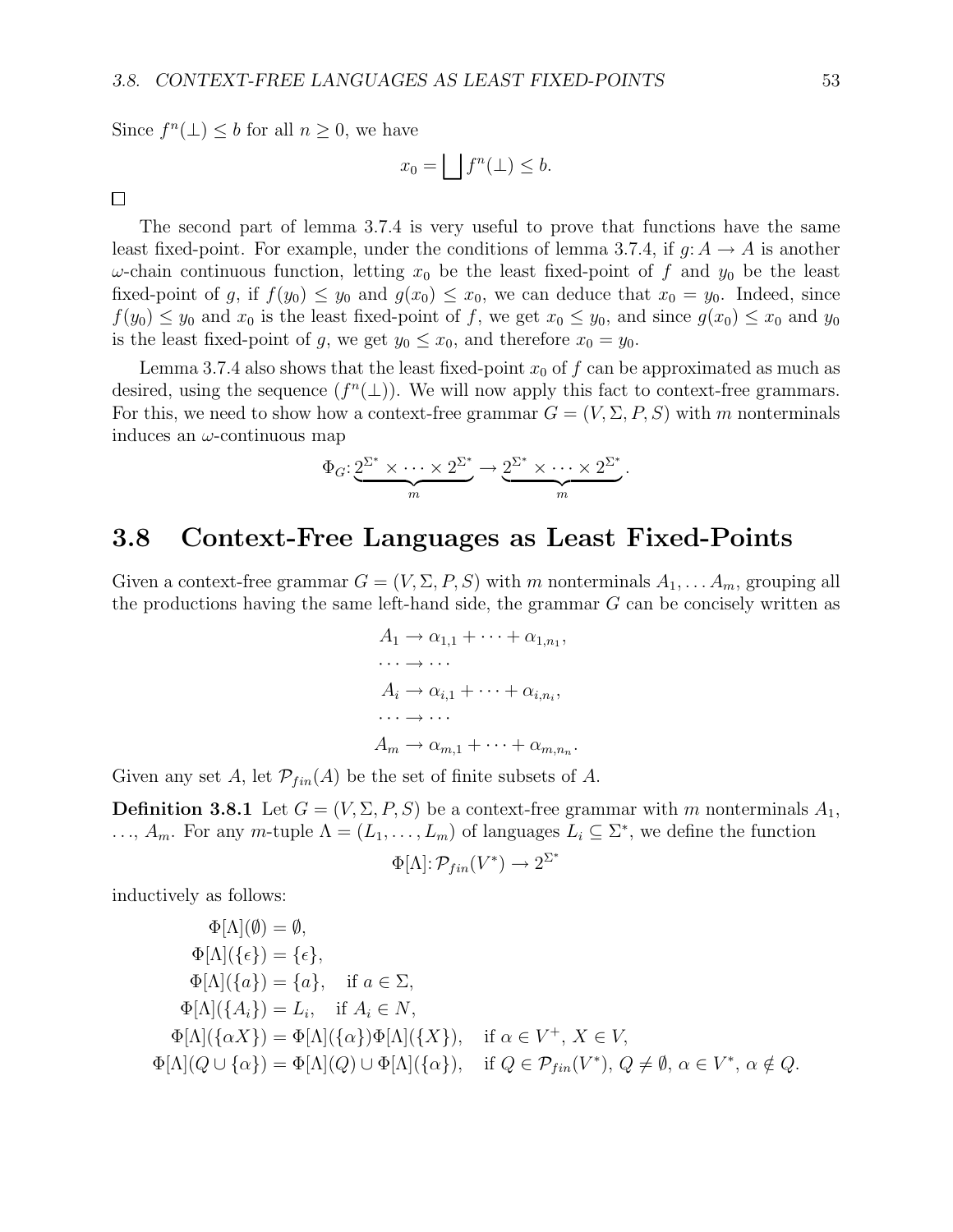Then, writing the grammar G as

$$
A_1 \to \alpha_{1,1} + \cdots + \alpha_{1,n_1},
$$
  
\n
$$
\cdots \to \cdots
$$
  
\n
$$
A_i \to \alpha_{i,1} + \cdots + \alpha_{i,n_i},
$$
  
\n
$$
\cdots \to \cdots
$$
  
\n
$$
A_m \to \alpha_{m,1} + \cdots + \alpha_{m,n_n},
$$

we define the map

$$
\Phi_G: \underbrace{2^{\Sigma^*} \times \cdots \times 2^{\Sigma^*}}_{m} \to \underbrace{2^{\Sigma^*} \times \cdots \times 2^{\Sigma^*}}_{m}
$$

such that

for all

$$
\Phi_G(L_1, \dots L_m) = (\Phi[\Lambda](\{\alpha_{1,1}, \dots, \alpha_{1,n_1}\}), \dots, \Phi[\Lambda](\{\alpha_{m,1}, \dots, \alpha_{m,n_m}\}))
$$
  

$$
\Lambda = (L_1, \dots, L_m) \in \underbrace{2^{\Sigma^*} \times \dots \times 2^{\Sigma^*}}_m.
$$

One should verify that the map  $\Phi[\Lambda]$  is well defined, but this is easy. The following lemma is easily shown:

**Lemma 3.8.2** Given a context-free grammar  $G = (V, \Sigma, P, S)$  with m nonterminals  $A_1, \ldots,$  $A_m$ , the map

$$
\Phi_G: 2^{\Sigma^*} \times \cdots \times 2^{\Sigma^*} \to 2^{\Sigma^*} \times \cdots \times 2^{\Sigma^*}
$$

is  $\omega$ -continuous.

Now,  $2^{\Sigma^*} \times \cdots \times 2^{\Sigma^*}$  $\overbrace{m}$ is an  $\omega$ -chain complete poset, and the map  $\Phi_G$  is  $\omega$ -continous. Thus, by lemma 3.7.4, the map  $\Phi_G$  has a least-fixed point. It turns out that the components of this least fixed-point are precisely the languages generated by the grammars  $(V, \Sigma, P, A_i)$ . Before proving this fact, let us give an example illustrating it.

Example. Consider the grammar  $G = (\{A, B, a, b\}, \{a, b\}, P, A)$  defined by the rules

$$
A \to BB + ab,
$$
  

$$
B \to aBb + ab.
$$

The least fixed-point of  $\Phi_G$  is the least upper bound of the chain

$$
(\Phi_G^n(\emptyset, \emptyset)) = ((\Phi_{G,A}^n(\emptyset, \emptyset), \Phi_{G,B}^n(\emptyset, \emptyset)),
$$

where

$$
\Phi_{G,A}^0(\emptyset,\emptyset) = \Phi_{G,B}^0(\emptyset,\emptyset) = \emptyset,
$$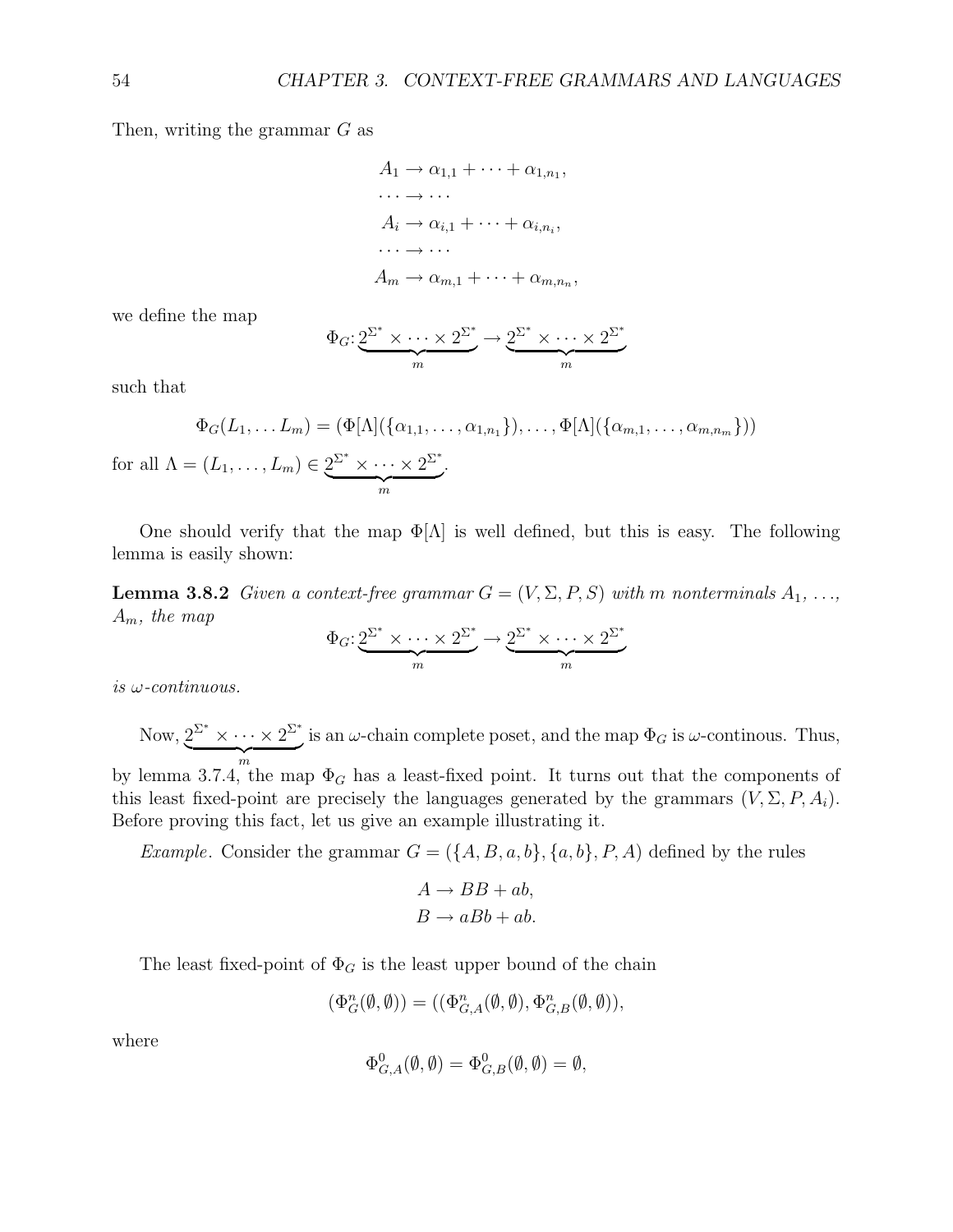and

$$
\Phi_{G,B}^{n+1}(\emptyset, \emptyset) = \Phi_{G,B}^{n}(\emptyset, \emptyset) \Phi_{G,B}^{n}(\emptyset, \emptyset) \cup \{ab\},
$$
  

$$
\Phi_{G,B}^{n+1}(\emptyset, \emptyset) = a\Phi_{G,B}^{n}(\emptyset, \emptyset) b \cup \{ab\}.
$$

It is easy to verify that

$$
\Phi_{G,A}^1(\emptyset, \emptyset) = \{ab\},
$$
  
\n
$$
\Phi_{G,B}^1(\emptyset, \emptyset) = \{ab\},
$$
  
\n
$$
\Phi_{G,A}^2(\emptyset, \emptyset) = \{ab, abab\},
$$
  
\n
$$
\Phi_{G,B}^2(\emptyset, \emptyset) = \{ab, aabb\},
$$
  
\n
$$
\Phi_{G,A}^3(\emptyset, \emptyset) = \{ab, abab, abaabab, aabbaabab\},
$$
  
\n
$$
\Phi_{G,B}^3(\emptyset, \emptyset) = \{ab, aabb, aaabbb\}.
$$

By induction, we can easily prove that the two components of the least fixed-point are the languages

$$
L_A = \{a^m b^m a^n b^n \mid m, n \ge 1\} \cup \{ab\} \text{ and } L_B = \{a^n b^n \mid n \ge 1\}.
$$

Letting  $G_A = (\{A, B, a, b\}, \{a, b\}, P, A)$  and  $G_B = (\{A, B, a, b\}, \{a, b\}, P, B)$ , it is indeed true that  $L_A = L(G_A)$  and  $L_B = L(G_B)$ .

We have the following theorem due to Ginsburg and Rice:

**Theorem 3.8.3** Given a context-free grammar  $G = (V, \Sigma, P, S)$  with m nonterminals  $A_1$ , ...,  $A_m$ , the least fixed-point of the map  $\Phi_G$  is the m-tuple of languages

$$
(L(G_{A_1}),\ldots,L(G_{A_m})),
$$

where  $G_{A_i} = (V, \Sigma, P, A_i)$ .

*Proof.* Writing  $G$  as

 $A_1 \rightarrow \alpha_{1,1} + \cdots + \alpha_{1,n_1},$  $\cdots \rightarrow \cdots$  $A_i \rightarrow \alpha_{i,1} + \cdots + \alpha_{i,n_i},$  $\cdots \rightarrow \cdots$  $A_m \rightarrow \alpha_{m,1} + \cdots + \alpha_{m,n}$ 

let  $M = \max\{|\alpha_{i,j}|\}$  be the maximum length of right-hand sides of rules in P. Let

$$
\Phi_G^n(\emptyset,\ldots,\emptyset)=(\Phi_{G,1}^n(\emptyset,\ldots,\emptyset),\ldots,\Phi_{G,m}^n(\emptyset,\ldots,\emptyset)).
$$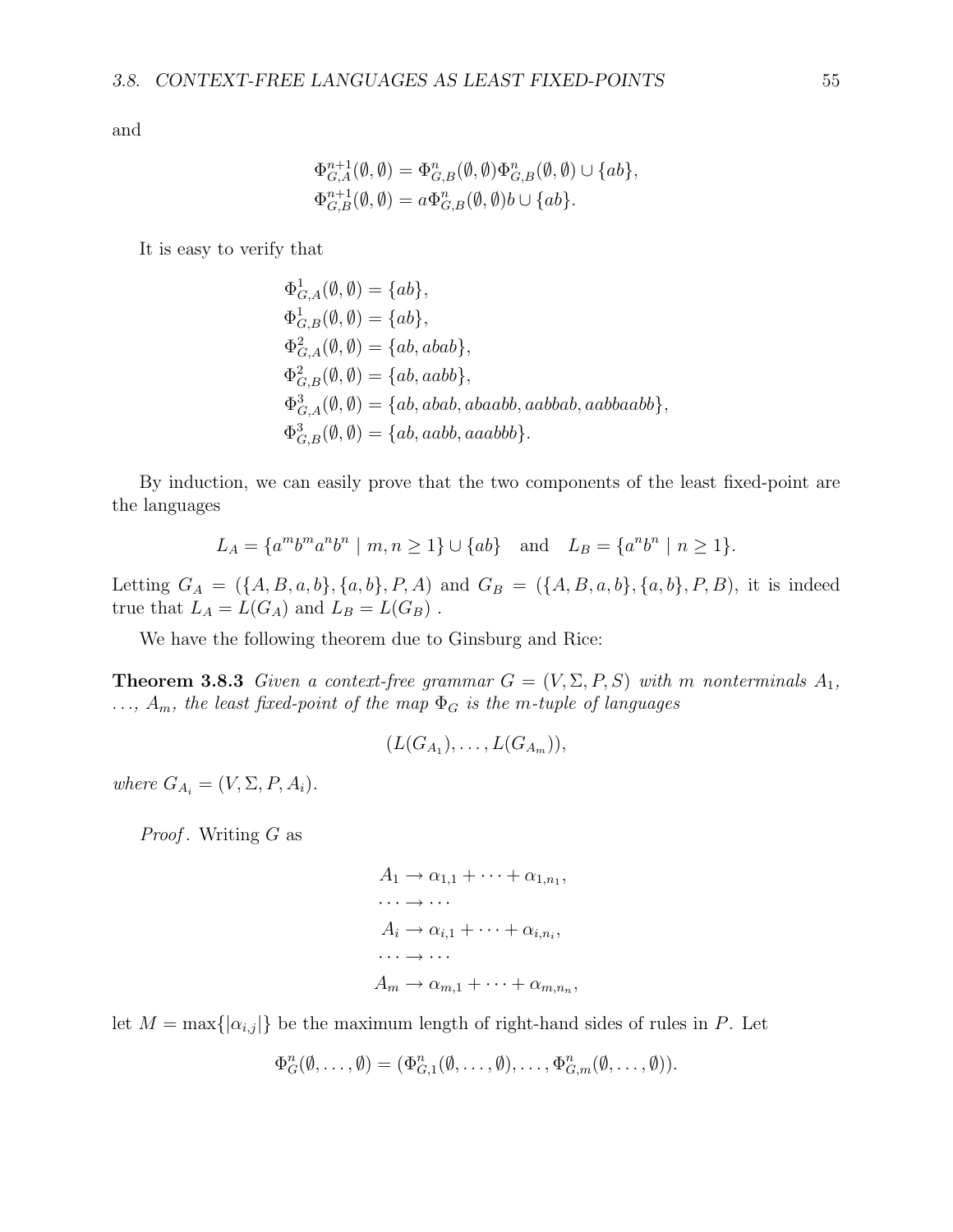Then, for any  $w \in \Sigma^*$ , observe that

$$
w \in \Phi_{G,i}^1(\emptyset, \ldots, \emptyset)
$$

iff there is some rule  $A_i \to \alpha_{i,j}$  with  $w = \alpha_{i,j}$ , and that

 $w \in \Phi_{G,i}^n(\emptyset, \ldots, \emptyset)$ 

for some  $n \geq 2$  iff there is some rule  $A_i \to \alpha_{i,j}$  with  $\alpha_{i,j}$  of the form

$$
\alpha_{i,j} = u_1 A_{j_1} u_2 \cdots u_k A_{j_k} u_{k+1},
$$

where  $u_1, \ldots, u_{k+1} \in \Sigma^*, k \geq 1$ , and some  $w_1, \ldots, w_k \in \Sigma^*$  such that

$$
w_h \in \Phi_{G,j_h}^{n-1}(\emptyset,\ldots,\emptyset),
$$

and

$$
w = u_1 w_1 u_2 \cdots u_k w_k u_{k+1}.
$$

We prove the following two claims.

*Claim* 1: For every  $w \in \Sigma^*$ , if  $A_i \stackrel{n}{\Longrightarrow} w$ , then  $w \in \Phi_{G,i}^p(\emptyset, \ldots, \emptyset)$ , for some  $p \geq 1$ .

*Claim* 2: For every  $w \in \Sigma^*$ , if  $w \in \Phi_{G,i}^n(\emptyset, \ldots, \emptyset)$ , with  $n \geq 1$ , then  $A_i \stackrel{p}{\Longrightarrow} w$  for some  $p \leq (M+1)^{n-1}.$ 

*Proof of Claim* 1. We proceed by induction on n. If  $A_i \stackrel{1}{\Longrightarrow} w$ , then  $w = \alpha_{i,j}$  for some rule  $A \to \alpha_{i,j}$ , and by the remark just before the claim,  $w \in \Phi_{G,i}^1(\emptyset, \ldots, \emptyset)$ .

If  $A_i \stackrel{n+1}{\Longrightarrow} w$  with  $n \geq 1$ , then

$$
A_i \stackrel{n}{\Longrightarrow} \alpha_{i,j} \Longrightarrow w
$$

for some rule  $A_i \rightarrow \alpha_{i,j}$ . If

$$
\alpha_{i,j} = u_1 A_{j_1} u_2 \cdots u_k A_{j_k} u_{k+1},
$$

where  $u_1, \ldots, u_{k+1} \in \Sigma^*$ ,  $k \geq 1$ , then  $A_{j_h} \stackrel{n_h}{\Longrightarrow} w_h$ , where  $n_h \leq n$ , and

 $w = u_1w_1u_2\cdots u_kw_ku_{k+1}$ 

for some  $w_1, \ldots, w_k \in \Sigma^*$ . By the induction hypothesis,

$$
w_h \in \Phi_{G,j_h}^{p_h}(\emptyset,\ldots,\emptyset),
$$

for some  $p_h \geq 1$ , for every  $h, 1 \leq h \leq k$ . Letting  $p = \max\{p_1, \ldots, p_k\}$ , since each sequence  $(\Phi_{G,i}^q(\emptyset,\ldots,\emptyset))$  is an  $\omega$ -chain, we have  $w_h \in \Phi_{G,j_h}^p(\emptyset,\ldots,\emptyset)$  for every  $h, 1 \leq h \leq k$ , and by the remark just before the claim,  $w \in \Phi_{G,i}^{p+1}(\emptyset, \ldots, \emptyset)$ .

*Proof of Claim* 2. We proceed by induction on n. If  $w \in \Phi_{G,i}^1(\emptyset,\ldots,\emptyset)$ , by the remark just before the claim, then  $w = \alpha_{i,j}$  for some rule  $A \to \alpha_{i,j}$ , and  $A_i \stackrel{1}{\Longrightarrow} w$ .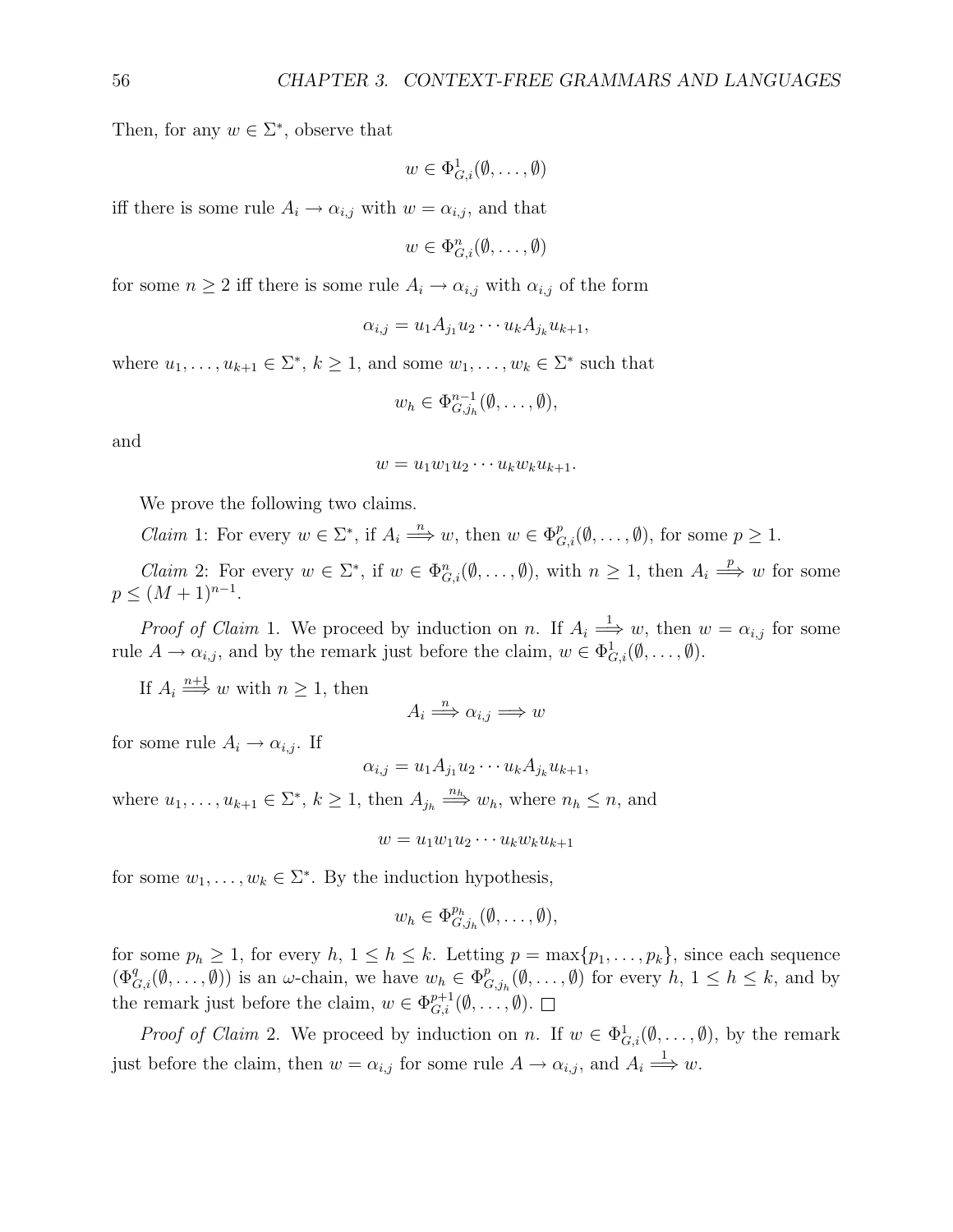If  $w \in \Phi_{G,i}^n(\emptyset,\ldots,\emptyset)$  for some  $n \geq 2$ , then there is some rule  $A_i \to \alpha_{i,j}$  with  $\alpha_{i,j}$  of the form

$$
\alpha_{i,j} = u_1 A_{j_1} u_2 \cdots u_k A_{j_k} u_{k+1},
$$

where  $u_1, \ldots, u_{k+1} \in \Sigma^*, k \geq 1$ , and some  $w_1, \ldots, w_k \in \Sigma^*$  such that

$$
w_h \in \Phi_{G,j_h}^{n-1}(\emptyset, \ldots, \emptyset),
$$

and

$$
w = u_1 w_1 u_2 \cdots u_k w_k u_{k+1}.
$$

By the induction hypothesis,  $A_{j_h} \stackrel{p_h}{\Longrightarrow} w_h$  with  $p_h \leq (M+1)^{n-2}$ , and thus

$$
A_i \Longrightarrow u_1 A_{j_1} u_2 \cdots u_k A_{j_k} u_{k+1} \stackrel{p_1}{\Longrightarrow} \cdots \stackrel{p_k}{\Longrightarrow} w,
$$

so that  $A_i \stackrel{p}{\Longrightarrow} w$  with

$$
p \le p_1 + \dots + p_k + 1 \le M(M+1)^{n-2} + 1 \le (M+1)^{n-1},
$$

since  $k \leq M$ .  $\Box$ 

Combining Claim 1 and Claim 2, we have

$$
L(G_{A_i}) = \bigcup_n \Phi_{G,i}^n(\emptyset, \ldots, \emptyset),
$$

which proves that the least fixed-point of the map  $\Phi_G$  is the m-tuple of languages

$$
(L(G_{A_1}),\ldots,L(G_{A_m})).
$$

 $\Box$ 

We now show how theorem 3.8.3 can be used to give a short proof that every context-free grammar can be converted to Greibach Normal Form.

#### **3.9 Least Fixed-Points and the Greibach Normal Form**

The hard part in converting a grammar  $G = (V, \Sigma, P, S)$  to Greibach Normal Form is to convert it to a grammar in so-called weak Greibach Normal Form, where the productions are of the form

$$
A \to a\alpha, \quad \text{or} \quad\nS \to \epsilon,
$$

where  $a \in \Sigma$ ,  $\alpha \in V^*$ , and if  $S \to \epsilon$  is a rule, then S does not occur on the right-hand side of any rule. Indeed, if we first convert G to Chomsky Normal Form, it turns out that we will get rules of the form  $A \to aBC$ ,  $A \to aB$  or  $A \to a$ .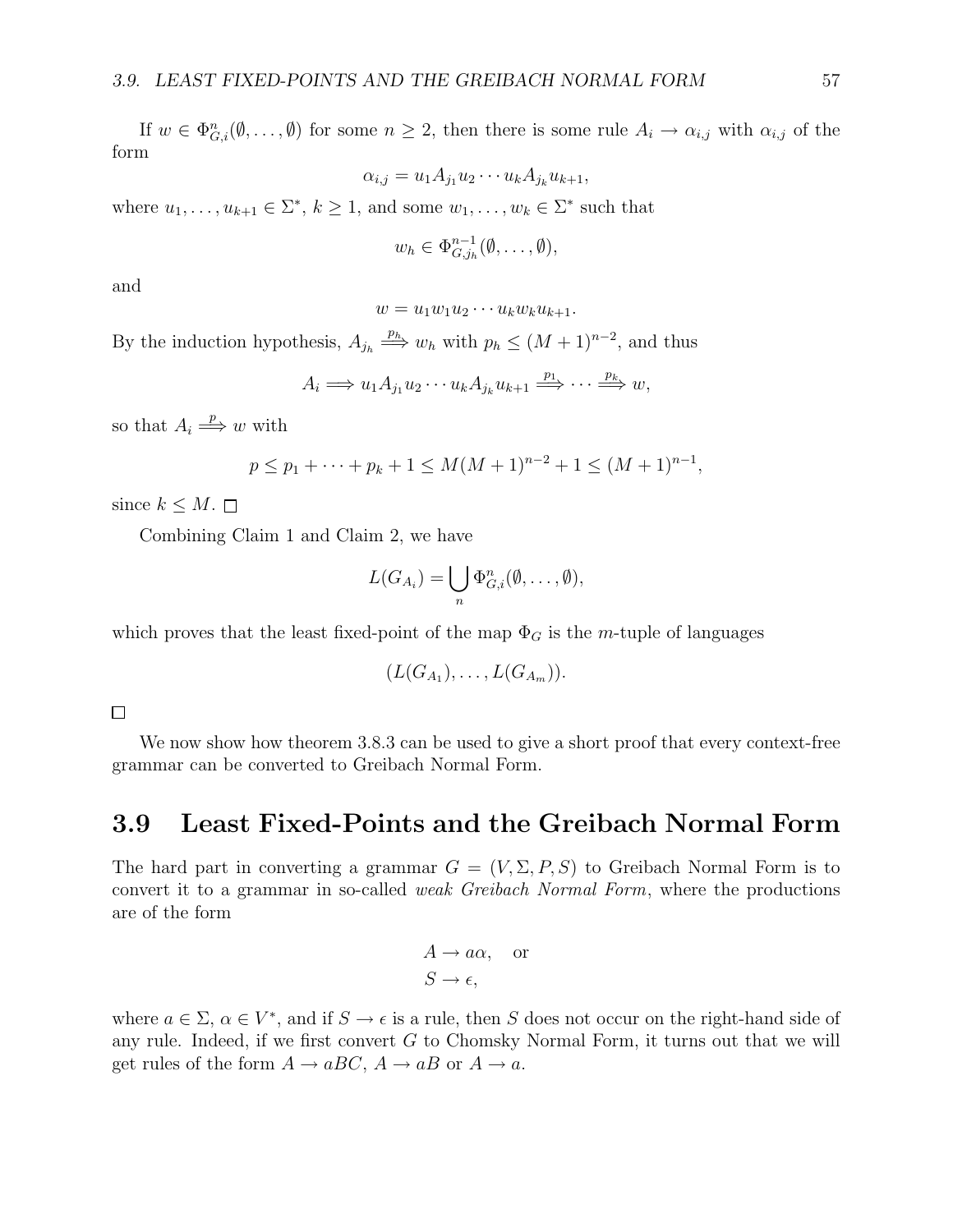Using the algorithm for eliminating  $\epsilon$ -rules and chain rules, we can first convert the original grammar to a grammar with no chain rules and no  $\epsilon$ -rules except possibly  $S \to \epsilon$ , in which case, S does not appear on the right-hand side of rules. Thus, for the purpose of converting to weak Greibach Normal Form, we can assume that we are dealing with grammars without chain rules and without  $\epsilon$ -rules. Let us also assume that we computed the set  $T(G)$  of nonterminals that actually derive some terminal string, and that useless productions involving symbols not in  $T(G)$  have been deleted.

Let us explain the idea of the conversion using the following grammar:

$$
A \rightarrow AaB + BB + b.
$$
  

$$
B \rightarrow Bd + BAa + aA + c.
$$

The first step is to group the right-hand sides  $\alpha$  into two categories: those whose leftmost symbol is a terminal  $(\alpha \in \Sigma V^*)$  and those whose leftmost symbol is a nonterminal  $(\alpha \in$  $NV^*$ ). It is also convenient to adopt a matrix notation, and we can write the above grammar as

$$
(A, B) = (A, B) \begin{pmatrix} aB & \emptyset \\ B & \{d, Aa\} \end{pmatrix} + (b, \{aA, c\})
$$

Thus, we are dealing with matrices (and row vectors) whose entries are finite subsets of  $V^*$ . For notational simplicity, braces around singleton sets are omitted. The finite subsets of  $V^*$  form a semiring, where addition is union, and multiplication is concatenation. Addition and multiplication of matrices are as usual, except that the semiring operations are used. We will also consider matrices whose entries are languages over  $\Sigma$ . Again, the languages over  $\Sigma$ form a semiring, where addition is union, and multiplication is concatenation. The identity element for addition is  $\emptyset$ , and the identity element for multiplication is  $\{\epsilon\}$ . As above, addition and multiplication of matrices are as usual, except that the semiring operations are used. For example, given any languages  $A_{i,j}$  and  $B_{i,j}$  over  $\Sigma$ , where  $i, j \in \{1, 2\}$ , we have

$$
\begin{pmatrix} A_{1,1} & A_{1,2} \ A_{2,1} & A_{2,2} \end{pmatrix} \begin{pmatrix} B_{1,1} & B_{1,2} \ B_{2,1} & B_{2,2} \end{pmatrix} = \begin{pmatrix} A_{1,1}B_{1,1} \cup A_{1,2}B_{2,1} & A_{1,1}B_{1,2} \cup A_{1,2}B_{2,2} \ A_{2,1}B_{1,1} \cup A_{2,2}B_{2,1} & A_{2,1}B_{1,2} \cup A_{2,2}B_{2,2} \end{pmatrix}
$$

Letting  $X = (A, B), K = (b, \{aA, c\})$ , and

$$
H = \begin{pmatrix} aB & \emptyset \\ B & \{d, Aa\} \end{pmatrix}
$$

the above grammar can be concisely written as

$$
X = XH + K.
$$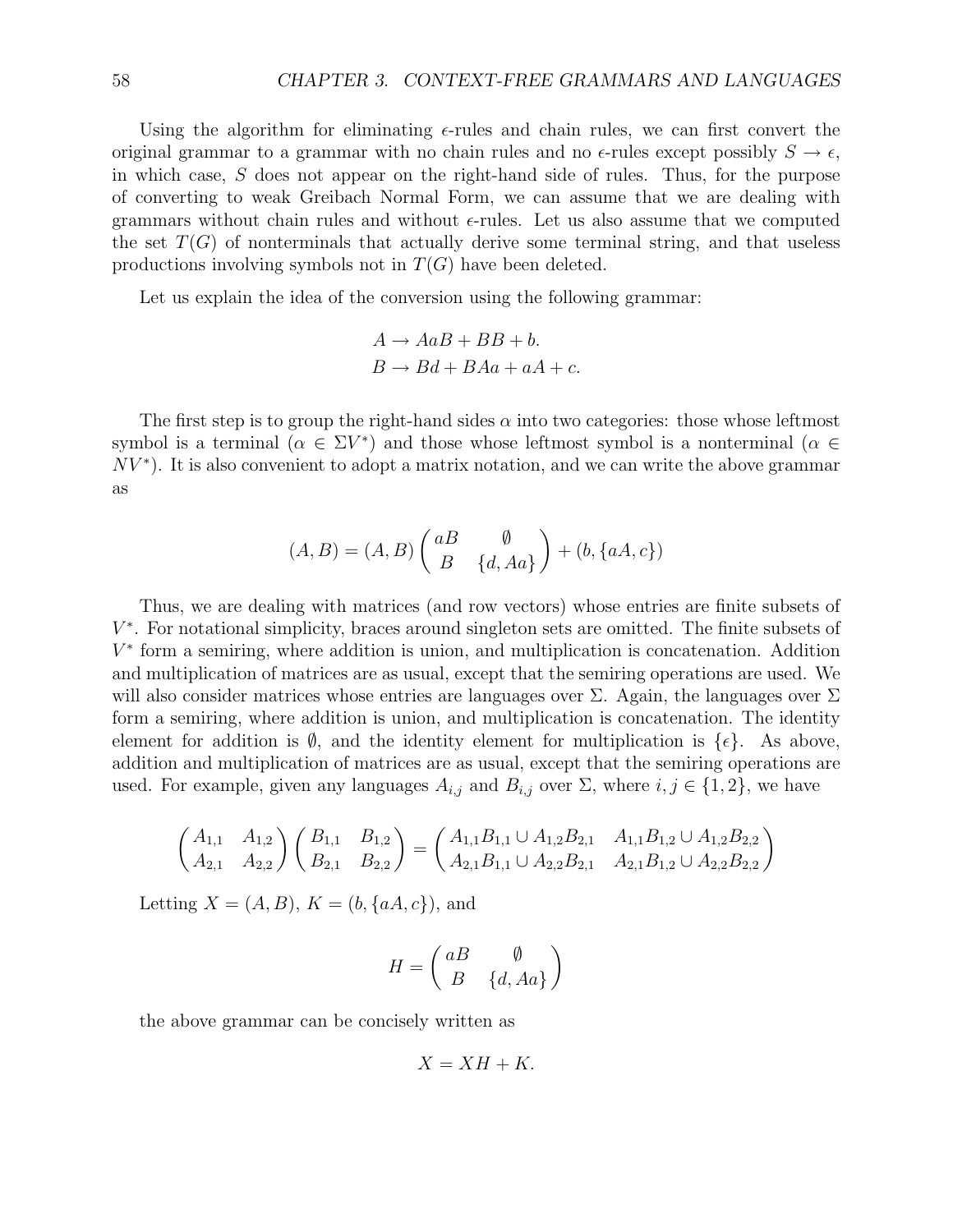More generally, given any context-free grammar  $G = (V, \Sigma, P, S)$  with m nonterminals  $A_1, \ldots, A_m$ , assuming that there are no chain rules, no  $\epsilon$ -rules, and that every nonterminal belongs to  $T(G)$ , letting

$$
X=(A_1,\ldots,A_m),
$$

we can write  $G$  as

 $X = XH + K$ 

for some appropriate  $m \times m$  matrix H in which every entry contains a set (possibly empty) of strings in  $V^+$ , and some row vector K in which every entry contains a set (possibly empty) of strings  $\alpha$  each beginning with a terminal  $(\alpha \in \Sigma V^*)$ .

Given an  $m \times m$  square matrix  $A = (A_{i,j})$  of languages over  $\Sigma$ , we can define the matrix  $A^*$  whose entry  $A^*_{i,j}$  is given by

$$
A_{i,j}^* = \bigcup_{n \ge 0} A_{i,j}^n,
$$

where  $A^0 = Id_m$ , the identity matrix, and  $A^n$  is the *n*-th power of A. Similarly, we define  $A^+$  where

$$
A_{i,j}^+ = \bigcup_{n \ge 1} A_{i,j}^n.
$$

Given a matrix A where the entries are finite subset of  $V^*$ , where  $N = \{A_1, \ldots, A_m\}$ , for any m-tuple  $\Lambda = (L_1, \ldots, L_m)$  of languages over  $\Sigma$ , we let

$$
\Phi[\Lambda](A) = (\Phi[\Lambda](A_{i,j})).
$$

Given a system  $X = XH + K$  where H is an  $m \times m$  matrix and X, K are row matrices, if  $H$  and  $K$  do not contain any nonterminals, we claim that the least fixed-point of the grammar G associated with  $X = XH + K$  is  $KH^*$ . This is easily seen by computing the approximations  $X^n = \Phi_G^n(\emptyset, \ldots, \emptyset)$ . Indeed,  $X^0 = K$ , and

$$
X^{n} = KH^{n} + KH^{n-1} + \cdots + KH + K = K(H^{n} + H^{n-1} + \cdots + H + I_{m}).
$$

Similarly, if Y is an  $m \times m$  matrix of nonterminals, the least fixed-point of the grammar associated with  $Y = HY + H$  is  $H^+$  (provided that H does not contain any nonterminals).

Given any context-free grammar  $G = (V, \Sigma, P, S)$  with m nonterminals  $A_1, \ldots, A_m$ , writing G as  $X = XH + K$  as explained earlier, we can form another grammar GH by creating  $m^2$  new nonterminals  $Y_{i,j}$ , where the rules of this new grammar are defined by the system of two matrix equations

$$
X = KY + K,
$$
  

$$
Y = HY + H,
$$

where  $Y = (Y_{i,j})$ .

The following lemma is the key to the Greibach Normal Form.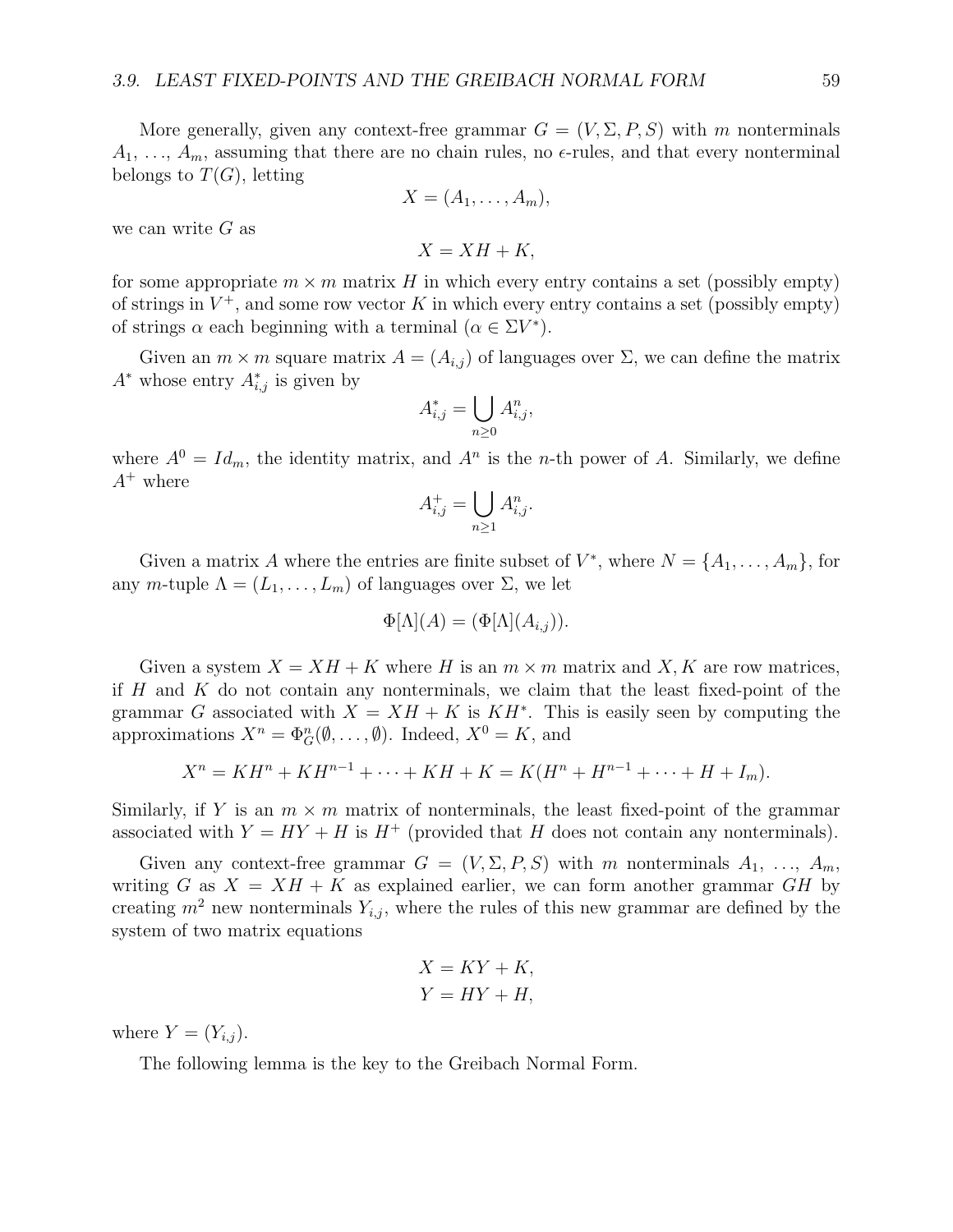**Lemma 3.9.1** Given any context-free grammar  $G = (V, \Sigma, P, S)$  with m nonterminals  $A_1$ ,  $..., A_m$ , writing G as

$$
X = XH + K
$$

as explained earlier, if GH is the grammar defined by the system of two matrix equations

$$
X = KY + K,
$$
  

$$
Y = HY + H,
$$

as explained above, then the components in X of the least-fixed points of the maps  $\Phi_G$  and  $\Phi$ <sub>GH</sub> are equal.

*Proof.* Let U be the least-fixed point of  $\Phi_G$ , and let  $(V, W)$  be the least fixed-point of  $\Phi_{GH}$ . We shall prove that  $U = V$ . For notational simplicity, let us denote  $\Phi[U](H)$  as  $H[U]$ and  $\Phi[U](K)$  as  $K[U]$ .

Since U is the least fixed-point of  $X = XH + K$ , we have

$$
U = UH[U] + K[U].
$$

Since  $H[U]$  and  $K[U]$  do not contain any nonterminals, by a previous remark,  $K[U]H^*[U]$  is the least-fixed point of  $X = XH[U] + K[U]$ , and thus,

$$
K[U]H^*[U] \le U.
$$

On the other hand, by monotonicity,

$$
K[U]H^*[U]H\Big[K[U]H^*[U]\Big]+K\Big[K[U]H^*[U]\Big]\leq K[U]H^*[U]H[U]+K[U]=K[U]H^*[U],
$$

and since U is the least fixed-point of  $X = XH + K$ ,

$$
U \leq K[U]H^*[U].
$$

Therefore,  $U = K[U]H^*[U]$ . We can prove in a similar manner that  $W = H[V]^+$ .

Let  $Z = H[U]^+$ . We have

$$
K[U]Z + K[U] = K[U]H[U]^{+} + K[U] = K[U]H[U]^{*} = U,
$$

and

$$
H[U]Z + H[U] = H[U]H[U]^{+} + H[U] = H[U]^{+} = Z,
$$

and since  $(V, W)$  is the least fixed-point of  $X = KY + K$  and  $Y = HY + H$ , we get  $V \leq U$ and  $W \leq H[U]^+$ .

We also have

$$
V = K[V]W + K[V] = K[V]H[V]^{+} + K[V] = K[V]H[V]^{*},
$$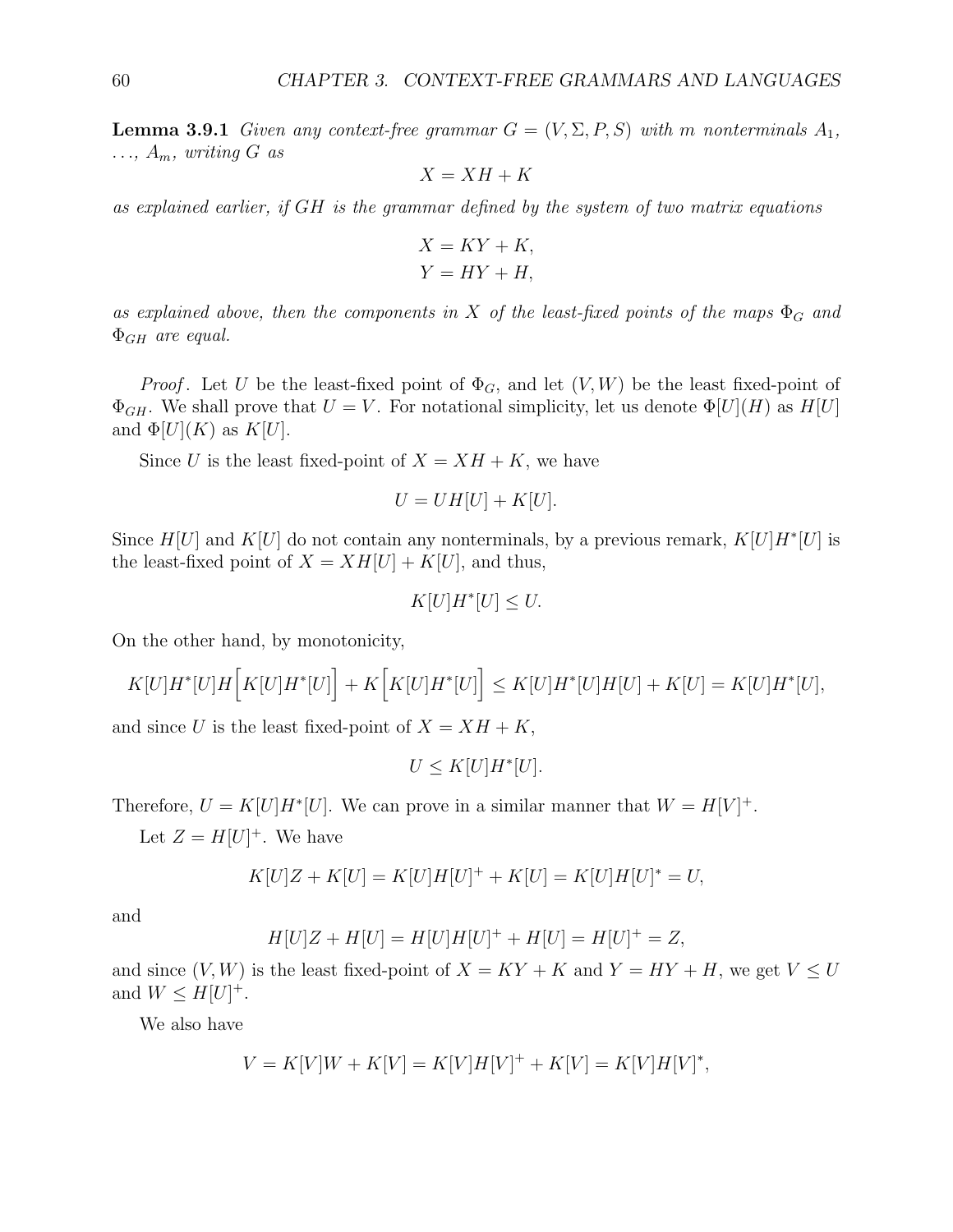and

$$
VH[V] + K[V] = K[V]H[V]^*H[V] + K[V] = K[V]H[V]^* = V,
$$

and since U is the least fixed-point of  $X = XH + K$ , we get  $U \leq V$ . Therefore,  $U = V$ , as claimed.  $\square$ 

Note that the above lemma actually applies to any grammar. Applying lemma 3.9.1 to our example grammar, we get the following new grammar:

$$
(A, B) = (b, \{aA, c\}) \begin{pmatrix} Y_1 & Y_2 \ Y_3 & Y_4 \end{pmatrix} + (b, \{aA, c\}),
$$

$$
\begin{pmatrix} Y_1 & Y_2 \ Y_3 & Y_4 \end{pmatrix} = \begin{pmatrix} aB & \emptyset \\ B & \{d, Aa\} \end{pmatrix} \begin{pmatrix} Y_1 & Y_2 \\ Y_3 & Y_4 \end{pmatrix} + \begin{pmatrix} aB & \emptyset \\ B & \{d, Aa\} \end{pmatrix}
$$

There are still some nonterminals appearing as leftmost symbols, but using the equations defining  $A$  and  $B$ , we can replace  $A$  with

$$
\{bY_1, aAY_3, cY_3, b\}
$$

and B with

$$
\{bY_2, aAY_4, cY_4, aA, c\},\
$$

obtaining a system in weak Greibach Normal Form. This amounts to converting the matrix

$$
H = \begin{pmatrix} aB & \emptyset \\ B & \{d, Aa\} \end{pmatrix}
$$

to the matrix

$$
L=\left(\begin{matrix}aB&\varnothing\\ \{bY_2,aAY_4,cY_4,aA,c\}&\{d,bY_1a,aAY_3a,cY_3a,ba\}\end{matrix}\right)
$$

The weak Greibach Normal Form corresponds to the new system

$$
X = KY + K,
$$
  

$$
Y = LY + L.
$$

This method works in general for any input grammar with no  $\epsilon$ -rules, no chain rules, and such that every nonterminal belongs to  $T(G)$ . Under these conditions, the row vector K contains some nonempty entry, all strings in K are in  $\Sigma V^*$ , and all strings in H are in  $V^+$ . After obtaining the grammar GH defined by the system

$$
X = KY + K,
$$
  

$$
Y = HY + H,
$$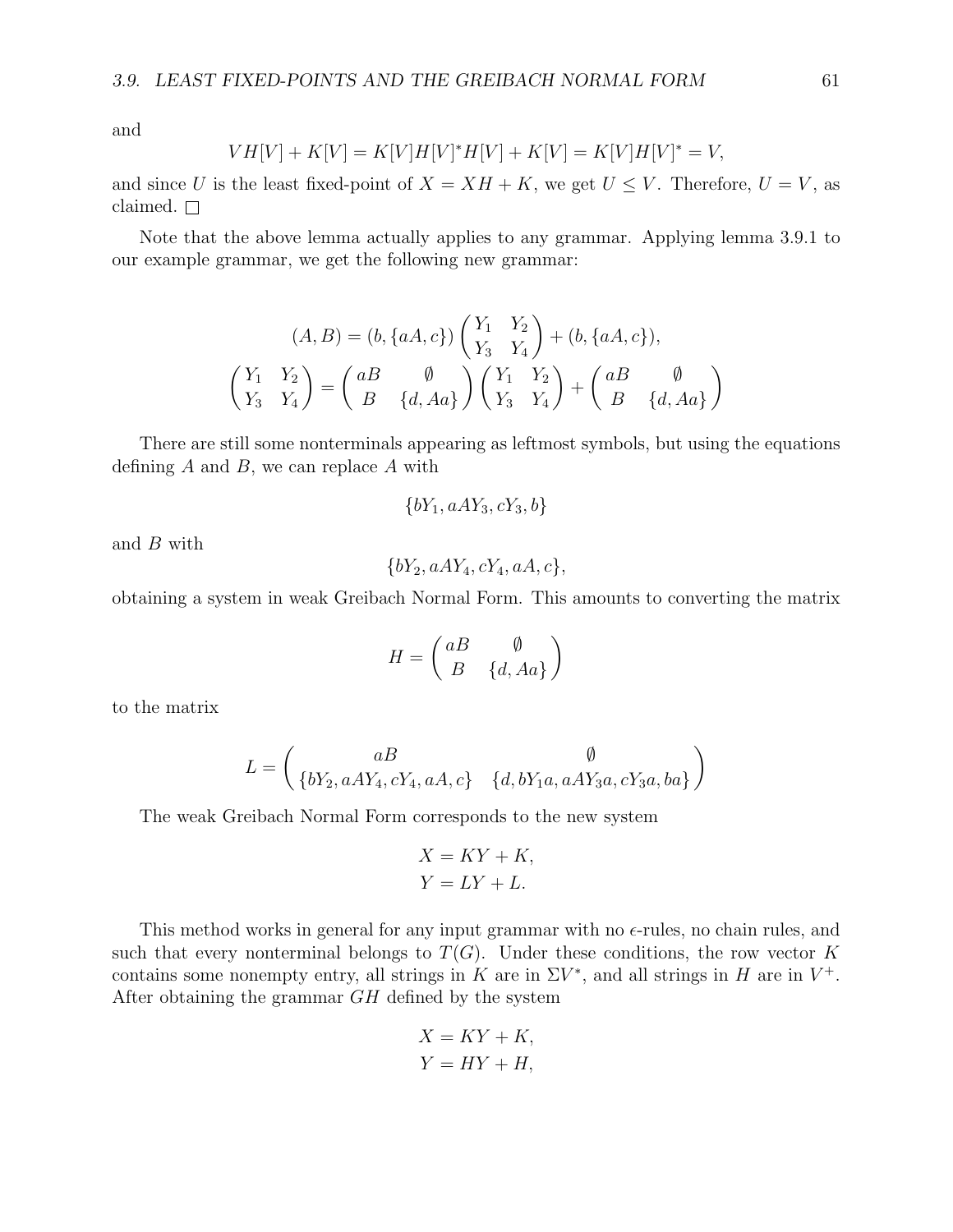we use the system  $X = KY + K$  to express every nonterminal  $A_i$  in terms of expressions containing strings  $\alpha_{i,j}$  involving a terminal as the leftmost symbol  $(\alpha_{i,j} \in \Sigma V^*)$ , and we replace all leftmost occurrences of nonterminals in  $H$  (occurrences  $A_i$  in strings of the form  $A_i\beta$ , where  $\beta \in V^*$ ) using the above expressions. In this fashion, we obtain a matrix L, and it is immediately shown that the system

$$
X = KY + K,
$$
  

$$
Y = LY + L,
$$

generates the same tuple of languages. Furthermore, this last system corresponds to a weak Greibach Normal Form.

It we start with a grammar in Chomsky Normal Form (with no production  $S \to \epsilon$ ) such that every nonterminal belongs to  $T(G)$ , we actually get a Greibach Normal Form (the entries in K are terminals, and the entries in  $H$  are nonterminals). Thus, we have justified lemma 3.6.1. The method is also quite economical, since it introduces only  $m^2$  new nonterminals. However, the resulting grammar may contain some useless nonterminals.

#### **3.10 Tree Domains and Gorn Trees**

Derivation trees play a very important role in parsing theory and in the proof of a strong version of the pumping lemma for the context-free languages known as Ogden's lemma. Thus, it is important to define derivation trees rigorously. We do so using Gorn trees.

Let  $N_+ = \{1, 2, 3, \ldots\}.$ 

**Definition 3.10.1** A tree domain D is a nonempty subset of strings in  $N^*$  satisfying the conditions:

- (1) For all  $u, v \in \mathbb{N}_+^*$ , if  $uv \in D$ , then  $u \in D$ .
- (2) For all  $u \in \mathbb{N}_+^*$ , for every  $i \in \mathbb{N}_+$ , if  $ui \in D$  then  $uj \in D$  for every  $j, 1 \le j \le i$ .

The tree domain

$$
D = \{ \epsilon, 1, 2, 11, 21, 22, 221, 222, 2211 \}
$$

is represented as follows:

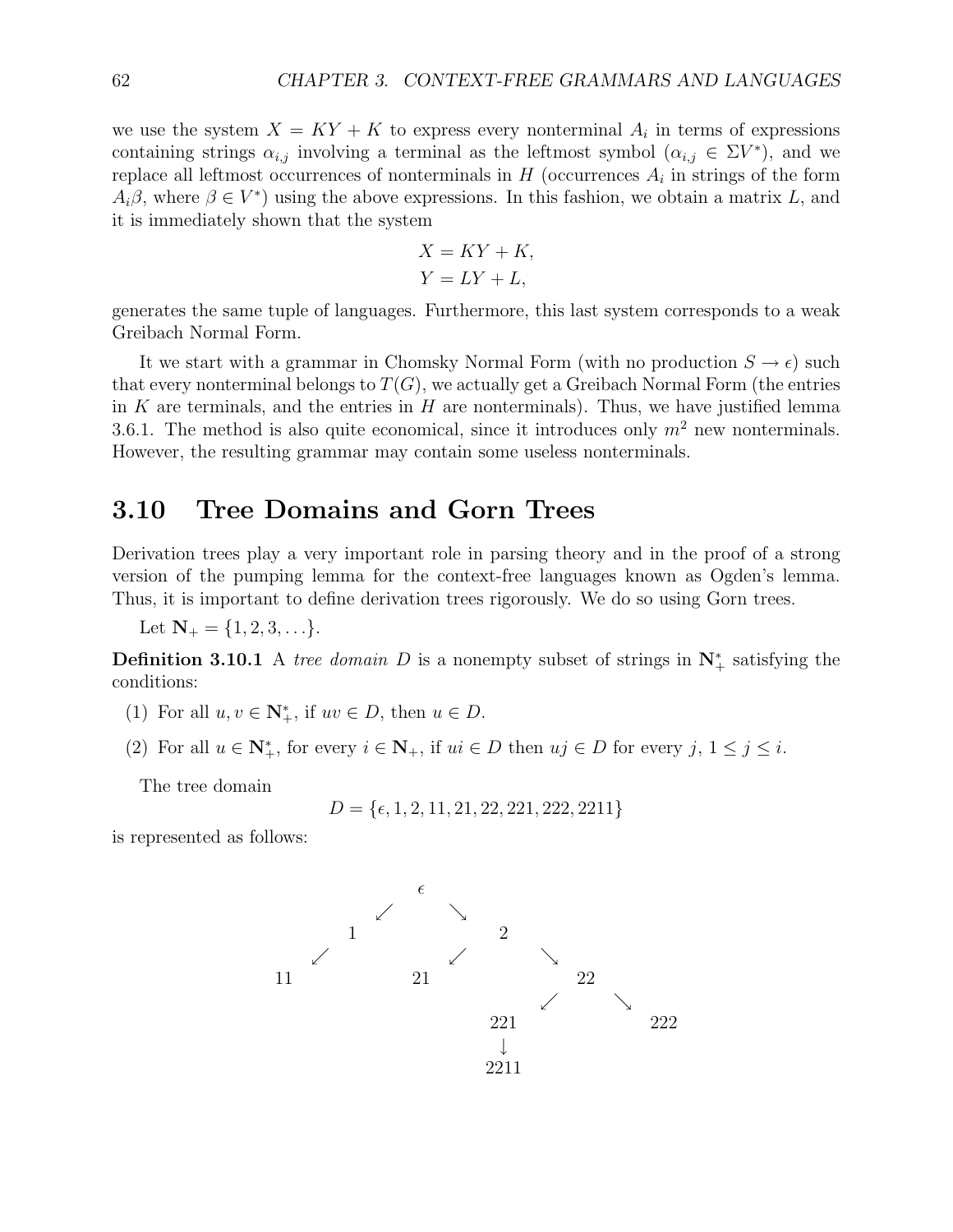A tree labeled with symbols from a set  $\Delta$  is defined as follows.

**Definition 3.10.2** Given a set  $\Delta$  of labels, a  $\Delta$ -tree (for short, a tree) is a total function  $t: D \to \Delta$ , where D is a tree domain.

The domain of a tree t is denoted as  $dom(t)$ . Every string  $u \in dom(t)$  is called a tree address or a node.

Let  $\Delta = \{f, g, h, a, b\}$ . The tree  $t : D \to \Delta$ , where D is the tree domain of the previous example and  $t$  is the function whose graph is

 $\{(\epsilon, f), (1, h), (2, g), (11, a), (21, a), (22, f), (221, h), (222, b), (2211, a)\}$ 

is represented as follows:



The *outdegree* (sometimes called *ramification*)  $r(u)$  of a node u is the cardinality of the set

$$
\{i \mid ui \in dom(t)\}.
$$

Note that the outdegree of a node can be infinite. Most of the trees that we shall consider will be *finite-branching*, that is, for every node u,  $r(u)$  will be an integer, and hence finite. If the outdegree of all nodes in a tree is bounded by  $n$ , then we can view the domain of the tree as being defined over  $\{1, 2, \ldots, n\}^*$ .

A node of outdegree 0 is called a *leaf*. The node whose address is  $\epsilon$  is called the *root* of the tree. A tree is *finite* if its domain  $dom(t)$  is finite. Given a node u in  $dom(t)$ , every node of the form *ui* in  $dom(t)$  with  $i \in \mathbb{N}_+$  is called a son (or *immediate successor*) of *u*.

Tree addresses are totally ordered *lexicographically*:  $u \leq v$  if either u is a prefix of v or, there exist strings  $x, y, z \in \mathbb{N}_+^*$  and  $i, j \in \mathbb{N}_+$ , with  $i < j$ , such that  $u = xiy$  and  $v = xjz$ .

In the first case, we say that u is an ancestor (or predecessor) of v (or u dominates v) and in the second case, that  $u$  is to the left of  $v$ .

If  $y = \epsilon$  and  $z = \epsilon$ , we say that xi is a *left brother* (or *left sibling*) of xj,  $(i < j)$ . Two tree addresses u and v are independent if u is not a prefix of v and v is not a prefix of u.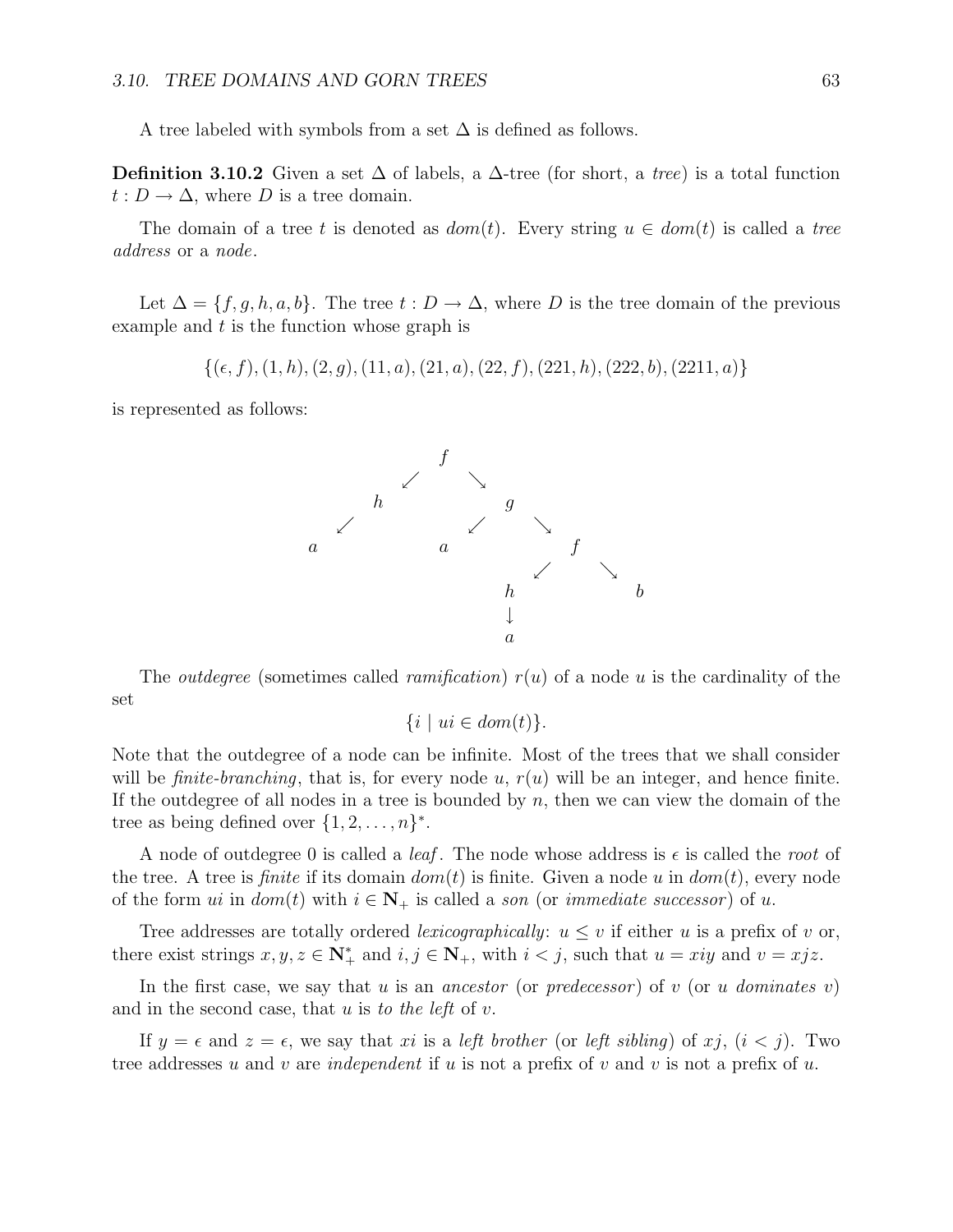Given a finite tree  $t$ , the *yield* of  $t$  is the string

$$
t(u_1)t(u_2)\cdots t(u_k),
$$

where  $u_1, u_2, \ldots, u_k$  is the sequence of leaves of t in lexicographic order.

For example, the yield of the tree below is aaab:



Given a finite tree  $t$ , the *depth* of  $t$  is the integer

$$
d(t) = \max\{|u| \mid u \in dom(t)\}.
$$

Given a tree t and a node u in  $dom(t)$ , the subtree rooted at u is the tree  $t/u$ , whose domain is the set

$$
\{v \mid uv \in dom(t)\}
$$

and such that  $t/u(v) = t(uv)$  for all v in  $dom(t/u)$ .

Another important operation is the operation of tree replacement (or tree substitution).

**Definition 3.10.3** Given two trees  $t_1$  and  $t_2$  and a tree address u in  $t_1$ , the result of substituting  $t_2$  at u in  $t_1$ , denoted by  $t_1[u \leftarrow t_2]$ , is the function whose graph is the set of pairs

 $\{(v, t_1(v)) \mid v \in dom(t_1), u \text{ is not a prefix of } v\} \cup \{(uv, t_2(v)) \mid v \in dom(t_2)\}.$ 

Let  $t_1$  and  $t_2$  be the trees defined by the following diagrams:

$$
Tree t1
$$

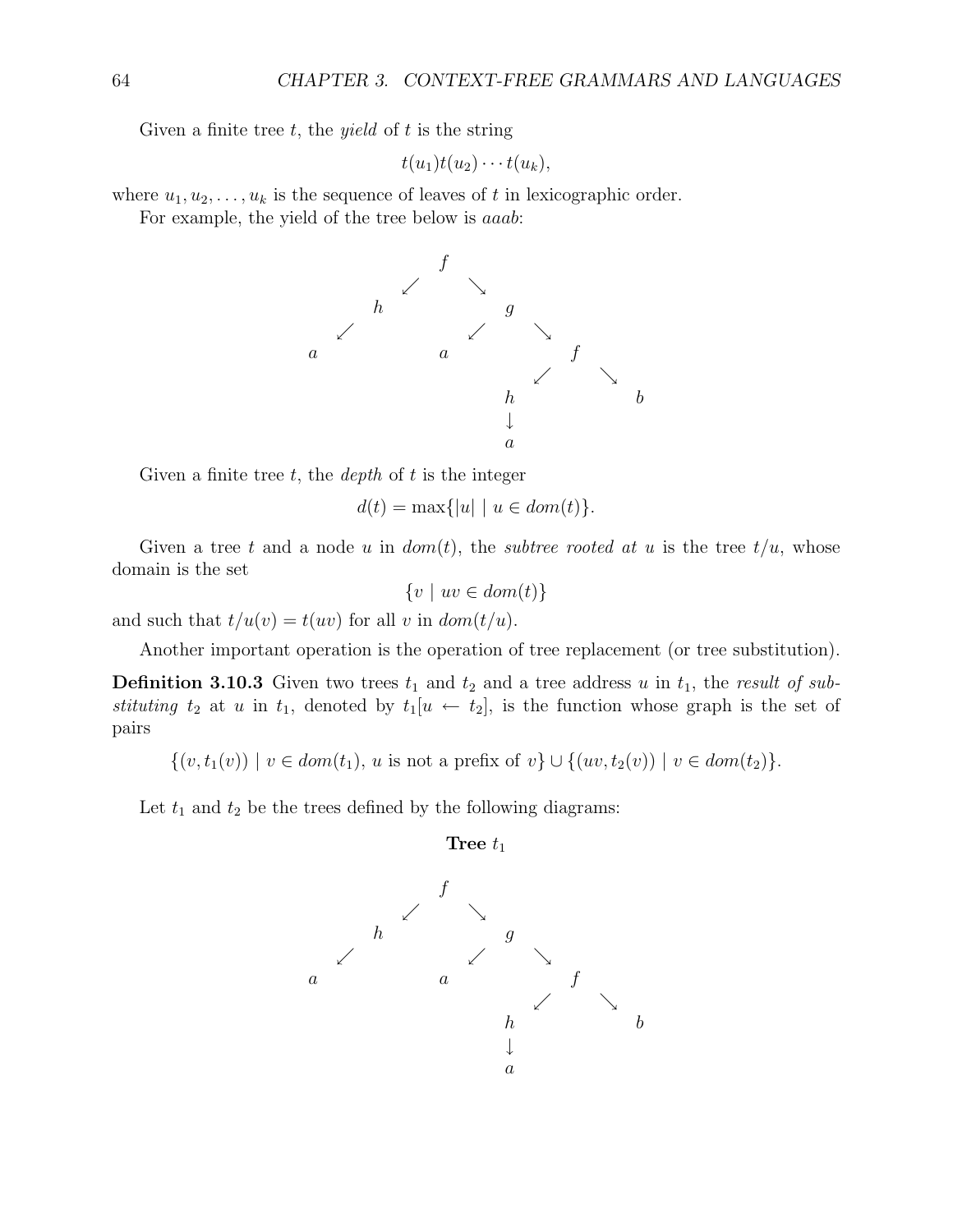#### **Tree**  $t_2$



The tree  $t_1[22 \leftarrow t_2]$  is defined by the following diagram:



We can now define derivation trees and relate derivations to derivation trees.

#### **3.11 Derivations Trees**

**Definition 3.11.1** Given a context-free grammar  $G = (V, \Sigma, P, S)$ , for any  $A \in N$ , an A-derivation tree for G is a  $(V \cup \{\epsilon\})$ -tree t (a tree with set of labels  $(V \cup \{\epsilon\})$ ) such that:

$$
(1) \t t(\epsilon) = A;
$$

(2) For every nonleaf node  $u \in dom(t)$ , if  $u_1, \ldots, uk$  are the successors of u, then either there is a production  $B \to X_1 \cdots X_k$  in P such that  $t(u) = B$  and  $t(ui) = X_i$  for all  $i, 1 \leq i \leq k$ , or  $B \to \epsilon \in P$ ,  $t(u) = B$  and  $t(u1) = \epsilon$ . A complete derivation (or parse tree) is an S-tree whose yield belongs to  $\Sigma^*$ .

A derivation tree for the grammar

$$
G_3 = (\{E, T, F, +, *, (,), a\}, \{+, *, (,), a\}, P, E),
$$

where  $P$  is the set of rules

$$
E \longrightarrow E + T,
$$
  
\n
$$
E \longrightarrow T,
$$
  
\n
$$
T \longrightarrow T * F,
$$
  
\n
$$
T \longrightarrow F,
$$
  
\n
$$
F \longrightarrow (E),
$$
  
\n
$$
F \longrightarrow a,
$$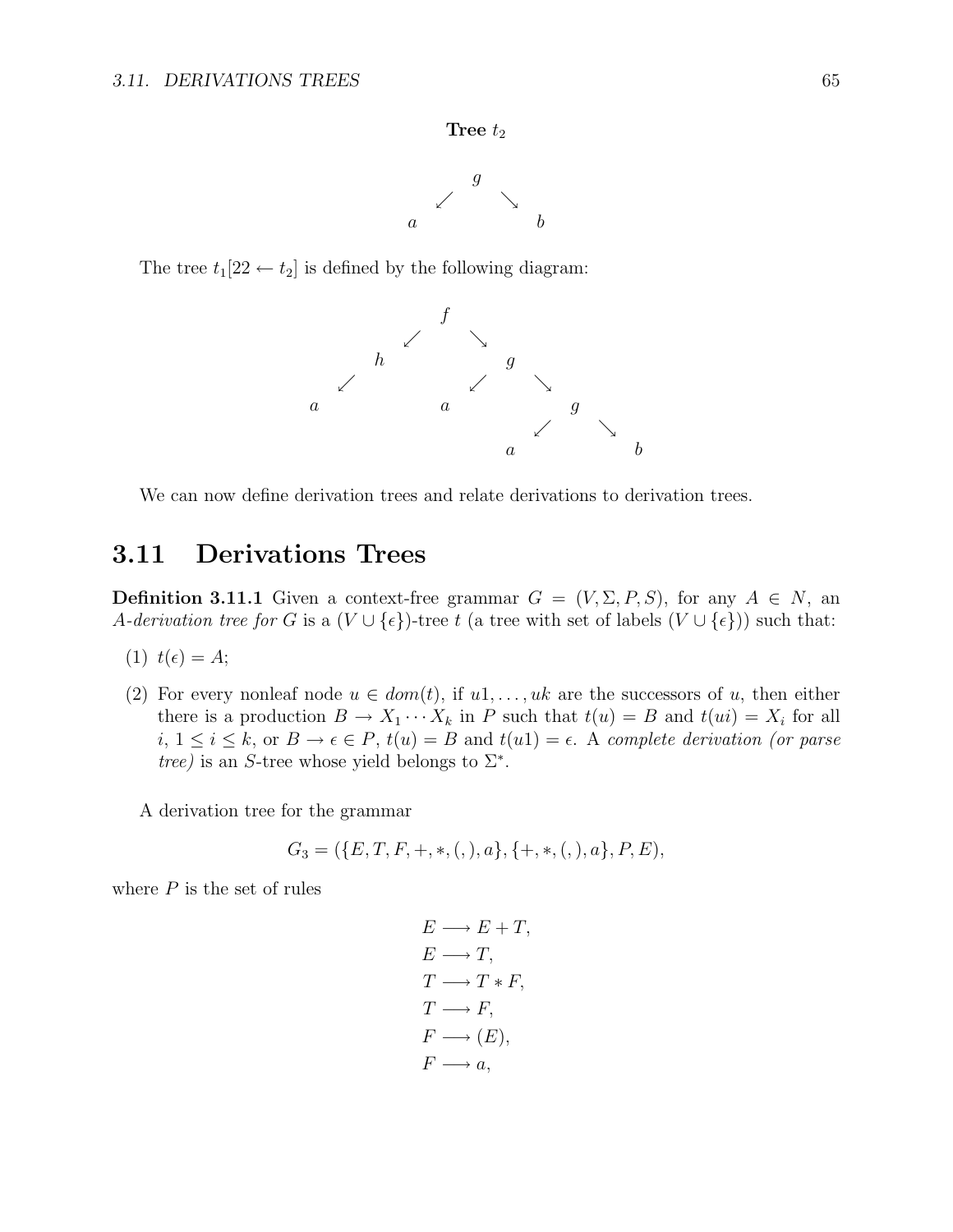is shown in Figure 3.1. The yield of the derivation tree is  $a + a * a$ .



Figure 3.1: A complete derivation tree

Derivations trees are associated to derivations inductively as follows.

**Definition 3.11.2** Given a context-free grammar  $G = (V, \Sigma, P, S)$ , for any  $A \in N$ , if  $\pi$ :  $A \Longrightarrow^{\mathbb{R}} \alpha$  is a derivation in G, we construct an A-derivation tree  $t_{\pi}$  with yield  $\alpha$  as follows.

- (1) If  $n = 0$ , then  $t_{\pi}$  is the one-node tree such that  $dom(t_{\pi}) = {\epsilon}$  and  $t_{\pi}(\epsilon) = A$ .
- (2) If  $A \stackrel{n-1}{\Longrightarrow} \lambda B \rho \Longrightarrow \lambda \gamma \rho = \alpha$ , then if  $t_1$  is the A-derivation tree with yield  $\lambda B \rho$  associated with the derivation  $A \stackrel{n-1}{\Longrightarrow} \lambda B\rho$ , and if  $t_2$  is the tree associated with the production  $B \to \gamma$  (that is, if

$$
\gamma = X_1 \cdots X_k,
$$

then  $dom(t_2) = \{\epsilon, 1, \ldots, k\}, t_2(\epsilon) = B$ , and  $t_2(i) = X_i$  for all  $i, 1 \le i \le k$ , or if  $\gamma = \epsilon$ , then  $dom(t_2) = \{\epsilon, 1\}, t_2(\epsilon) = B$ , and  $t_2(1) = \epsilon$ , then

$$
t_{\pi}=t_1[u\leftarrow t_2],
$$

where u is the address of the leaf labeled B in  $t_1$ .

The tree  $t_{\pi}$  is the A-derivation tree associated with the derivation  $A \stackrel{n}{\Longrightarrow} \alpha$ .

Given the grammar

$$
G_2 = (\{E, +, *, (,), a\}, \{+, *, (,), a\}, P, E),
$$

where  $P$  is the set of rules

$$
E \longrightarrow E + E,
$$
  
\n
$$
E \longrightarrow E * E,
$$
  
\n
$$
E \longrightarrow (E),
$$
  
\n
$$
E \longrightarrow a,
$$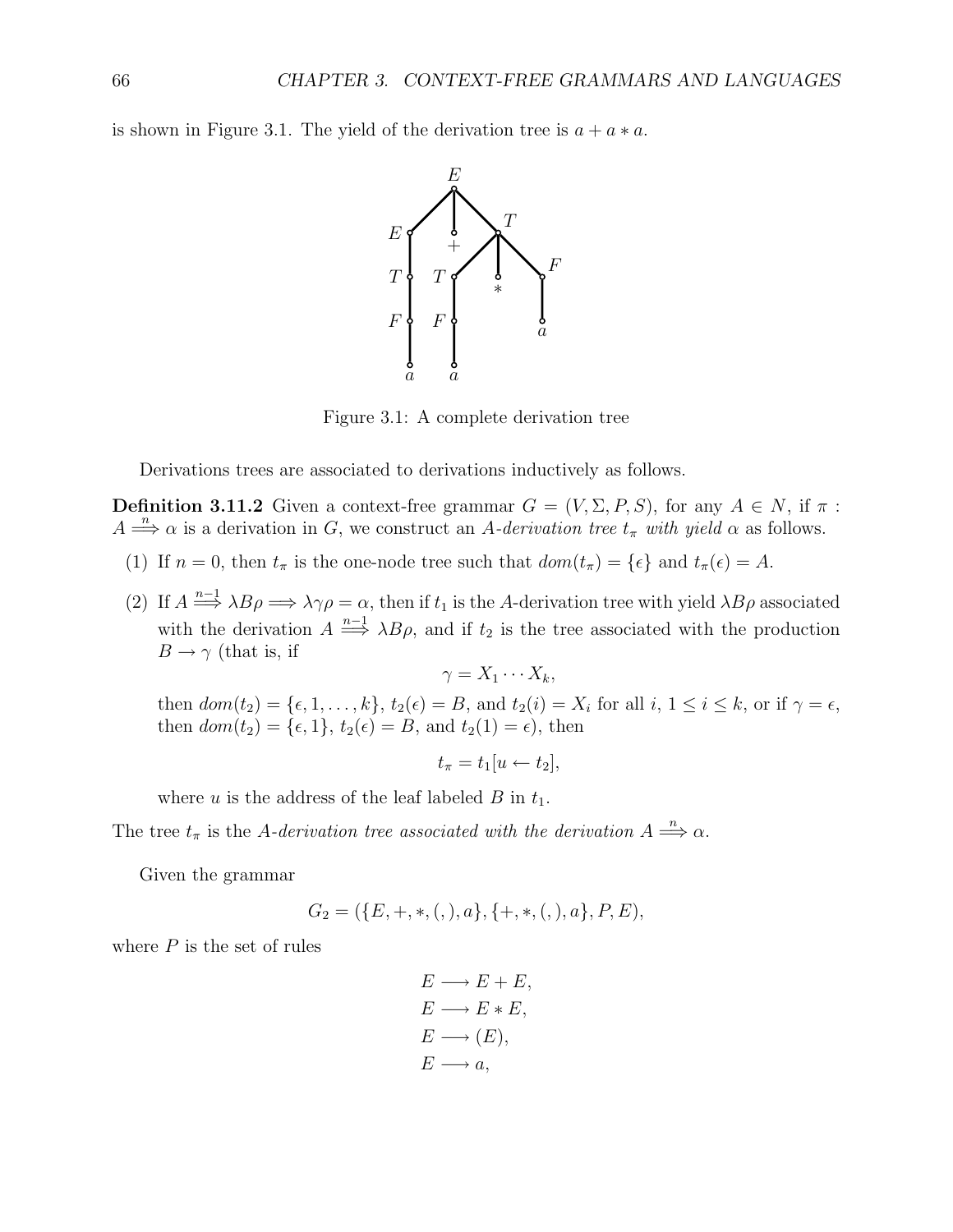the parse trees associated with two derivations of the string  $a + a * a$  are shown in Figure 3.2:



Figure 3.2: Two derivation trees for  $a + a * a$ 

The following lemma is easily shown.

**Lemma 3.11.3** Let  $G = (V, \Sigma, P, S)$  be a context-free grammar. For any derivation  $A \stackrel{n}{\Longrightarrow}$  $\alpha$ , there is a unique A-derivation tree associated with this derivation, with yield  $\alpha$ . Conversely, for any A-derivation tree t with yield  $\alpha$ , there is a unique leftmost derivation  $A \stackrel{*}{\longrightarrow} \alpha$  in G having t as its associated derivation tree.

We will now prove a strong version of the pumping lemma for context-free languages due to Bill Ogden (1968).

### **3.12 Ogden's Lemma**

Ogden's lemma states some combinatorial properties of parse trees that are deep enough. The yield w of such a parse tree can be split into 5 substrings  $u, v, x, y, z$  such that

$$
w = uvxyz,
$$

where  $u, v, x, y, z$  satisfy certain conditions. It turns out that we get a more powerful version of the lemma if we allow ourselves to *mark* certain occurrences of symbols in  $w$  before invoking the lemma. We can imagine that *marked occurrences* in a nonempty string  $w$  are occurrences of symbols in  $w$  in boldface, or red, or any given color (but one color only). For example, given  $w = aaababbbaa$ , we can mark the symbols of even index as follows:

#### a**a**a**b**a**b**b**b**a**a**.

More rigorously, we can define a *marking* of a nonnull string  $w: \{1, \ldots, n\} \to \Sigma$  as any function  $m: \{1, \ldots, n\} \to \{0, 1\}$ . Then, a letter  $w_i$  in w is a marked occurrence iff  $m(i) = 1$ ,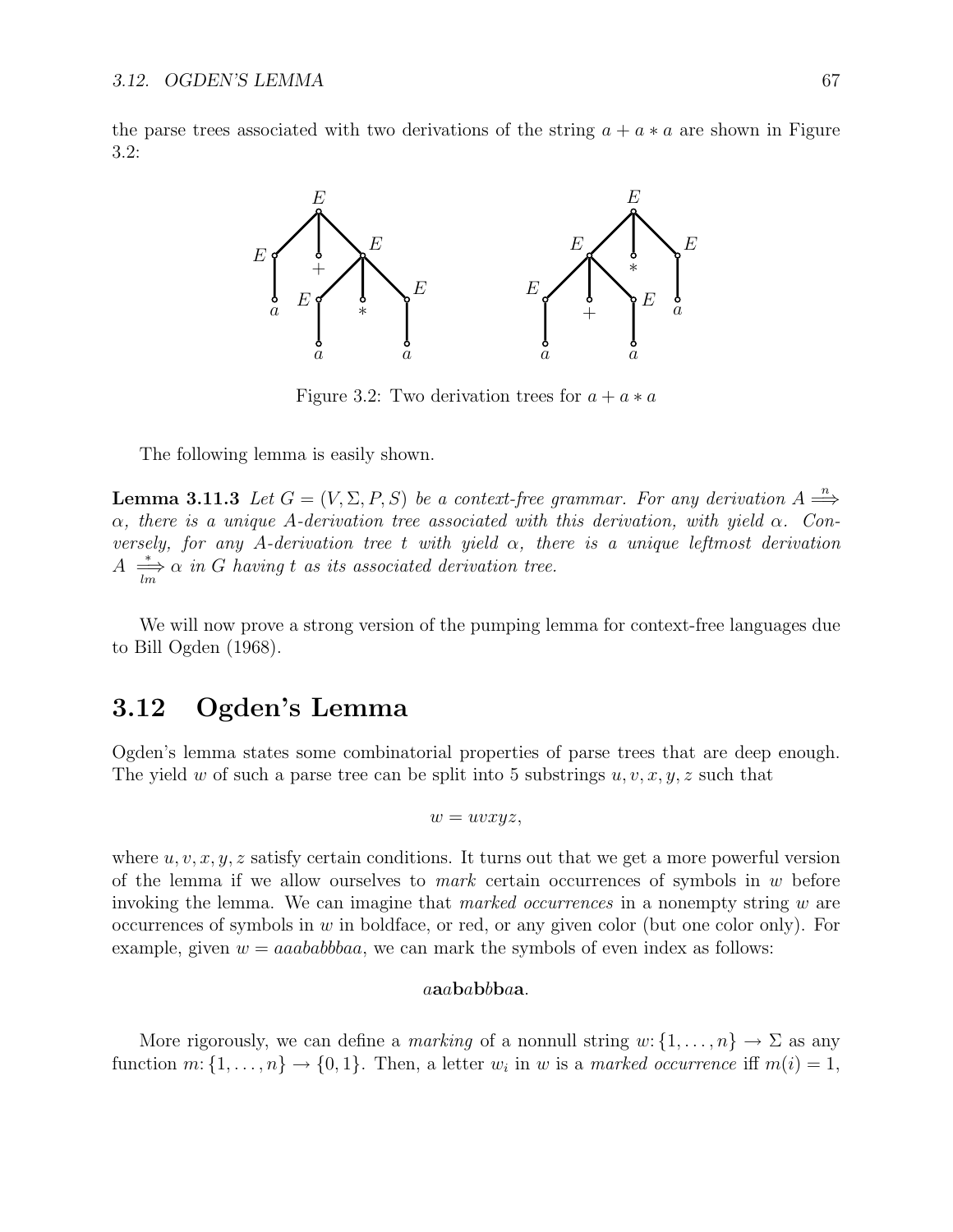and an *unmarked occurrence* if  $m(i) = 0$ . The number of marked occurrences in w is equal to

$$
\sum_{i=1}^{n} m(i).
$$

Ogden's lemma only yields useful information for grammars  $G$  generating an infinite language. We could make this hypothesis, but it seems more elegant to use the precondition that the lemma only applies to strings  $w \in L(D)$  such that w contains at least K marked occurrences, for a constant K large enough. If K is large enough,  $L(G)$  will indeed be infinite.

**Lemma 3.12.1** For every context-free grammar G, there is some integer  $K > 1$  such that, for every string  $w \in \Sigma^+$ , for every marking of w, if  $w \in L(G)$  and w contains at least K marked occurrences, then there exists some decomposition of w as  $w = uvxyz$ , and some  $A \in N$ , such that the following properties hold:

(1) There are derivations  $S \stackrel{+}{\Longrightarrow} uAz$ ,  $A \stackrel{+}{\Longrightarrow} vAy$ , and  $A \stackrel{+}{\Longrightarrow} x$ , so that

$$
uv^n xy^n z \in L(G)
$$

for all  $n \geq 0$  (the pumping property);

- (2) x contains some marked occurrence;
- (3) Either (both u and v contain some marked occurrence), or (both y and z contain some marked occurrence);
- $(4)$  vxy contains less than K marked occurrences.

*Proof.* Let t be any parse tree for w. We call a leaf of t a marked leaf if its label is a marked occurrence in the marked string w. The general idea is to make sure that  $K$  is large enough so that parse trees with yield  $w$  contain enough repeated nonterminals along some path from the root to some marked leaf. Let  $r = |N|$ , and let

$$
p = \max\{2, \max\{|\alpha| \mid (A \rightarrow \alpha) \in P\}\}.
$$

We claim that  $K = p^{2r+3}$  does the job.

The key concept in the proof is the notion of a  $B$ -node. Given a parse tree  $t$ , a  $B$ -node is a node with at least two immediate successors  $u_1, u_2$ , such that for  $i = 1, 2$ , either  $u_i$  is a marked leaf, or  $u_i$  has some marked leaf as a descendant. We construct a path from the root to some marked leaf, so that for every B-node, we pick the leftmost successor with the maximum number of marked leaves as descendants. Formally, define a path  $(s_0,\ldots,s_n)$  from the root to some marked leaf, so that:

(i) Every node  $s_i$  has some marked leaf as a descendant, and  $s_0$  is the root of t;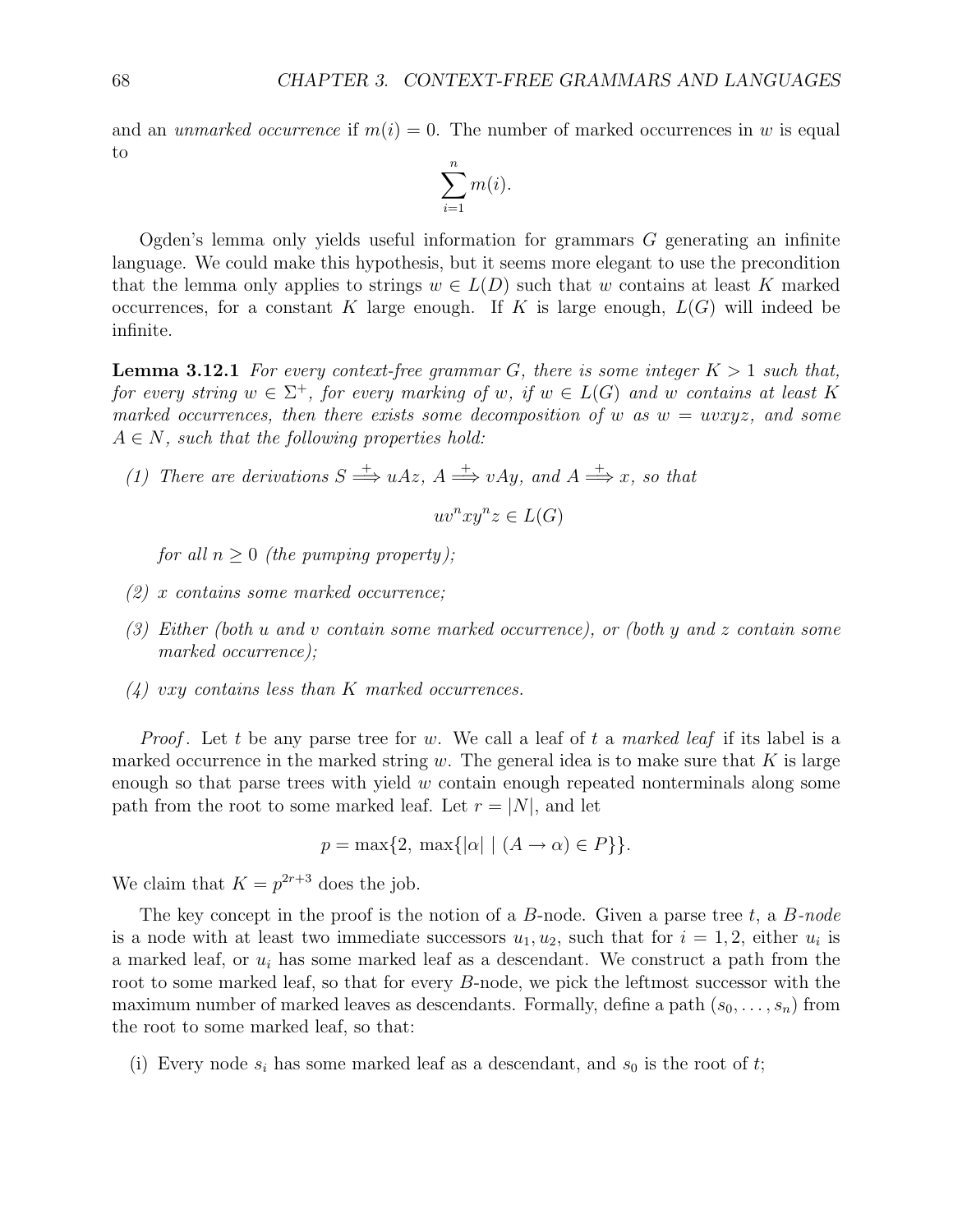- (ii) If  $s_j$  is in the path,  $s_j$  is not a leaf, and  $s_j$  has a single immediate descendant which is either a marked leaf or has marked leaves as its descendants, let  $s_{i+1}$  be that unique immediate descendant of  $s_i$ .
- (iii) If  $s_j$  is a B-node in the path, then let  $s_{j+1}$  be the leftmost immediate successors of  $s_j$ with the maximum number of marked leaves as descendants (assuming that if  $s_{i+1}$  is a marked leaf, then it is its own descendant).
- (iv) If  $s_j$  is a leaf, then it is a marked leaf and  $n = j$ .

We will show that the path  $(s_0,\ldots,s_n)$  contains at least  $2r+3$  B-nodes.

*Claim:* For every i,  $0 \le i \le n$ , if the path  $(s_i, \ldots, s_n)$  contains b B-nodes, then  $s_i$  has at most  $p<sup>b</sup>$  marked leaves as descendants.

*Proof.* We proceed by "backward induction", i.e., by induction on  $n-i$ . For  $i = n$ , there are no B-nodes, so that  $b = 0$ , and there is indeed  $p^0 = 1$  marked leaf  $s_n$ . Assume that the claim holds for the path  $(s_{i+1},\ldots,s_n)$ .

If  $s_i$  is not a B-node, then the number b of B-nodes in the path  $(s_{i+1},...,s_n)$  is the same as the number of B-nodes in the path  $(s_i, \ldots, s_n)$ , and  $s_{i+1}$  is the only immediate successor of  $s_i$  having a marked leaf as descendant. By the induction hypothesis,  $s_{i+1}$  has at most  $p^b$ marked leaves as descendants, and this is also an upper bound on the number of marked leaves which are descendants of  $s_i$ .

If  $s_i$  is a B-node, then if there are b B-nodes in the path  $(s_{i+1},...,s_n)$ , there are  $b+1$ B-nodes in the path  $(s_i, \ldots, s_n)$ . By the induction hypothesis,  $s_{i+1}$  has at most  $p^b$  marked leaves as descendants. Since  $s_i$  is a B-node,  $s_{i+1}$  was chosen to be the leftmost immediate successor of  $s_i$  having the maximum number of marked leaves as descendants. Thus, since the outdegree of  $s_i$  is at most p, and each of its immediate successors has at most  $p<sup>b</sup>$  marked leaves as descendants, the node  $s_i$  has at most  $pp^d = p^{d+1}$  marked leaves as descendants, as desired.  $\square$ 

Applying the claim to  $s_0$ , since w has at least  $K = p^{2r+3}$  marked occurrences, we have  $p^{b} \geq p^{2r+3}$ , and since  $p \geq 2$ , we have  $b \geq 2r+3$ , and the path  $(s_0, \ldots, s_n)$  contains at least  $2r + 3$  B-nodes (Note that this would not follow if we had  $p = 1$ ).

Let us now select the lowest  $2r + 3$  B-nodes in the path,  $(s_0, \ldots, s_n)$ , and denote them  $(b_1,\ldots,b_{2r+3})$ . Every B-node  $b_i$  has at least two immediate successors  $u_i < v_i$  such that  $u_i$ or  $v_i$  is on the path  $(s_0,\ldots,s_n)$ . If the path goes through  $u_i$ , we say that  $b_i$  is a *right B-node* and if the path goes through  $v_i$ , we say that  $b_i$  is a *left B-node*. Since  $2r + 3 = r + 2 + r + 1$ , either there are  $r+2$  left B-nodes or there are  $r+2$  right B-nodes in the path  $(b_1,\ldots,b_{2r+3})$ . Let us assume that there are  $r + 2$  left B-nodes, the other case being similar.

Let  $(d_1,\ldots,d_{r+2})$  be the lowest  $r+2$  left B-nodes in the path. Since there are  $r+1$ B-nodes in the sequence  $(d_2,\ldots,d_{r+2})$ , and there are only r distinct nonterminals, there are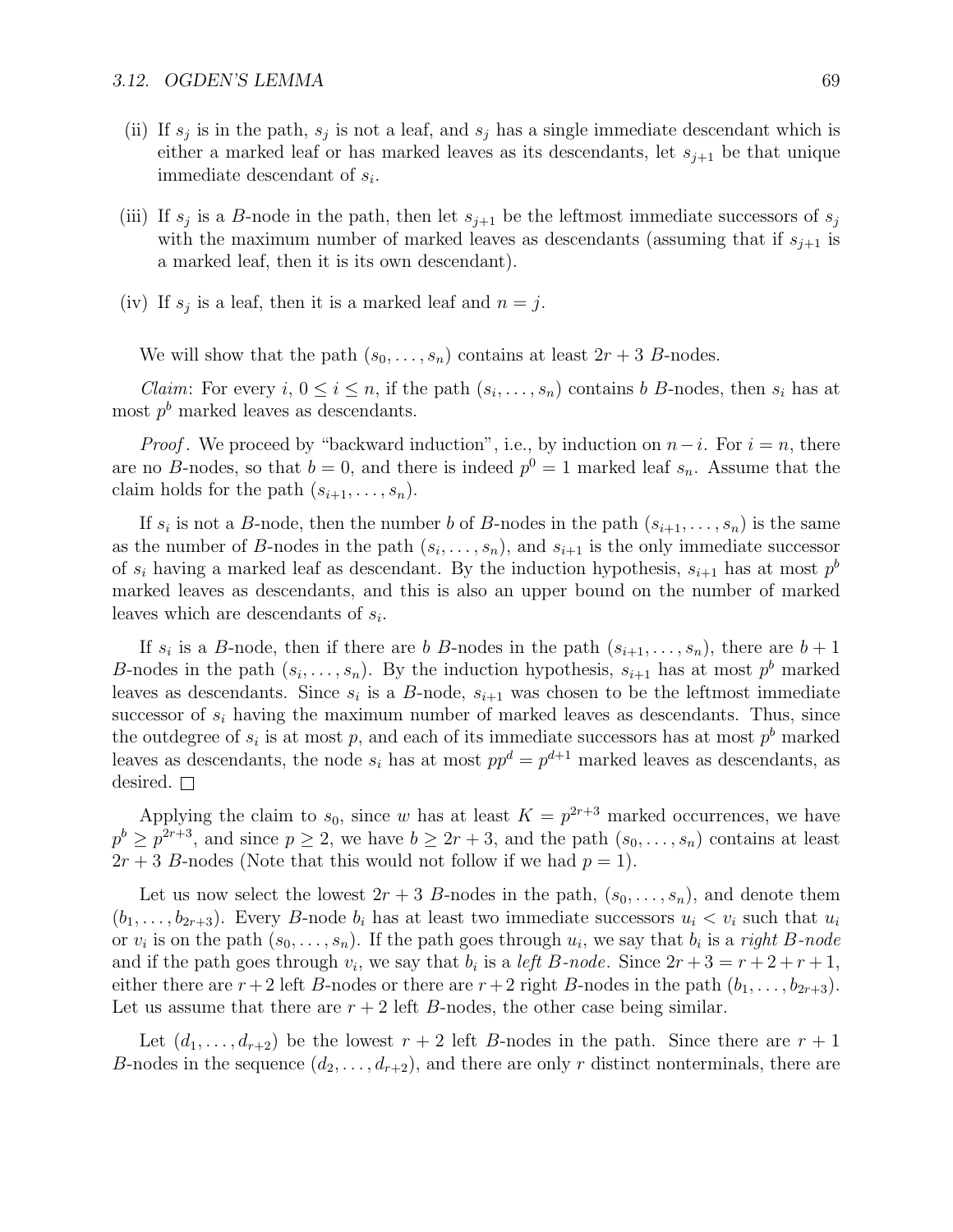two nodes  $d_i$  and  $d_j$ , with  $2 \leq i < j \leq r + 2$ , such that  $t(d_i) = t(d_j) = A$ , for some  $A \in N$ . We can assume that  $d_i$  is an ancestor of  $d_j$ , and thus,  $d_j = d_i \alpha$ , for some  $\alpha \neq \epsilon$ .

If we prune out the subtree  $t/d_i$  rooted at  $d_i$  from t, we get an S-derivation tree having a yield of the form  $uAz$ , and we have a derivation of the form  $S \stackrel{+}{\Longrightarrow} uAz$ , since there are at least  $r + 2$  left B-nodes on the path, and we are looking at the lowest  $r + 1$  left B-nodes. Considering the subtree  $t/d_i$ , pruning out the subtree  $t/d_i$  rooted at  $\alpha$  in  $t/d_i$ , we get an A-derivation tree having a yield of the form  $vAy$ , and we have a derivation of the form  $A \stackrel{+}{\Longrightarrow} vAy$ . Finally, the subtree  $t/d_i$  is an A-derivation tree with yield x, and we have a derivation  $A \stackrel{+}{\Longrightarrow} x$ . This proves (1) of the lemma.

Since  $s_n$  is a marked leaf and a descendant of  $d_j$ , x contains some marked occurrence, proving (2).

Since  $d_1$  is a left B-node, some left sibbling of the immediate successor of  $d_1$  on the path has some distinguished leaf in u as a descendant. Similarly, since  $d_i$  is a left B-node, some left sibbling of the immediate successor of  $d_i$  on the path has some distinguished leaf in v as a descendant. This proves (3).

 $(d_j, \ldots, b_{2r+3})$  has at most  $2r+1$  B-nodes, and by the claim shown earlier,  $d_j$  has at most  $p^{2r+1}$  marked leaves as descendants. Since  $p^{2r+1} < p^{2r+3} = K$ , this proves (4).

Observe that condition (2) implies that  $x \neq \epsilon$ , and condition (3) implies that either  $u \neq \epsilon$  and  $v \neq \epsilon$ , or  $y \neq \epsilon$  and  $z \neq \epsilon$ . Thus, the pumping condition (1) implies that the set  $\{uv^nxy^nz \mid n \geq 0\}$  is an infinite subset of  $L(G)$ , and  $L(G)$  is indeed infinite, as we mentioned earlier. Note that  $K \geq 3$ , and in fact,  $K \geq 32$ . The "standard pumping lemma" due to Bar-Hillel, Perles, and Shamir, is obtained by letting all occurrences be marked in  $w \in L(G)$ .

**Lemma 3.12.2** For every context-free grammar  $G$  (without  $\epsilon$ -rules), there is some integer  $K > 1$  such that, for every string  $w \in \Sigma^+$ , if  $w \in L(G)$  and  $|w| \geq K$ , then there exists some decomposition of w as  $w = uvxyz$ , and some  $A \in N$ , such that the following properties hold:

(1) There are derivations  $S \stackrel{+}{\Longrightarrow} uAz$ ,  $A \stackrel{+}{\Longrightarrow} vAy$ , and  $A \stackrel{+}{\Longrightarrow} x$ , so that

 $uv^nxu^nz \in L(G)$ 

for all  $n \geq 0$  (the pumping property);

- (2)  $x \neq \epsilon$ ;
- (3) Either  $v \neq \epsilon$  or  $y \neq \epsilon$ ;
- (4)  $|vxy| \leq K$ .

A stronger version could be stated, and we are just following tradition in stating this standard version of the pumping lemma.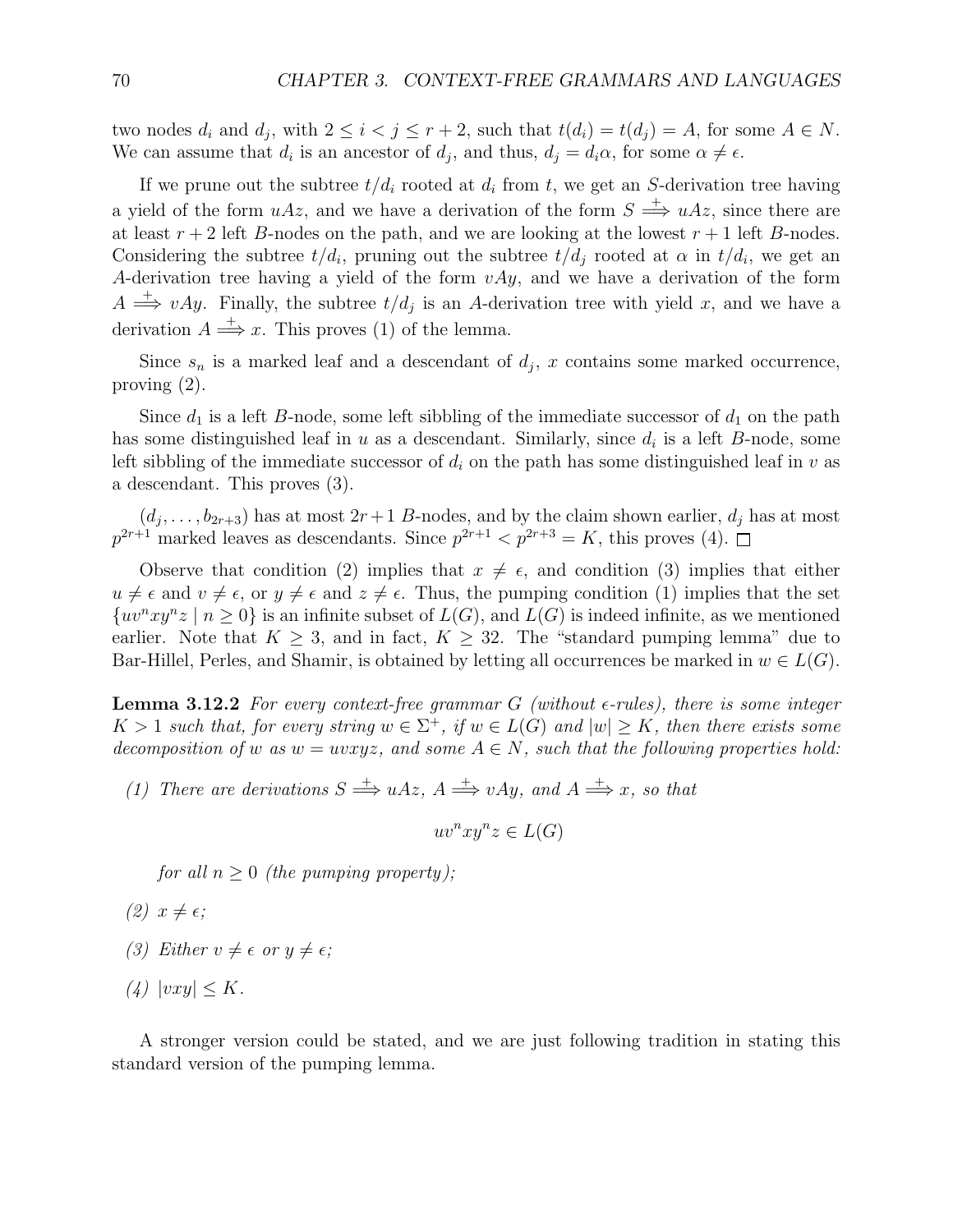#### *3.12.* OGDEN'S LEMMA 71

Ogden's lemma or the pumping lemma can be used to show that certain languages are not context-free. The method is to proceed by contradiction, i.e., to assume (contrary to what we wish to prove) that a language  $L$  is indeed context-free, and derive a contradiction of Ogden's lemma (or of the pumping lemma). Thus, as in the case of the regular languages, it would be helpful to see what the negation of Ogden's lemma is, and for this, we first state Ogden's lemma as a logical formula.

For any nonnull string  $w: \{1, \ldots, n\} \to \Sigma$ , for any marking  $m: \{1, \ldots, n\} \to \{0, 1\}$  of w, for any substring y of w, where  $w = xyz$ , with  $|x| = h$  and  $k = |y|$ , the number of marked occurrences in y, denoted as  $|m(y)|$ , is defined as

$$
|m(y)| = \sum_{i=h+1}^{i=h+k} m(i).
$$

We will also use the following abbreviations:

$$
nat = \{0, 1, 2, \ldots\},
$$
  
\n
$$
nat32 = \{32, 33, \ldots\},
$$
  
\n
$$
A \equiv w = uvxyz,
$$
  
\n
$$
B \equiv |m(x)| \ge 1,
$$
  
\n
$$
C \equiv (|m(u)| \ge 1 \land |m(v)| \ge 1) \lor (|m(y)| \ge 1 \land |m(z)| \ge 1),
$$
  
\n
$$
D \equiv |m(vxy)| < K,
$$
  
\n
$$
P \equiv \forall n: nat \ (uvnxynz \in L(D)).
$$

Ogden's lemma can then be stated as

$$
\forall G: \text{CFG } \exists K: nat32 \,\forall w: \Sigma^* \,\forall m: \text{marking}
$$

$$
\Big( (w \in L(D) \land |m(w)| \ge K) \supset (\exists u, v, x, y, z: \Sigma^* A \land B \land C \land D \land P) \Big).
$$

Recalling that

$$
\neg (A \land B \land C \land D \land P) \equiv \neg (A \land B \land C \land D) \lor \neg P \equiv (A \land B \land C \land D) \supset \neg P
$$

and

$$
\neg (P \supset Q) \equiv P \land \neg Q,
$$

the negation of Ogden's lemma can be stated as

 $\exists G: \text{CFG }\forall K: n \text{ at } 32 \exists w: \Sigma^* \exists m:$  marking

$$
((w \in L(D) \land |m(w)| \ge K) \land (\forall u, v, x, y, z: \Sigma^* (A \land B \land C \land D) \supset \neg P)).
$$

Since

$$
\neg P \equiv \exists n: nat \ (uv^n xy^n z \notin L(D)),
$$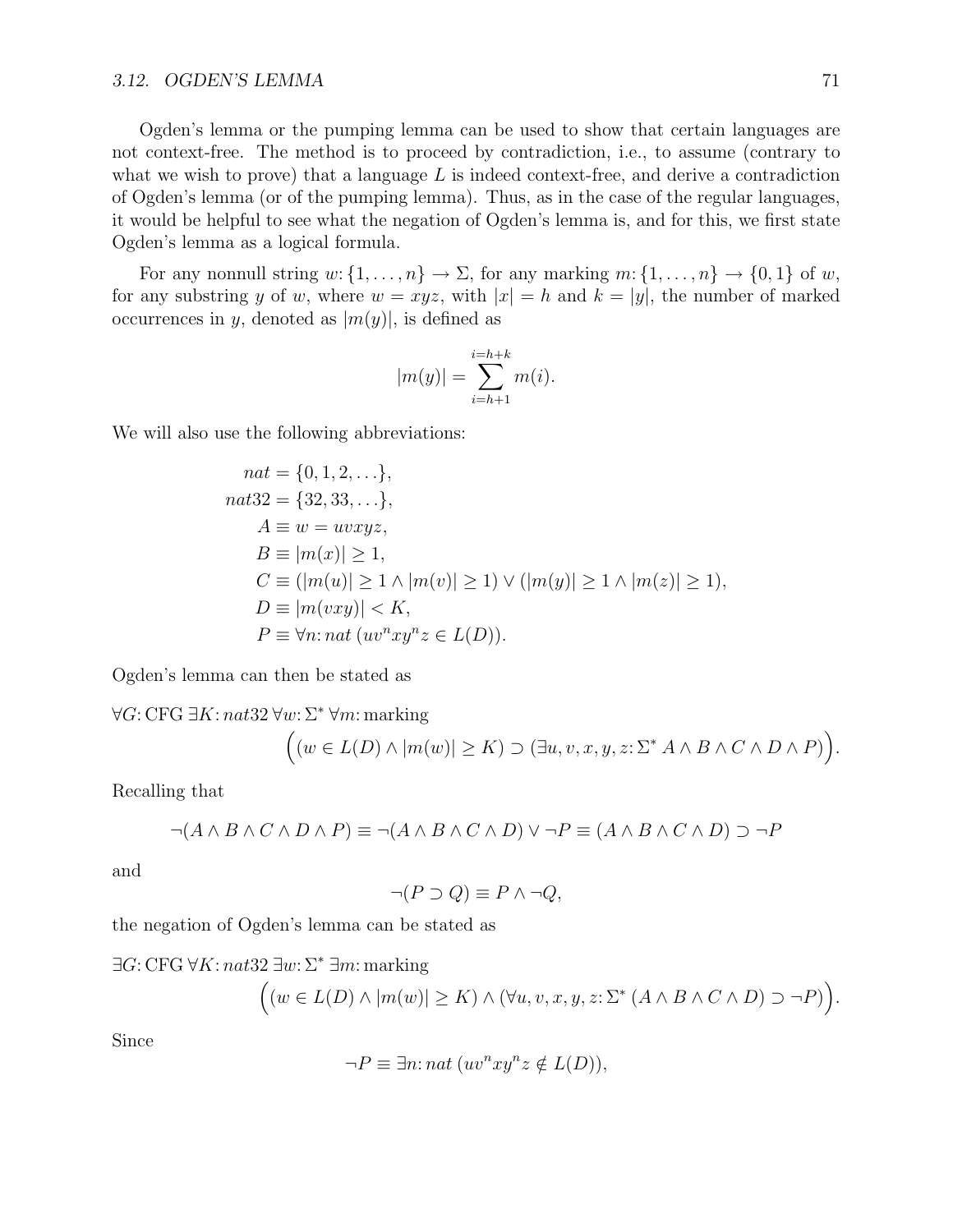in order to show that Ogden's lemma is contradicted, one needs to show that for some context-free grammar G, for every  $K \geq 2$ , there is some string  $w \in L(D)$  and some marking m of w with at least K marked occurrences in  $w$ , such that for every possible decomposition  $w = uvxyz$  satisfying the constraints  $A \wedge B \wedge C \wedge D$ , there is some  $n \geq 0$  such that  $uv<sup>n</sup>xy<sup>n</sup>z \notin L(D)$ . When proceeding by contradiction, we have a language L that we are (wrongly) assuming to be context-free and we can use any CFG grammar G generating L. The creative part of the argument is to pick the right  $w \in L$  and the right marking of w (not making any assumption on  $K$ ).

As an illustration, we show that the language

$$
L = \{a^n b^n c^n \mid n \ge 1\}
$$

is not context-free. Since  $L$  is infinite, we will be able to use the pumping lemma.

The proof proceeds by contradiction. If  $L$  was context-free, there would be some contextfree grammar G such that  $L = L(G)$ , and some constant  $K > 1$  as in Ogden's lemma. Let  $w = a^K b^K c^K$ , and choose the b's as marked occurrences. Then by Ogden's lemma, x contains some marked occurrence, and either both  $u, v$  or both  $y, z$  contain some marked occurrence. Assume that both  $u$  and  $v$  contain some  $b$ . We have the following situation:

$$
\underbrace{a\cdots ab\cdots b}_{u}\underbrace{b\cdots b}_{v}\underbrace{b\cdots bc\cdots c}_{xyz}.
$$

If we consider the string  $uvvxyyz$ , the number of a's is still K, but the number of b's is strictly greater than K since v contains at least one b, and thus  $uvvxyyz \notin L$ , a contradiction.

If both  $y$  and  $z$  contain some  $b$  we will also reach a contradiction because in the string uvvxyyz, the number of c's is still K, but the number of b's is strictly greater than K. Having reached a contradiction in all cases, we conclude that  $L$  is not context-free.

Let us now show that the language

$$
L = \{a^m b^n c^m d^n \mid m, n \ge 1\}
$$

is not context-free.

Again, we proceed by contradiction. This time, let

$$
w = a^K b^K c^K d^K,
$$

where the b's and c's are marked occurrences.

By Ogden's lemma, either both  $u, v$  contain some marked occurrence, or both  $y, z$  contain some marked occurrence, and x contains some marked occurrence. Let us first consider the case where both  $u, v$  contain some marked occurrence.

If v contains some b, since  $uvwxyyz \in L$ , v must contain only b's, since otherwise we would have a bad string in  $L$ , and we have the following situation: